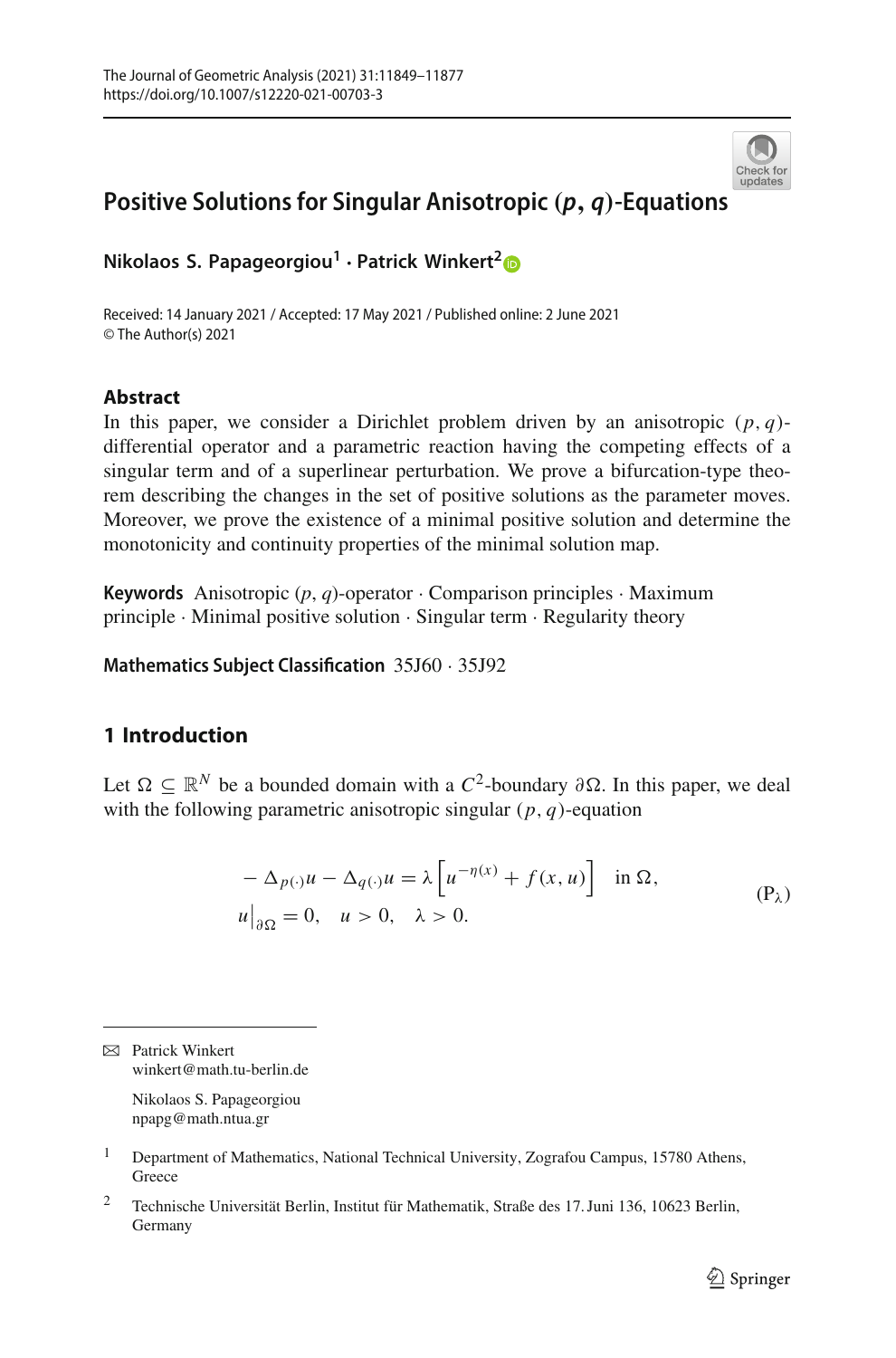Given  $r \in C(\Omega)$  we define

$$
r_{-} = \min_{x \in \overline{\Omega}} r(x) \text{ and } r_{+} = \max_{x \in \overline{\Omega}} r(x)
$$

and introduce the set

$$
E_1 = \left\{ r \in C(\overline{\Omega}) \, : \, 1 < r_- \right\}.
$$

For  $r \in E_1$  the anisotropic *r*-Laplace differential operator is defined by

$$
\Delta_{r(\cdot)} u = \text{div}\left( |\nabla u|^{r(x)-2} \nabla u \right) \quad \text{for all } u \in W_0^{1,r(\cdot)}(\Omega).
$$

This operator is nonhomogeneous on account of the variable exponent  $r(\cdot)$ . If  $r(\cdot)$  is a constant function, then we have the usual*r*-Laplace differential operator. In problem  $(P_{\lambda})$  $(P_{\lambda})$  we have the sum of two such anisotropic differential operators with distinct exponents. So, even in the case of constant exponents, the differential operator in  $(P_\lambda)$  $(P_\lambda)$  is not homogeneous. This makes the study of problem  $(P_{\lambda})$  $(P_{\lambda})$  more difficult. Boundary value problems driven by a combination of differential operators of different nature, such as  $(p, q)$ -equations, arise in many mathematical models of physical processes. We mention the works of Benci–D'Avenia–Fortunato–Pisani [\[3\]](#page-27-0), where (*p*, 2)-equations were used as a model for elementary particles in order to produce soliton-type solutions. We also mention the works of Cherfils-II' yasov  $[5]$  $[5]$ , where the authors studied the steady state solutions of reaction–diffusion systems and of Zhikov [\[31](#page-28-0)[,32](#page-28-1)] who studied the problems related to nonlinear elasticity theory.

In the reaction of ( $P_{\lambda}$ ) we have the competing effects of a singular term  $s \to s^{-\eta(x)}$ and of a Carathéodory function  $f: \Omega \times \mathbb{R} \to \mathbb{R}$ , that is,  $x \to f(x, s)$  is measurable for all  $s \in \mathbb{R}$  and  $s \to f(x, s)$  is continuous for a. a.  $x \in \Omega$ . We assume that  $f(x, \cdot)$ exhibits  $(p_{+} - 1)$ -superlinear growth uniformly for a. a.  $x \in \Omega$  as  $s \to +\infty$  but need not satisfy the Ambrosetti–Rabinowitz condition (the AR-condition for short) which is common in the literature when dealing with superlinear problems. The sum of the two terms is multiplied with a parameter  $\lambda > 0$ .

Applying a combination of variational tools from the critical point theory along with truncation and comparison techniques, we prove a bifurcation-type theorem describing the changes in the set of positive solutions as the parameter  $\lambda$  moves on the open positive semiaxis  $\mathbb{R}_+ = (0, +\infty)$ . We also show that for every admissible parameter  $\lambda > 0$ , problem  $(P_\lambda)$  $(P_\lambda)$  has a smallest positive solution  $\tilde{u}_\lambda$  and we determine the monotonicity and continuity properties of the minimal solution map  $\lambda \mapsto \tilde{u}_{\lambda}$ .

Boundary value problems driven by the anisotropic *p*-Laplacian have been studied extensively in the last decade. We refer to the books of Diening–Harjulehto–Hästö– Růžička  $[6]$  and Rădulescu–Repovš  $[24]$  $[24]$  and the references therein. In contrast, the study of singular anisotropic equations is lagging behind. There are very few works on this subject. We mention two such papers which are close to our problem  $(P_{\lambda})$  $(P_{\lambda})$ . These are the works of Byun–Ko [\[4](#page-27-3)] and Saoudi–Ghanmi [\[26](#page-28-3)] who examine equations driven by the anisotropic *p*-Laplacian and the parameter multiplies only the singular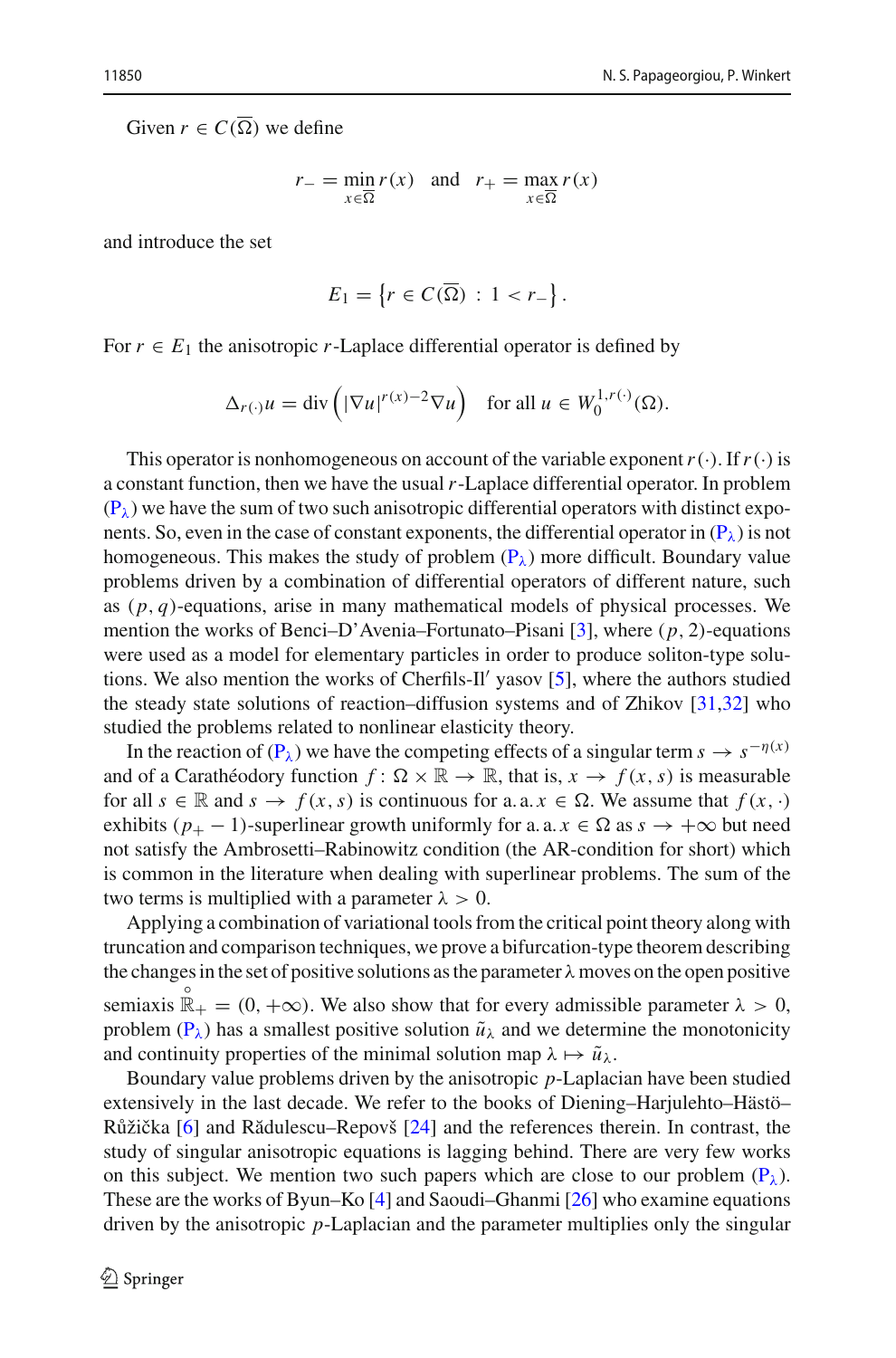term. Moreover, the overall conditions on the data of the problem are more restrictive, see hypothesis ( $p_M$ ) in [\[4](#page-27-3)] and hypotheses (H1)–(H4) in [\[26](#page-28-3)]. We also mention the isotropic works of the authors  $[21,22]$  $[21,22]$  on singular equations driven by the  $(p, q)$ -Laplacian and the *p*-Laplacian, respectively. Finally, related works to the topic can be found in the papers of Ambrosio [\[1](#page-27-4)], Ambrosio–Rădulescu [\[2](#page-27-5)], Liu–Motreanu– Zeng  $[15]$ , Papageorgiou–Zhang  $[23]$  $[23]$ , Ragusa–Tachikawa  $[25]$ , Zeng–Bai–Gasiński– Winkert [\[28](#page-28-8)[,29](#page-28-9)] and the references therein.

#### **2 Preliminaries and Hypotheses**

In this section, we recall some basic facts about Lebesgue and Sobolev spaces with variable exponents. We refer to the book of Diening–Harjulehto–Hästö–Růžička [\[6\]](#page-27-2) for details.

Let  $M(\Omega)$  be the space of all measurable functions  $u: \Omega \to \mathbb{R}$ . We identify two such functions when they differ only on a Lebesgue-null set. Given  $r \in E_1$ , the anisotropic Lebesgue space  $L^{r(\cdot)}(\Omega)$  is defined by

$$
L^{r(\cdot)}(\Omega) = \left\{ u \in M(\Omega) : \int_{\Omega} |u|^{r(x)} dx < \infty \right\}.
$$

This space is equipped with the Luxemburg norm defined by

$$
||u||_{r(\cdot)} = \inf \left\{ \mu > 0 : \int_{\Omega} \left( \frac{|u|}{\mu} \right)^{r(x)} dx \le 1 \right\}.
$$

The modular function related to these spaces is defined by

$$
\varrho_{r(\cdot)}(u) = \int_{\Omega} |u|^{r(x)} \, \mathrm{d}x \quad \text{for all } u \in L^{r(\cdot)}(\Omega).
$$

It is clear that  $\|\cdot\|_{r(\cdot)}$  is the Minkowski functional of the set  $\{u \in L^{r(\cdot)}(\Omega) : \varrho_{r(\cdot)}(u) \leq$ 1}. The following proposition states the relation between  $\|\cdot\|_{r(\cdot)}$  and the modular  $\varrho_{r(\cdot)}\colon L^{r(\cdot)}(\Omega)\to\mathbb{R}.$ 

<span id="page-2-0"></span>**Proposition 2.1** *Let*  $r \in E_1$ *, let*  $u \in L^{r(\cdot)}(\Omega)$  *and let*  $\{u_n\}_{n \in \mathbb{N}} \subseteq L^{r(\cdot)}(\Omega)$ *. The following assertions hold:*

*(a)*  $||u||_{r(\cdot)} = \mu \iff \varrho_{r(\cdot)}\left(\frac{u}{\mu}\right) = 1;$  $P(x)$   $\|u\|_{r(\cdot)} < 1$  (resp. = 1, > 1)  $\iff$   $\rho_{r(\cdot)}(u) < 1$  (resp. = 1, > 1);  $f(c)$   $\|u\|_{r(\cdot)} \leq 1$   $\implies$   $\|u\|_{r(\cdot)}^{r+1} \leq \varrho_{r(\cdot)}(u) \leq \|u\|_{r(\cdot)}^{r-1}$ *r*(·) *; (d)*  $||u||_{r(\cdot)} \ge 1 \implies ||u||_{r(\cdot)}^{r(\cdot)} \le \varrho_{r(\cdot)}(u) \le ||u||_{r(\cdot)}^{r(\cdot)}$ *r*(·) *;*  $(e)$   $\|u_n\|_{r(\cdot)} \to 0$  *(resp.*  $\to \infty$ )  $\iff$   $\varrho_{r(\cdot)}(u_n) \to 0$  *(resp.*  $\to \infty$ );  $(f)$   $\|u_n - u\|_{r(\cdot)} \to 0 \iff \varrho_{r(\cdot)}(u_n - u) \to 0.$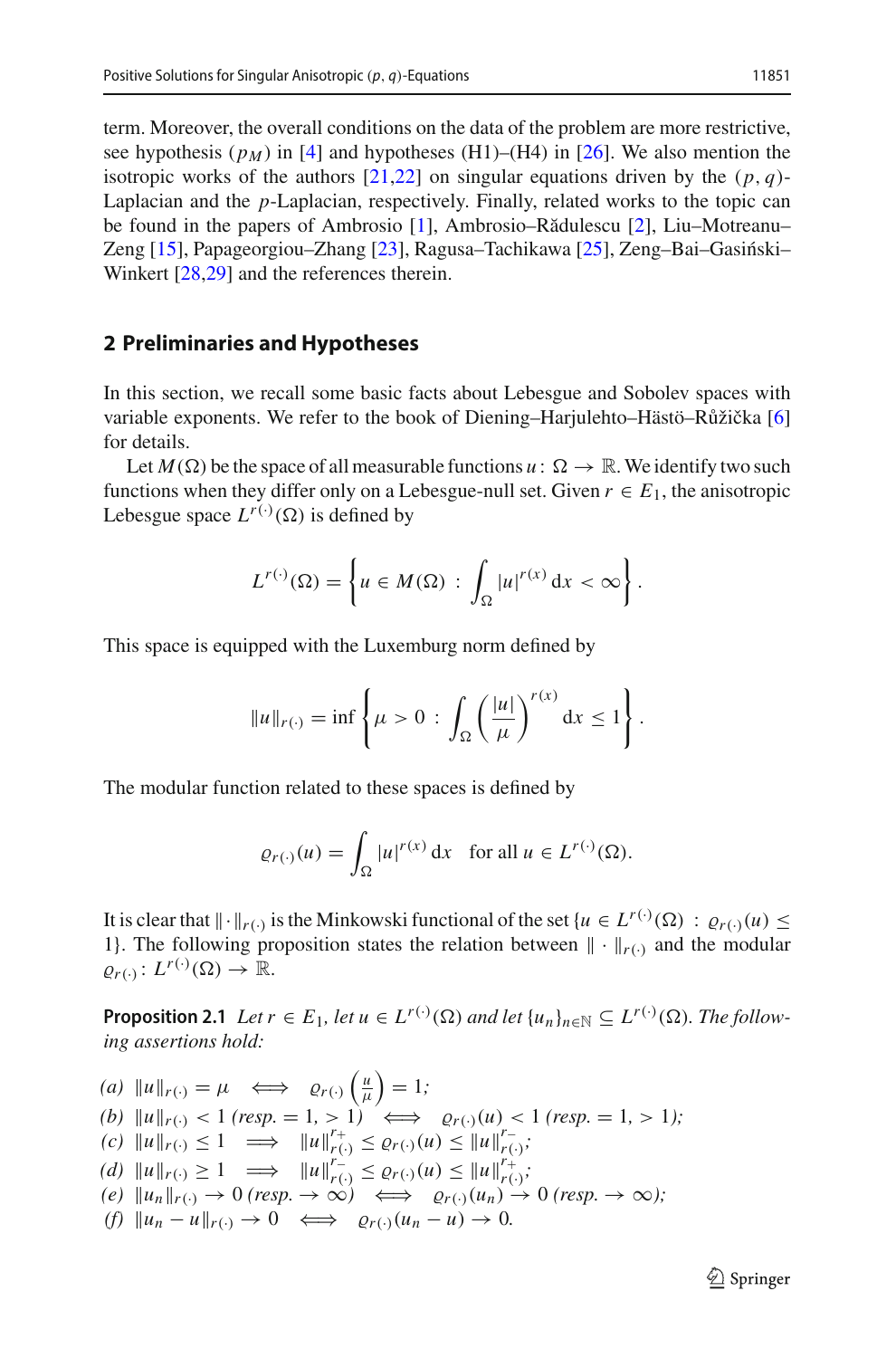We know that  $(L^{r(\cdot)}(\Omega), \|\cdot\|_{r(\cdot)})$  is a separable and reflexive Banach space. Further we denote by  $r'(x) = \frac{r(x)}{r(x)-1}$  the conjugate variable exponent to  $r \in E_1$ , that is,

$$
\frac{1}{r(x)} + \frac{1}{r'(x)} = 1 \quad \text{for all } x \in \overline{\Omega}.
$$

It is clear that  $r' \in E_1$ . We know that  $L^{r(\cdot)}(\Omega)^* = L^{r'(\cdot)}(\Omega)$  and the following version of Hölder's inequality holds

$$
\int_{\Omega} |uv| dx \leq \left[ \frac{1}{r_{-}} + \frac{1}{r'_{-}} \right] ||u||_{r(\cdot)} ||v||_{r'(\cdot)}
$$

for all  $u \in L^{r(\cdot)}(\Omega)$  and for all  $v \in L^{r'(\cdot)}(\Omega)$ .

Moreover, if  $r_1, r_2 \in E_1$  and  $r_1(x) \le r_2(x)$  for all  $x \in \Omega$ , then we have the continuous embedding

$$
L^{r_2(\cdot)}(\Omega) \hookrightarrow L^{r_1(\cdot)}(\Omega).
$$

The corresponding variable exponent Sobolev spaces can be defined in a natural way using the variable exponent Lebesgue spaces. So, given  $r \in E_1$ , we define

$$
W^{1,r(\cdot)}(\Omega) = \left\{ u \in L^{r(\cdot)}(\Omega) : |\nabla u| \in L^{r(\cdot)}(\Omega) \right\}
$$

with  $\nabla u$  being the gradient of  $u : \Omega \to \mathbb{R}$ . This space is equipped with the norm

$$
||u||_{1,r(\cdot)} = ||u||_{r(\cdot)} + ||\nabla u||_{r(\cdot)} \text{ for all } u \in W^{1,r(\cdot)}(\Omega)
$$

with  $\|\nabla u\|_{r(\cdot)} = \|\nabla u\|_{r(\cdot)}.$ 

Let *r*  $\in E_1$  be Lipschitz continuous, that is,  $r_1 \in E_1 \cap C^{0,1}(\overline{\Omega})$ . We define

$$
W_0^{1,r(\cdot)}(\Omega) = \overline{C_c^{\infty}(\Omega)}^{\|\cdot\|_{1,r(\cdot)}}.
$$

The spaces  $W^{1,r(\cdot)}(\Omega)$  and  $W_0^{1,r(\cdot)}(\Omega)$  are both separable and reflexive Banach spaces. On the space  $W_0^{1,r(\cdot)}(\Omega)$  we have the Poincaré inequality, namely there exists  $\hat{c} > 0$ such that

$$
||u||_{r(\cdot)} \leq \hat{c}||\nabla u||_{r(\cdot)}
$$
 for all  $u \in W_0^{1,r(\cdot)}(\Omega)$ .

Let  $r \in E_1 \cap C^{0,1}(\overline{\Omega})$  and set

$$
r^*(x) = \begin{cases} \frac{Nr(x)}{N-r(x)} & \text{if } r(x) < N, \\ +\infty & \text{if } N \le r(x), \end{cases} \text{ for all } x \in \overline{\Omega},
$$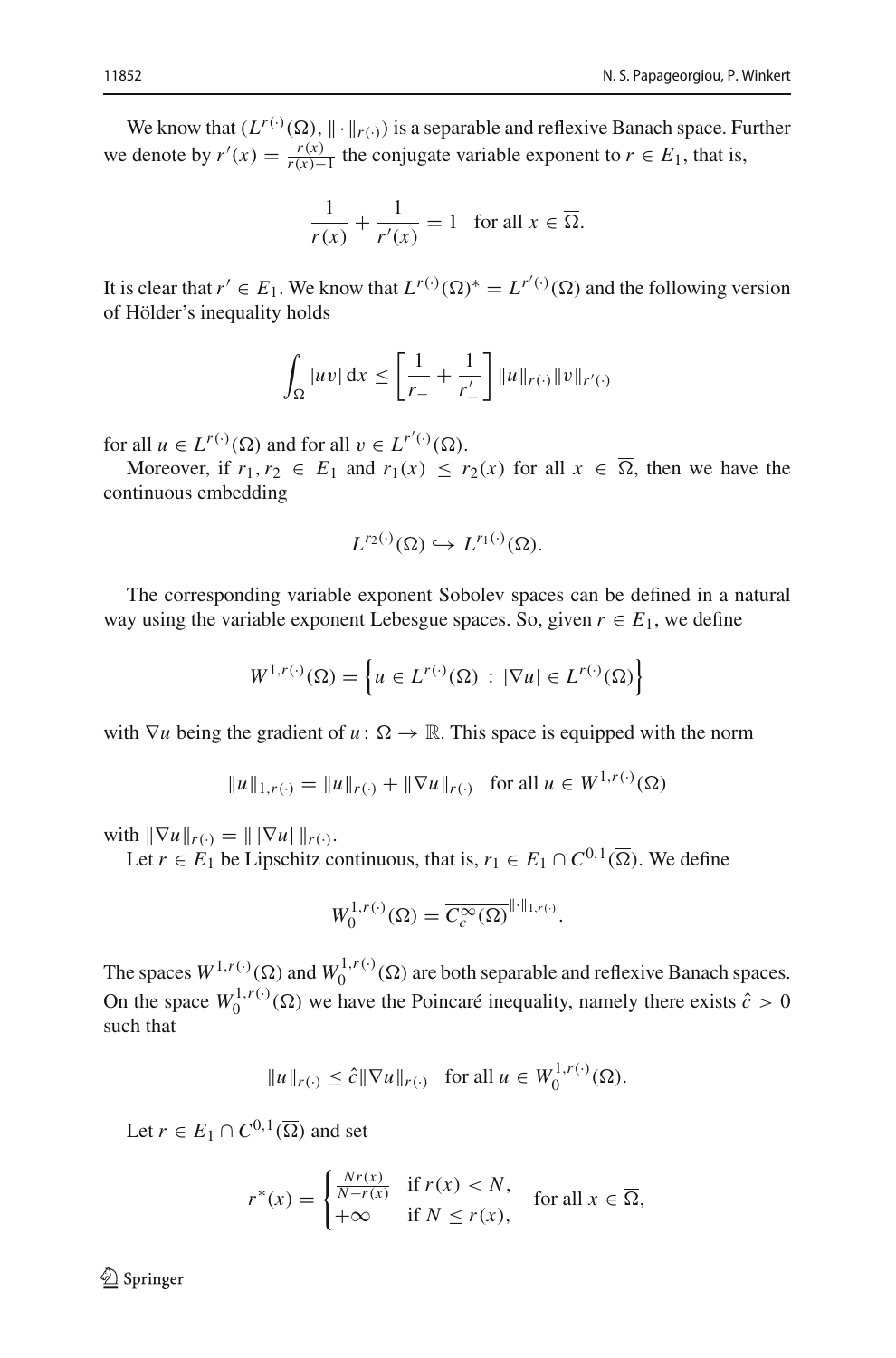which is the critical variable Sobolev exponent corresponding to *r*. Let  $q \in C(\Omega)$  be such that  $1 \le q_-\le q(x) \le r^*(x)$  (resp.  $1 \le q_-\le q(x) < r^*(x)$ ) for all *x* ∈ Ω. If  $X = W^{1,r(\cdot)}(\Omega)$  or  $X = W_0^{1,r(\cdot)}(\Omega)$ , then we have

 $X \hookrightarrow L^{q(\cdot)}(\Omega)$  continuously (resp. compactly).

This is the anisotropic Sobolev embedding theorem.

For  $r \in E_1 \cap C^{0,1}(\overline{\Omega})$ , we have

$$
W_0^{1,r(\cdot)}(\Omega)^* = W^{-1,r'(\cdot)}(\Omega).
$$

Let  $A_{r(\cdot)}: W_0^{1,r(\cdot)}(\Omega) \to W^{-1,r'(\cdot)}(\Omega)$  be the nonlinear operator defined by

$$
\left\langle A_{r(\cdot)}(u), h \right\rangle = \int_{\Omega} |\nabla u|^{r(x)-2} \nabla u \cdot \nabla h \, dx \quad \text{for all } u, h \in W_0^{1, r(\cdot)}(\Omega).
$$

<span id="page-4-0"></span>This map has the following properties, see, for example, Gasiński–Papageorgiou  $[9,$ Proposition 2.5] and Rădulescu–Repovš [\[24](#page-28-2), p. 40].

**Proposition 2.2** *The operator*  $A_{r(\cdot)}$ :  $W_0^{1,r(\cdot)}(\Omega) \to W^{-1,r'(\cdot)}(\Omega)$  *is bounded (so it maps bounded sets to bounded sets), continuous, strictly monotone (which implies it is also maximal monotone) and of type*  $(S)_+$ *, that is,* 

$$
u_n \stackrel{w}{\to} u \text{ in } W_0^{1,r(\cdot)}(\Omega) \text{ and } \limsup_{n \to \infty} \langle A_{r(\cdot)}(u_n), u_n - u \rangle \le 0
$$

 $imply u_n \rightarrow u \text{ in } W_0^{1,r(\cdot)}(\Omega).$ 

The anisotropic singular regularity theory, see Saoudi–Ghanmi [\[26,](#page-28-3) Appendix 2], leads to another Banach space, namely the space

$$
C_0^1(\overline{\Omega}) = \left\{ u \in C^1(\overline{\Omega}) : u \big|_{\partial \Omega} = 0 \right\}.
$$

This is an ordered Banach space with positive (order) cone

$$
C_0^1(\overline{\Omega})_+ = \left\{ u \in C_0^1(\overline{\Omega}) : u(x) \ge 0 \text{ for all } x \in \overline{\Omega} \right\}.
$$

This cone has a nonempty interior given by

$$
\mathrm{int}\left(C_0^1(\overline{\Omega})_+\right) = \left\{u \in C_0^1(\overline{\Omega})_+ : u(x) > 0 \text{ for all } x \in \Omega, \frac{\partial u}{\partial n}\bigg|_{\partial \Omega} < 0\right\},\
$$

where  $\frac{\partial u}{\partial n} = \nabla u \cdot n$  with *n* being the outward unit normal on  $\partial \Omega$ .

Our hypotheses on the exponents  $p(\cdot)$ ,  $q(\cdot)$  and  $\eta(\cdot)$  are the following ones: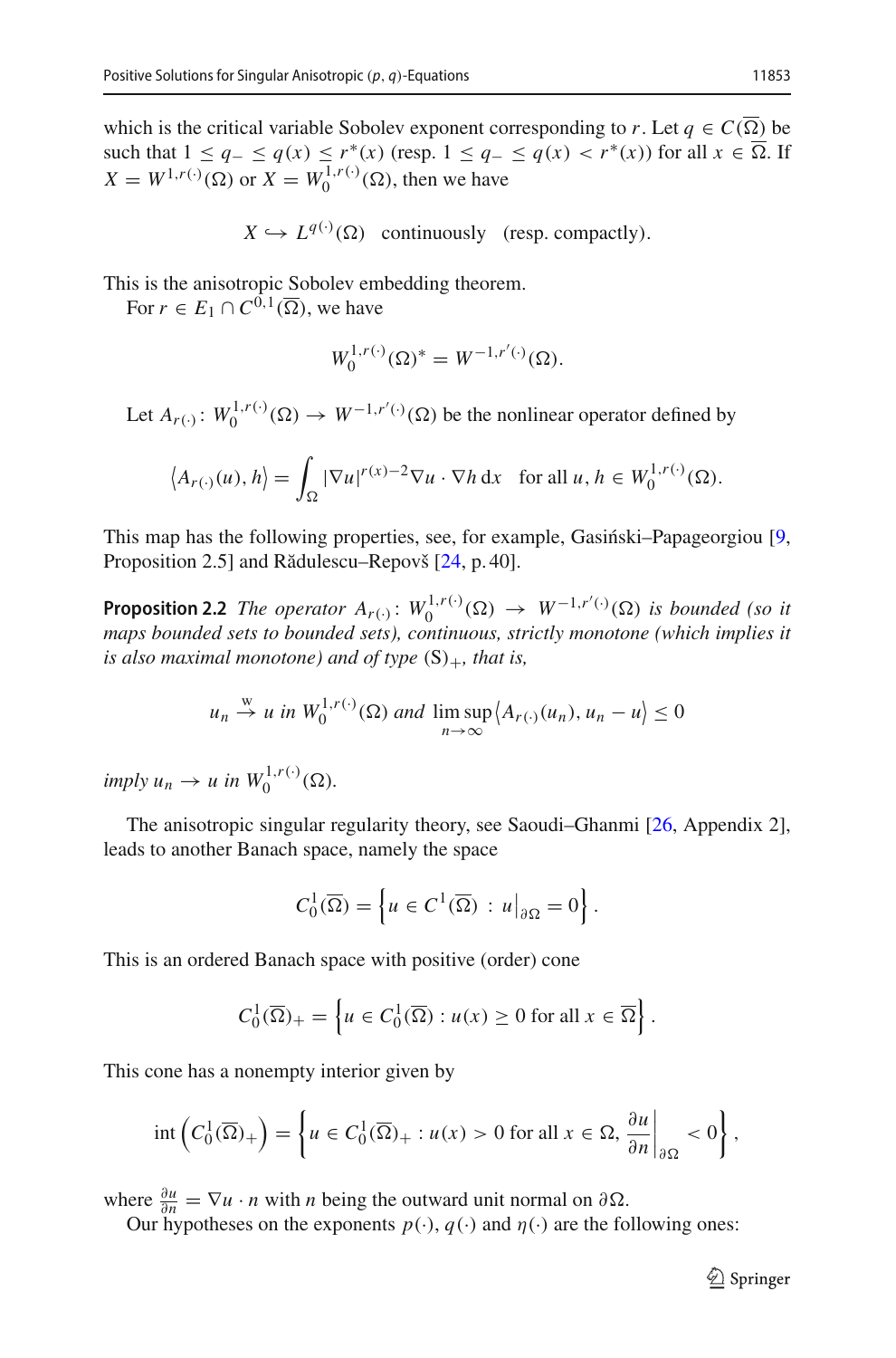$H_0: p, q \in E_1 \cap C^{0,1}(\overline{\Omega}), \eta \in C(\overline{\Omega}), 1 < q_- \leq q_+ < p_- \leq p_+ \text{ and } 0 < \eta(x) < 1$ for all  $x \in \Omega$ .

Using these conditions on the exponents and following the arguments in the papers of Papageorgiou–R˘adulescu–Repovš [\[16,](#page-27-8) Proposition 2.4], [\[18,](#page-27-9) Proposition 6] we can have two strong comparison principles.

For the first, we will need the following ordering notion on  $M(\Omega)$ .

So, given  $y_1, y_2: \Omega \to \mathbb{R}$  two measurable functions, we write  $y_1 \le y_2$  if for every compact set  $K \subseteq \Omega$ , we have  $0 < c_K \leq y_2(x) - y_1(x)$  for a. a.  $x \in K$ . Note that if *y*<sub>1</sub>, *y*<sub>2</sub>  $\in$  *C*( $\Omega$ ) and *y*<sub>1</sub>(*x*)  $\lt$  *y*<sub>2</sub>(*x*) for all *x*  $\in$   $\Omega$ , then *y*<sub>1</sub>  $\preceq$  *y*<sub>2</sub>. The first strong comparison principle is the following one, see Papageorgiou–Rădulescu–Repovš [\[16,](#page-27-8) Proposition 2.4].

<span id="page-5-0"></span>**Proposition 2.3** *If hypothesis H*<sub>0</sub> *holds*,  $\xi \in L^{\infty}(\Omega)$ ,  $\xi(x) \ge 0$  *for a.a.x*  $\in \Omega$ ,  $y_1, y_2 \in L^{\infty}(\Omega), y_1 \preceq y_2, u \in W^{1, p(\cdot)}(\Omega), u(x) \geq 0$  *for a.a.x*  $\in \Omega, u \neq 0$ ,  $v \in \text{int}\left(C_0^1(\overline{\Omega})_+\right)$  and

$$
-\Delta_{p(\cdot)}u - \Delta_{q(\cdot)}u + \hat{\xi}(x)u^{p(x)-1} - u^{-\eta(x)} = y_1(x) \text{ in } \Omega,
$$
  

$$
-\Delta_{p(\cdot)}v - \Delta_{q(\cdot)}v + \hat{\xi}(x)v^{p(x)-1} - v^{-\eta(x)} = y_2(x) \text{ in } \Omega,
$$

*then*  $v - u \in \text{int}\left(C_0^1(\overline{\Omega})_+\right)$ .

In the second strong comparison principle, we strengthen the order condition on *y*<sup>1</sup> and  $y_2$  but drop the boundary requirements on *u* and *v*, see Papageorgiou–Rădulescu– Repovš [\[18](#page-27-9), Proposition 6].

<span id="page-5-1"></span>**Proposition 2.4** *If hypothesis H*<sub>0</sub> *holds,*  $\xi \in L^{\infty}(\Omega)$ ,  $\xi \ge 0$  *for a. a. x*  $\in \Omega$ ,  $y_1, y_2 \in$  $L^{\infty}(\Omega)$ ,  $0 < c_0 \le y_2(x) - y_1(x)$  *for a. a.*  $x \in \Omega$ ,  $u, v \in C^{1,\alpha}(\overline{\Omega})$ ,  $0 < u(x) \le v(x)$  $for all x \in \Omega$  and

$$
-\Delta_{p(\cdot)}u - \Delta_{q(\cdot)}u + \hat{\xi}(x)u^{p(x)-1} - u^{-\eta(x)} = y_1(x) \text{ in } \Omega,
$$
  

$$
-\Delta_{p(\cdot)}v - \Delta_{q(\cdot)}v + \hat{\xi}(x)v^{p(x)-1} - v^{-\eta(x)} = y_2(x) \text{ in } \Omega,
$$

*then*  $u(x) < v(x)$  *for all*  $x \in \Omega$ *.* 

Given  $u \in M(\Omega)$ , we define  $u^{\pm} = \max\{\pm u, 0\}$  being the positive and negative parts of *u*, respectively. We know that  $u = u^+ - u^-$ ,  $|u| = u^+ + u^-$  and if  $u \in W_0^{1, p(\cdot)}(\Omega)$ , then  $u^{\pm} \in W_0^{1,p(\cdot)}(\Omega)$ .

If  $u, v \in M(\Omega)$  and  $u(x) \le v(x)$  for a. a.  $x \in \Omega$ , then we define

$$
[u, v] = \left\{ h \in W_0^{1, p(\cdot)}(\Omega) : u(x) \le h(x) \le v(x) \text{ for a. a. } x \in \Omega \right\},\
$$

$$
[u] = \left\{ h \in W_0^{1, p(\cdot)}(\Omega) : u(x) \le h(x) \text{ for a. a. } x \in \Omega \right\}.
$$

Moreover, we denote by  $int_{C_0^1(\overline{\Omega})} [u, v]$  the interior of  $[u, v] \cap C_0^1(\overline{\Omega})$  in  $C_0^1(\overline{\Omega})$ .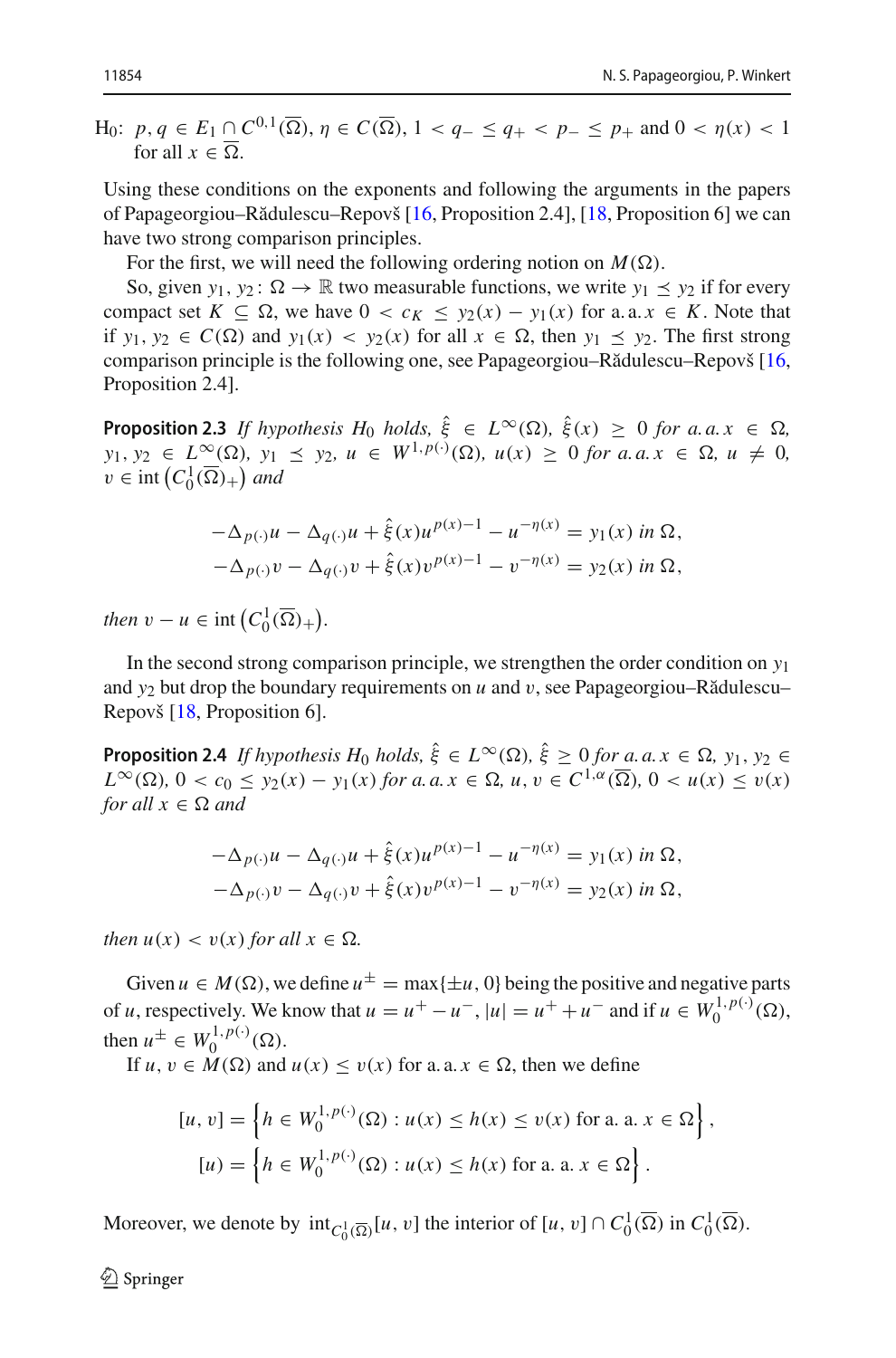In what follows, for notational simplicity, we denote by  $\|\cdot\|$  the norm of the anisotropic Sobolev space  $W_0^{1,p(\cdot)}(\Omega)$ . On account of Poincaré's inequality we have

$$
||u|| = ||\nabla u||_{p(\cdot)} \text{ for all } u \in W_0^{1, p(\cdot)}(\Omega).
$$

Given a Banach space *X* and a functional  $\varphi \in C^1(X)$ , we define

$$
K_{\varphi} = \left\{ u \in X : \varphi'(u) = 0 \right\}
$$

being the critical set of  $\varphi$ . We say that  $\varphi$  satisfies the "Cerami condition", C-condition for short, if every sequence  $\{u_n\}_{n\in\mathbb{N}} \subseteq X$  such that  $\{\varphi(u_n)\}_{n\in\mathbb{N}} \subseteq \mathbb{R}$  is bounded and

$$
(1 + \|u_n\|_X) \varphi'(u_n) \to 0 \quad \text{in } X^* \text{ as } n \to \infty,
$$

admits a strongly convergent subsequence. This is a compactness-type condition on the functional  $\varphi$  which compensates for the fact that the ambient space *X* is not locally compact in general, since it could be infinite dimensional. Using this condition, we can prove a deformation theorem which leads to the minimax theorems of the critical point theory, see, for example, Papageorgiou–Rădulescu–Repovš [\[17](#page-27-10), Section 5.4].

Now we are ready to state our hypotheses on the nonlinearity  $f: \Omega \times \mathbb{R} \to \mathbb{R}$ .

- $H_1$ :  $f: \Omega \times \mathbb{R} \to \mathbb{R}$  is a Carathéodory function such that  $f(x, 0) = 0$  for a. a.  $x \in \Omega$ and
- (i) there exists  $a \in L^{\infty}(\Omega)$  such that

$$
0 \le f(x, s) \le a(x) \left[ 1 + s^{r(x)-1} \right]
$$

for a. a.  $x \in \Omega$ , for all  $s \ge 0$  with  $r \in C(\Omega)$  such that  $p_+ < r_- \le r(x) < p^*(x)$ for all  $x \in \Omega$ ;

(ii) if  $F(x, s) = \int_{0}^{s}$  $\boldsymbol{0}$  $f(x, t)$  d*t*, then

$$
\lim_{s \to +\infty} \frac{F(x, s)}{s^{p_+}} = +\infty \text{ uniformly for a. a. } x \in \Omega;
$$

(iii) there exists a function  $\mu \in C(\Omega)$  such that

$$
\mu(x) \in \left( (r_+ - p_-) \max\left\{ \frac{N}{p_-}, 1 \right\}, p^*(x) \right) \quad \text{for all } x \in \overline{\Omega}
$$

and

$$
0 < \hat{\eta}_0 \le \liminf_{s \to +\infty} \frac{f(x, s)s - p_+ F(x, s)}{s^{\mu(x)}}
$$

uniformly for a. a.  $x \in \Omega$ ;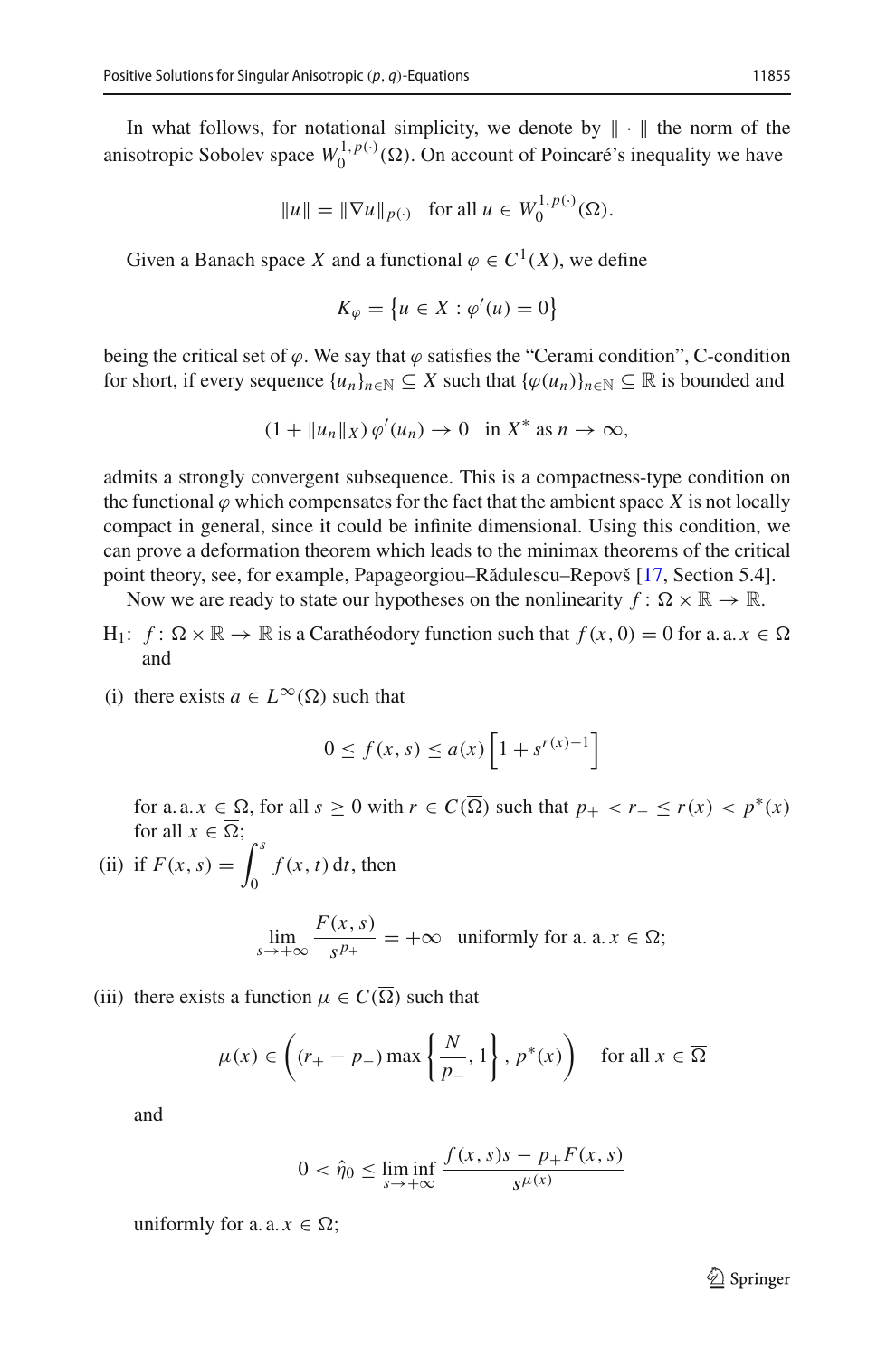$(iv)$ 

$$
0 < \hat{\eta}_1 \le \liminf_{s \to 0^+} \frac{f(x, s)}{s^{q_+ - 1}} \quad \text{uniformly for a. a. } x \in \Omega
$$

and for every  $\ell > 0$  there exists  $m_{\ell} > 0$  such that  $m_{\ell} \leq f(x, s)$  for a. a.  $x \in \Omega$ and for all  $s > \ell$ ;

(v) for every 
$$
\rho > 0
$$
 there exists  $\hat{\xi}_{\rho} > 0$  such that the function

$$
s \to f(x, s) + \hat{\xi}_{\rho} s^{p(x)-1}
$$

is nondecreasing on [0,  $\rho$ ] for a. a.  $x \in \Omega$ .

*Remark 2.5* Without any loss of generality we can assume that  $f(x, s) = 0$  for a. a.  $x \in$  $\Omega$  and for all  $s \le 0$  since we are interested in positive solutions of  $(P_{\lambda})$  $(P_{\lambda})$ . Hypotheses H<sub>1</sub>(ii), (iii) imply that  $f(x, \cdot)$  is  $(p_{+} - 1)$ -superlinear for a. a.  $x \in \Omega$ . In most papers in the literature, superlinear problems are treated by using the AR-condition which in the present context has the following form:

 $(AR)_+$ : There exist  $\theta > p_+$  and  $M > 0$  such that

$$
0 < \theta \cdot F(x, s) \le f(x, s) \quad \text{for a. a. } x \in \Omega \text{ and for all } s \ge M, \tag{2.1}
$$

$$
0 < \operatorname{ess\,inf}_{x \in \Omega} F(x, M). \tag{2.2}
$$

This is a unilateral version of the AR-condition since we assume that  $f(x, s) = 0$  for a. a.  $x \in \Omega$  and for all  $s \le 0$ . Integrating [\(2.1\)](#page-7-0) and using [\(2.2\)](#page-7-1) gives

<span id="page-7-1"></span><span id="page-7-0"></span>
$$
c_1s^{\theta} \leq F(x,s)
$$

for a. a.  $x \in \Omega$ , for all  $s \geq M$  and for some  $c_1 > 0$ . Hence,

$$
c_1 s^{\theta - 1} \le f(x, s)
$$

for a. a.  $x \in \Omega$  and for all  $s \geq M$ , see [\(2.1\)](#page-7-0). Therefore, the  $(AR)_+$ -condition dictates that  $f(x, \cdot)$  has at least ( $\theta - 1$ )-polynomial growth as  $s \to +\infty$ . By this way we exclude superlinear nonlinearities with "slower" growth near  $+\infty$  from our considerations. The following example fulfils  $H_1$ , but fails to satisfy the  $(AR)_{+}$ -condition:

$$
f(x, s) = \begin{cases} (s^+)^{\tau(x)-1} & \text{if } s \le 1, \\ s^{p+1} \ln(x) + s^{\theta(x)-1} & \text{if } 1 < s \end{cases}
$$

with  $\tau \in C(\Omega)$ ,  $\tau_+ \leq q_+$  and  $\theta \in C(\Omega)$  such that  $\theta_+ \leq p_+$ .

Hypothesis H<sub>1</sub>(iv) implies that  $f(x, \cdot)$  is strictly  $(q_{+} - 1)$ -sublinear.

When studying singular problems of isotropic and anisotropic type, the presence of the singular term leads to an energy function which is not  $C<sup>1</sup>$  and so we cannot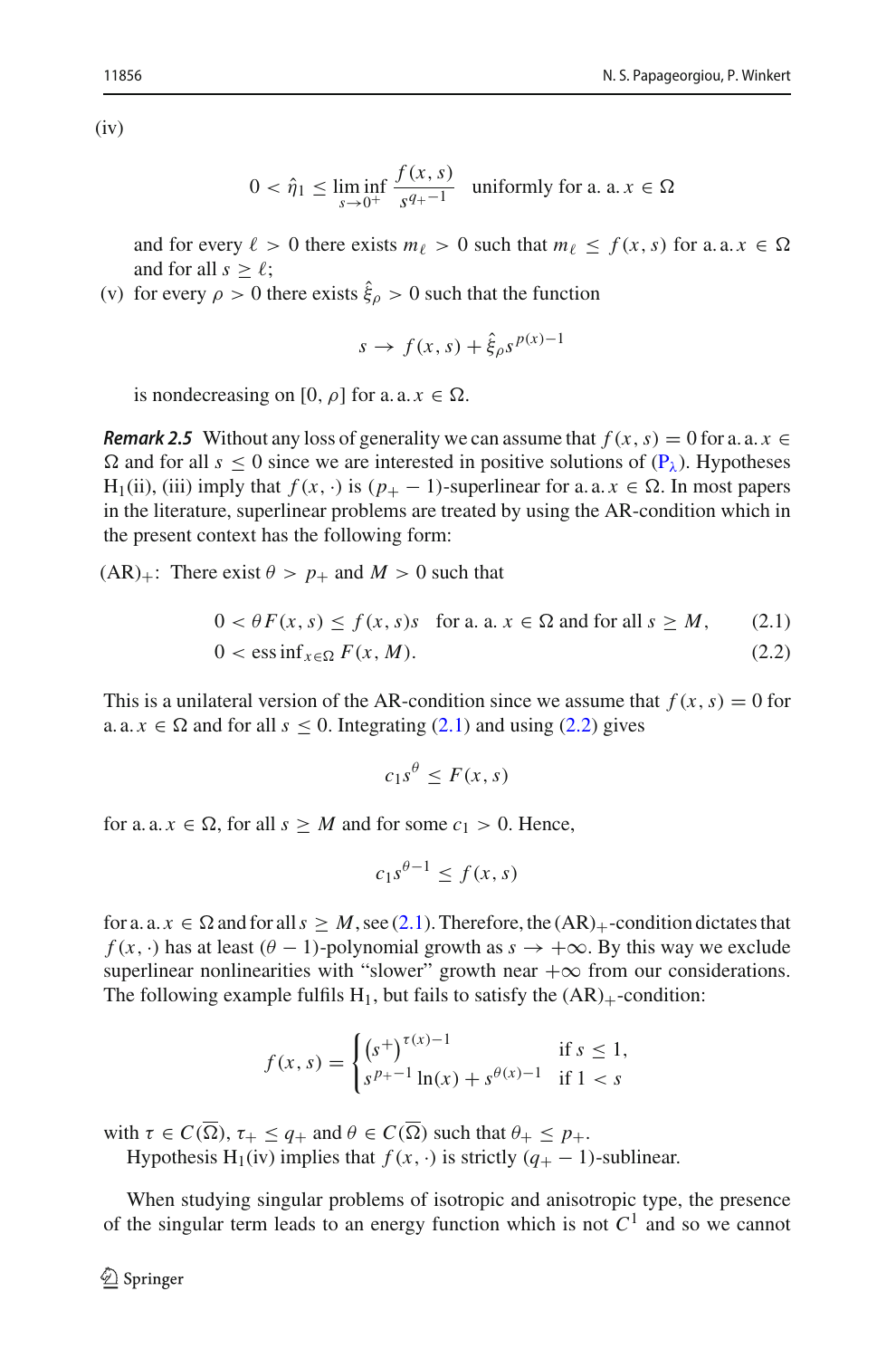apply directly the minimax theorems of the critical point theory on it. We need to find a way to bypass the singularity and deal with  $C<sup>1</sup>$ -functionals. To this end, we examine a purely singular problem in the next section. The unique solution of this problem will be helpful in our effort to bypass the singularity of our original problem  $(P_{\lambda})$  $(P_{\lambda})$ .

#### **3 An Auxiliary Purely Singular Problem**

In this section, we study the following purely singular anisotropic Dirichlet problem

<span id="page-8-0"></span>
$$
-\Delta_{p(\cdot)}u - \Delta_{q(\cdot)}u = \lambda u^{-\eta(x)} \quad \text{in } \Omega, \quad u\big|_{\partial\Omega} = 0, \quad u > 0, \quad \lambda > 0. \tag{Au1}
$$

<span id="page-8-2"></span>We have the main result in this section.

**Proposition 3.1** *If hypothesis*  $H_0$  *holds, then problem*  $(Au_\lambda)$  $(Au_\lambda)$  *has a unique positive solution*  $\overline{u}_\lambda \in \text{int}(C_0^1(\overline{\Omega})_+)$ . Moreover, the mapping  $\lambda \mapsto \overline{u}_\lambda$  is nondecreasing, that *is, if*  $0 < \lambda' < \lambda$ *, then we have*  $\overline{u}_{\lambda'} \leq \overline{u}_{\lambda}$ *.* 

*Proof* For the existence and uniqueness part of the proof we assume for simplicity that  $\lambda = 1$ .

To this end, let  $g \in L^{p(\cdot)}(\Omega)$  and let  $\varepsilon \in (0, 1]$ . We consider the following Dirichlet problem

$$
-\Delta_{p(\cdot)}u - \Delta_{q(\cdot)}u = \left[|g(x)| + \varepsilon\right]^{-\eta(x)} \quad \text{in } \Omega, \quad u\big|_{\partial\Omega} = 0, \quad u > 0. \tag{3.1}
$$

Let  $V: W_0^{1,p(\cdot)}(\Omega) \to W_0^{1,p(\cdot)}(\Omega)^* = W^{-1,p'(\cdot)}(\Omega)$  be the nonlinear operator defined by

<span id="page-8-1"></span>
$$
V(u) = A_{p(\cdot)}(u) + A_{q(\cdot)}(u) \quad \text{for all } u \in W_0^{1, p(\cdot)}(\Omega).
$$

This operator is bounded, continuous, strictly monotone and so maximal monotone, see Proposition [2.2.](#page-4-0) It is clear that it is also coercive, see Proposition [2.1.](#page-2-0) From Corollary 2.8.7 of Papageorgiou–Rădulescu–Repovš [\[17](#page-27-10), p. 135] we know that *V*:  $W_0^{1,p(\cdot)}(\Omega) \to W^{-1,p'(\cdot)}(\Omega)$  is surjective. Since  $[|g(\cdot)| + \varepsilon]^{-\eta(\cdot)} \in L^{\infty}(\Omega)$  we can find  $\hat{v}_{\varepsilon} \in W_0^{1, p(\cdot)}(\Omega)$  such that

$$
V(\hat{v}_{\varepsilon}) = [|g| + \varepsilon]^{-\eta(\cdot)} \quad \text{in } W^{-1,p'(\cdot)}(\Omega).
$$

From the strict monotonicity of *V* we know that  $\hat{v}_{\varepsilon}$  is the unique solution of [\(3.1\)](#page-8-1). Moreover, by acting with  $-\hat{v}_{\varepsilon}^- \in W_0^{1,p(\cdot)}(\Omega)$  we obtain  $\hat{v}_{\varepsilon} \ge 0$  and  $\hat{v}_{\varepsilon} \ne 0$ . Thus, we have

$$
-\Delta_{p(\cdot)}\hat{v}_{\varepsilon} - \Delta_{q(\cdot)}\hat{v}_{\varepsilon} = [|g| + \varepsilon]^{-\eta(x)} \quad \text{in } \Omega, \quad \hat{v}_{\varepsilon}|_{\partial\Omega} = 0.
$$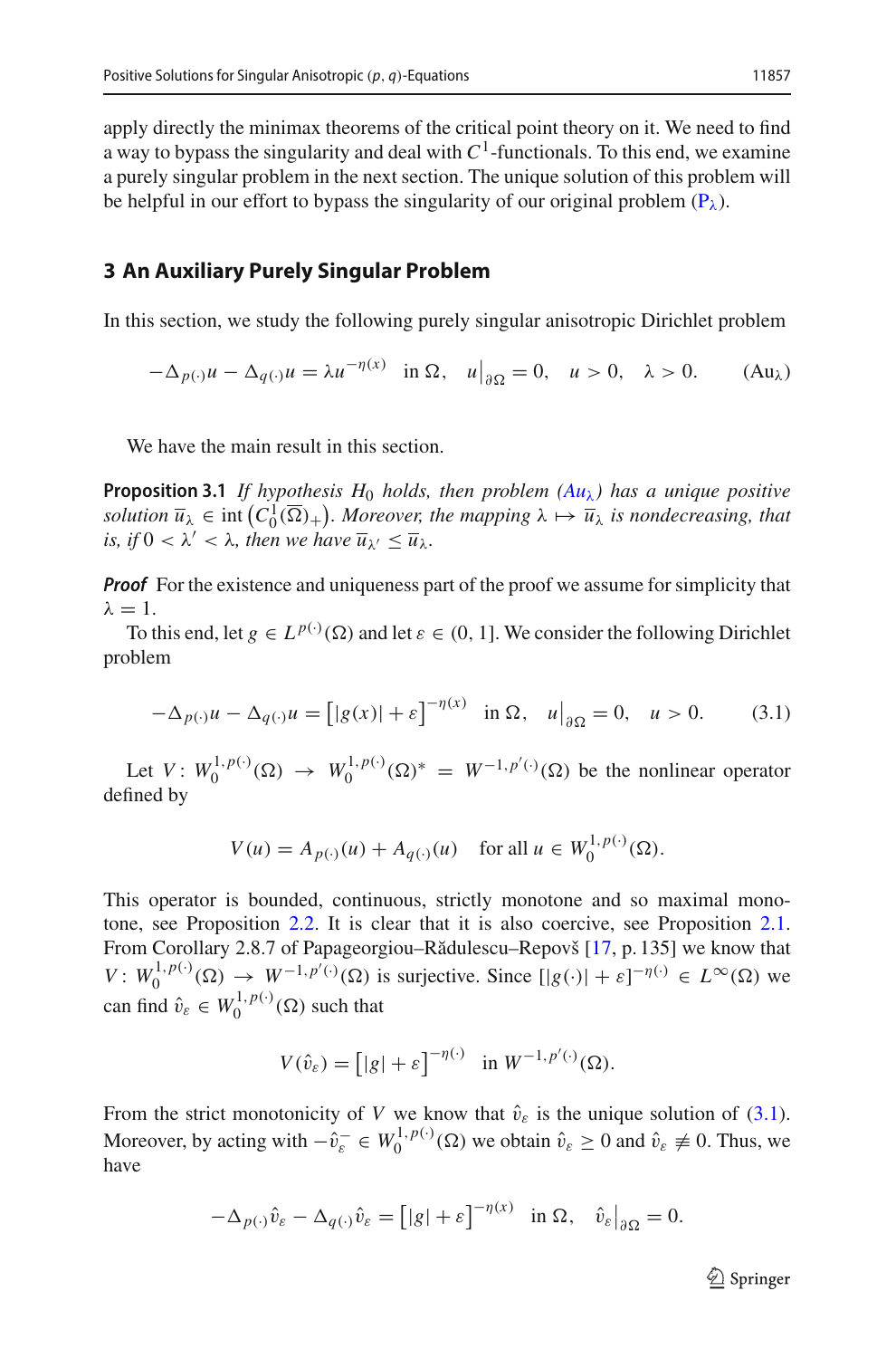Theorem 4.1 of Fan–Zhao [\[7\]](#page-27-11) implies that  $\hat{v}_{\varepsilon} \in L^{\infty}(\Omega)$ . Invoking Corollary 1.1 of Tan–Fang [\[27\]](#page-28-10) (see also Lemma 3.3 of Fukagai–Narukawa [\[8\]](#page-27-12)) we have that  $\hat{v}_{\varepsilon} \in$  $C_0^1(\Omega)$  + \ {0}. Finally, the anisotropic maximum principle of Zhang [\[30](#page-28-11), Theorem 1.2] says that  $\hat{v}_{\varepsilon} \in \text{int}\left( C_0^1(\overline{\Omega})_+\right)$ .

Now we can define the solution map  $K_{\varepsilon}: L^{p(\cdot)}(\Omega) \to L^{p(\cdot)}(\Omega)$  given by

<span id="page-9-0"></span>
$$
K_{\varepsilon}(g)=\hat{v}_{\varepsilon}.
$$

We have

$$
\langle A_{p(\cdot)}\left(\hat{v}_{\varepsilon}\right), h \rangle + \langle A_{q(\cdot)}\left(\hat{v}_{\varepsilon}\right), h \rangle = \int_{\Omega} \frac{h}{[|g| + \varepsilon]^{n(x)}} dx \tag{3.2}
$$

for all  $h \in W_0^{1, p(\cdot)}(\Omega)$ . Choosing  $h = \hat{v}_{\varepsilon} = K_{\varepsilon}(g) \in W_0^{1, p(\cdot)}(\Omega)$  in [\(3.2\)](#page-9-0) gives

$$
\varrho_{p(\cdot)}\left(\nabla\hat{v}_{\varepsilon}\right) + \varrho_{q(\cdot)}\left(\nabla\hat{v}_{\varepsilon}\right) \leq c_{\varepsilon} \left\|\hat{v}_{\varepsilon}\right\| \quad \text{for some } c_{\varepsilon} > 0.
$$

Assume that  $\|\hat{v}_{\varepsilon}\| \geq 1$ , then, by Proposition [2.1,](#page-2-0) one gets

<span id="page-9-1"></span>
$$
\|\hat{v}_{\varepsilon}\|^{p_-}\leq c_{\varepsilon}\|\hat{v}_{\varepsilon}\|
$$

and so,

$$
\|\hat{v}_{\varepsilon}\|^{p_{-}-1} = \|K_{\varepsilon}(g)\|^{p_{-}-1} \le c_{\varepsilon} \quad \text{for all } g \in L^{p(\cdot)}(\Omega). \tag{3.3}
$$

It follows that  $K_{\varepsilon}: L^{p(\cdot)}(\Omega) \to L^{p(\cdot)}(\Omega)$  maps  $L^{p(\cdot)}(\Omega)$  onto a bounded subset of  $W_0^{1,p(\cdot)}(\Omega)$ .

**Claim 1:**  $K_{\varepsilon}: L^{p(\cdot)}(\Omega) \to L^{p(\cdot)}(\Omega)$  is continuous.

Let  $g_n \to g$  in  $L^{p(\cdot)}(\Omega)$  and let  $\hat{v}_n = K_{\varepsilon}(g_n)$  with  $n \in \mathbb{N}$ . From [\(3.3\)](#page-9-1) we know that

$$
\{\hat{v}_n\}_{n\in\mathbb{N}} = \{K_{\varepsilon}(g_n)\}_{n\in\mathbb{N}} \subseteq W_0^{1,p(\cdot)}(\Omega) \text{ is bounded.}
$$

We may assume that

<span id="page-9-3"></span><span id="page-9-2"></span>
$$
\hat{v}_n \stackrel{\text{w}}{\rightarrow} \hat{v} \quad \text{in } W_0^{1, p(\cdot)}(\Omega) \quad \text{and} \quad \hat{v}_n \rightarrow \hat{v} \quad \text{in } L^{p(\cdot)}(\Omega). \tag{3.4}
$$

We have

$$
\langle A_{p(\cdot)}(\hat{v}_n), h \rangle + \langle A_{q(\cdot)}(\hat{v}_n), h \rangle = \int_{\Omega} \frac{h}{[|g_n| + \varepsilon]^{n(x)}} dx \tag{3.5}
$$

<sup>2</sup> Springer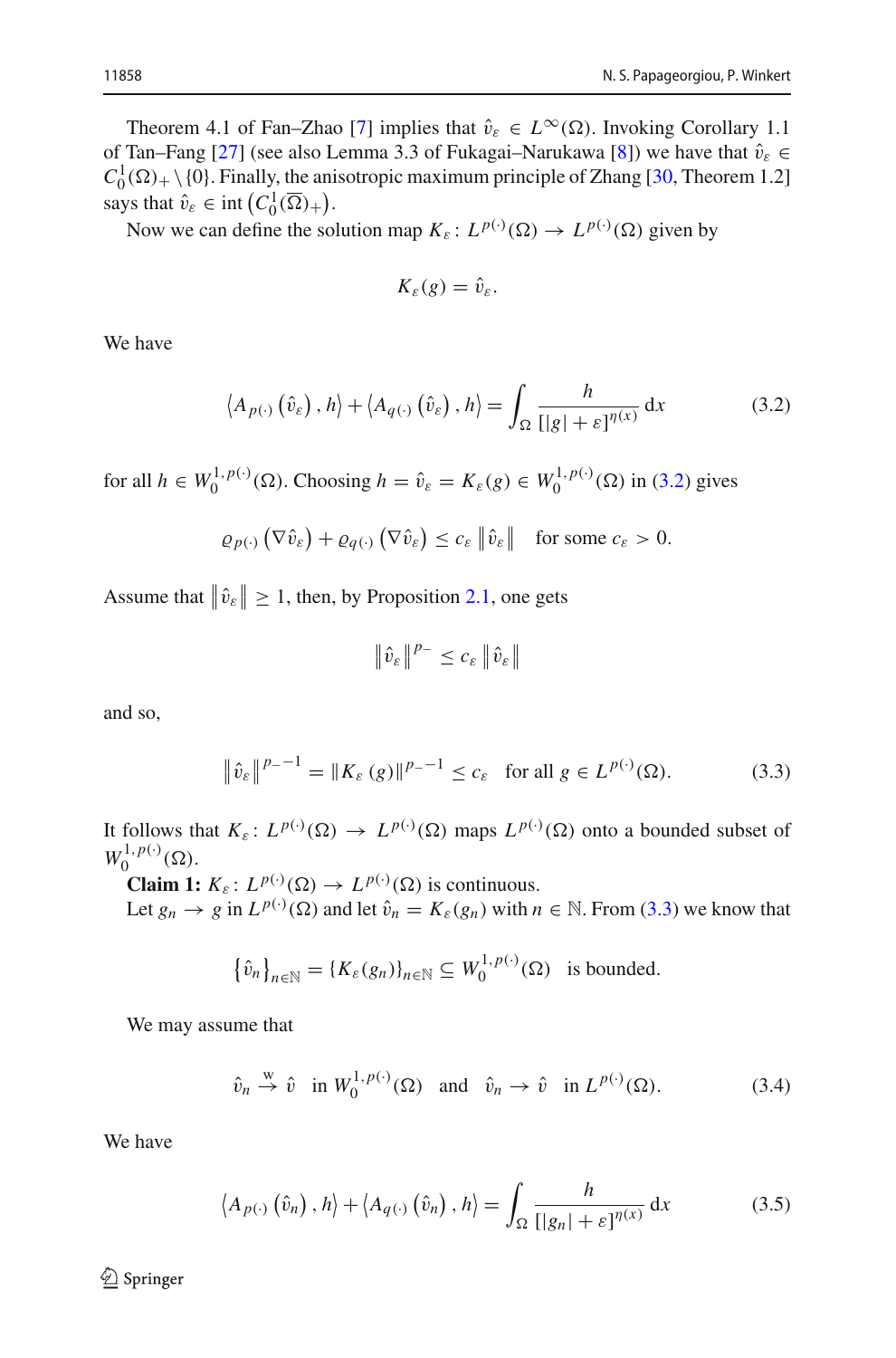for all  $h \in W_0^{1,p(\cdot)}(\Omega)$  and for all  $n \in \mathbb{N}$ . We choose  $h = \hat{v}_n - \hat{v} \in W_0^{1,p(\cdot)}(\Omega)$  in [\(3.5\)](#page-9-2), pass to the limit as  $n \to \infty$  and use [\(3.4\)](#page-9-3) and the fact that

$$
\left\{\frac{1}{(|g_n|+\varepsilon)^{\eta(\cdot)}}\right\}_{n\in\mathbb{N}}\subseteq L^{\infty}(\Omega) \text{ is bounded.}
$$

This yields

$$
\lim_{n\to\infty}\left[\left\langle A_{p(\cdot)}\left(\hat{v}_n\right),\hat{v}_n-\hat{v}\right\rangle+\left\langle A_{q(\cdot)}\left(\hat{v}_n\right),\hat{v}_n-\hat{v}\right\rangle\right]=0.
$$

Due to the monotonicity of  $A_{q(\cdot)}(\cdot)$  we obtain

$$
\limsup_{n\to\infty}\left[\left\langle A_{p(\cdot)}\left(\hat{v}_n\right),\hat{v}_n-\hat{v}\right\rangle+\left\langle A_{q(\cdot)}\left(\hat{v}\right),\hat{v}_n-\hat{v}\right\rangle\right]\leq 0.
$$

From this and  $(3.4)$  we then conclude that

$$
\limsup_{n\to\infty}\left\langle A_{p(\cdot)}\left(\hat{v}_n\right),\,\hat{v}_n-\hat{v}\right\rangle\leq 0.
$$

By the  $(S)$ <sub>+</sub>-property of  $A_{p(\cdot)}$ , see Proposition [2.2,](#page-4-0) we have that

<span id="page-10-0"></span>
$$
\hat{v}_n \to \hat{v} \quad \text{in } W_0^{1, p(\cdot)}(\Omega). \tag{3.6}
$$

Passing to the limit in [\(3.5\)](#page-9-2) as  $n \to \infty$  and using [\(3.6\)](#page-10-0) gives

$$
\langle A_{p(\cdot)}(\hat{v}), h \rangle + \langle A_{q(\cdot)}(\hat{v}), h \rangle = \int_{\Omega} \frac{h}{[|g| + \varepsilon]^{\eta(x)}} dx
$$

for all  $h \in W_0^{1,p(\cdot)}(\Omega)$ . Thus,  $\hat{v} = K_{\varepsilon}(g)$ . Therefore, by the Urysohn criterion for the convergence of sequences, we conclude that for the original sequence we have

<span id="page-10-1"></span>
$$
\hat{v}_n = K_{\varepsilon}(g_n) \to K_{\varepsilon}(g) = \hat{v}.
$$

Hence,  $K_{\varepsilon}$  is continuous and this proves Claim 1.

Recall that  $K_{\varepsilon}(L^{p(\cdot)}(\Omega)) \subseteq W_0^{1,p(\cdot)}(\Omega)$  is bounded, see [\(3.3\)](#page-9-1). On the other hand, we have the compact embedding  $W_0^{1,p(\cdot)}(\Omega) \hookrightarrow L^{p(\cdot)}(\Omega)$ . This implies

$$
\overline{K_{\varepsilon}(L^{p(\cdot)}(\Omega))}^{\|\cdot\|_{p(\cdot)}} \subseteq L^{p(\cdot)}(\Omega) \quad \text{is compact.}
$$
 (3.7)

Claim 1 and [\(3.7\)](#page-10-1) permit the use of the Schauder–Tychonoff fixed point theorem, see Papageorgiou–Rădulescu–Repovš [\[17,](#page-27-10) Theorem 4.3.21]. So, we can find  $\overline{u}_{\varepsilon} \in$  $W_0^{1,p(\cdot)}(\Omega)$  such that

$$
K_{\varepsilon}(\overline{u}_{\varepsilon})=\overline{u}_{\varepsilon}\subseteq\text{int}\left(C_0^1(\overline{\Omega})_+\right).
$$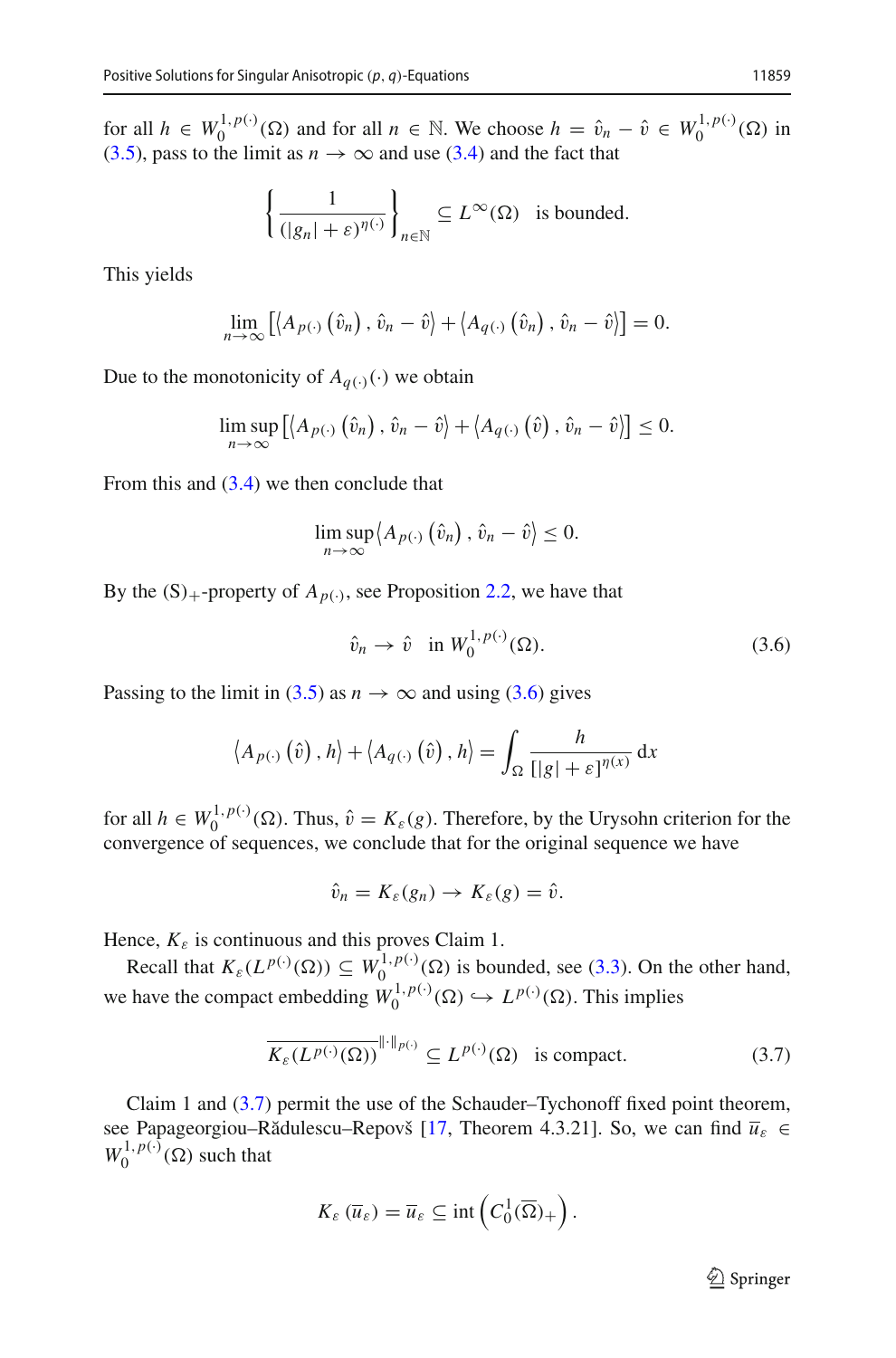Hence

<span id="page-11-0"></span>
$$
-\Delta_{p(\cdot)}\overline{u}_{\varepsilon} - \Delta_{q(\cdot)}\overline{u}_{\varepsilon} = \left[\overline{u}_{\varepsilon} + \varepsilon\right]^{-\eta(x)} \quad \text{in } \Omega, \quad \overline{u}_{\varepsilon}\big|_{\partial\Omega} = 0, \quad \overline{u}_{\varepsilon} > 0. \tag{3.8}
$$

In fact, this solution is unique. Indeed, suppose that  $\overline{y}_{\varepsilon} \in \text{int}\left(C_0^1(\overline{\Omega})_+\right)$  is another positive solution of  $(3.8)$ . Then we have that

$$
0 \leq \left\langle A_{p(\cdot)}\left(\overline{u}_{\varepsilon}\right) - A_{p(\cdot)}\left(\overline{y}_{\varepsilon}\right), \left(\overline{u}_{\varepsilon} - \overline{y}_{\varepsilon}\right)^{+}\right\rangle + \left\langle A_{q(\cdot)}\left(\overline{u}_{\varepsilon}\right) - A_{q(\cdot)}\left(\overline{y}_{\varepsilon}\right), \left(\overline{u}_{\varepsilon} - \overline{y}_{\varepsilon}\right)^{+}\right\rangle
$$
  
= 
$$
\int_{\Omega} \left[ \frac{1}{\left[\overline{u}_{\varepsilon} + \varepsilon\right]^{\eta(x)}} - \frac{1}{\left[\overline{y}_{\varepsilon} + \varepsilon\right]^{\eta(x)}} \right] \left(\overline{u}_{\varepsilon} - \overline{y}_{\varepsilon}\right)^{+} dx \leq 0.
$$

We obtain  $\overline{u}_{\varepsilon} \leq \overline{v}_{\varepsilon}$ .

Interchanging the roles of  $\overline{u}_{\varepsilon}$  and  $\overline{y}_{\varepsilon}$  in the argument above also gives  $\overline{y}_{\varepsilon} \leq \overline{v}_{\varepsilon}$ . Hence,  $\overline{u}_{\varepsilon} = \overline{y}_{\varepsilon}$ . This proves the uniqueness of the solution  $\overline{u}_{\varepsilon} \in \text{int}\left(C_0^1(\overline{\Omega})_+\right)$  of problem [\(3.8\)](#page-11-0).

**Claim 2:** If  $0 < \varepsilon' \leq \varepsilon$ , then  $\overline{u}_{\varepsilon} \leq \overline{u}_{\varepsilon'}$ . First note that  $\overline{u}_{\varepsilon}$ ,  $\overline{u}_{\varepsilon}$   $\in$  int  $(C_0^1(\overline{\Omega})_+)$ . Since  $\varepsilon' \leq \varepsilon$  we have

$$
-\Delta_{p(\cdot)}\overline{u}_{\varepsilon'} - \Delta_{q(\cdot)}\overline{u}_{\varepsilon'} = \left[\overline{u}_{\varepsilon'} + \varepsilon'\right]^{-\eta(x)} \ge \left[\overline{u}_{\varepsilon'} + \varepsilon\right]^{-\eta(x)} \quad \text{in } \Omega. \tag{3.9}
$$

Next we introduce the Carathéodory function  $l_{\varepsilon} : \Omega \times \mathbb{R} \to \mathbb{R}$  defined by

<span id="page-11-3"></span><span id="page-11-1"></span>
$$
l_{\varepsilon}(x,s) = \begin{cases} \left[s^{+} + \varepsilon\right]^{-\eta(x)} & \text{if } s \le \overline{u}_{\varepsilon}(x),\\ \left[\overline{u}_{\varepsilon}(x) + \varepsilon\right]^{-\eta(x)} & \text{if } \overline{u}_{\varepsilon}(x) < s. \end{cases} \tag{3.10}
$$

Let  $L_{\varepsilon}(x, s) = \int_0^s l_{\varepsilon}(x, t) dt$  and consider the  $C^1$ -functional  $\psi_{\varepsilon}: W_0^{1, p(\cdot)}(\Omega) \to \mathbb{R}$ defined by

$$
\psi_{\varepsilon}(u) = \int_{\Omega} \frac{1}{p(x)} |\nabla u|^{p(x)} dx + \int_{\Omega} \frac{1}{q(x)} |\nabla u|^{q(x)} dx - \int_{\Omega} L_{\varepsilon}(x, u) dx
$$

for all  $u \in W_0^{1,p(\cdot)}(\Omega)$ . From the definition of the truncation in [\(3.10\)](#page-11-1) we see that

$$
\psi_{\varepsilon}(u) \ge \frac{1}{p_+} \left[ \varrho_{p(\cdot)}(\nabla u) + \varrho_{q(\cdot)}(\nabla u) \right] - c_1
$$

for some  $c_1 > 0$ . Hence,  $\psi_{\varepsilon} : W_0^{1,p(\cdot)}(\Omega) \to \mathbb{R}$  is coercive. Moreover, by the anisotropic Sobolev embedding theorem we know that  $\psi_{\varepsilon} \colon W_0^{1,p(\cdot)}(\Omega) \to \mathbb{R}$  is sequentially weakly lower semicontinuous. Then, by the Weierstraß–Tonelli theorem, we can find  $\tilde{u}_{\varepsilon} \in W_0^{1,p(\cdot)}(\Omega)$  such that

<span id="page-11-2"></span>
$$
\psi_{\varepsilon}(\tilde{u}_{\varepsilon}) = \min \left[ \psi_{\varepsilon}(u) : u \in W_0^{1, p(\cdot)}(\Omega) \right]. \tag{3.11}
$$

 $\textcircled{2}$  Springer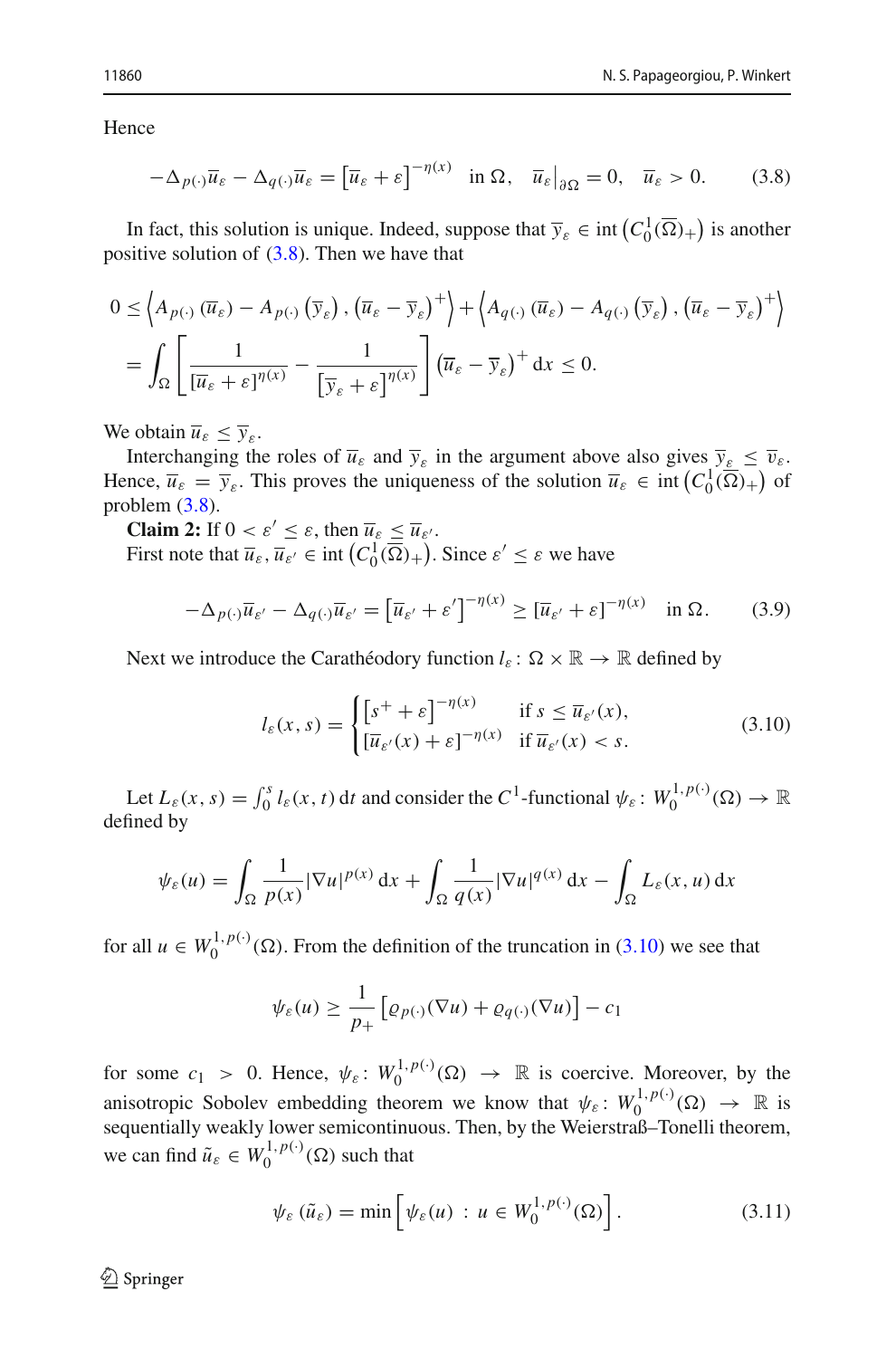Let  $u \in \text{int}\left(C_0^1(\overline{\Omega})_+\right)$  be fixed. Since  $\overline{u}_{\varepsilon'} \in \text{int}\left(C_0^1(\overline{\Omega})_+\right)$ , we can take  $t \in (0, 1)$ small enough such that  $tu \leq \overline{u}_{\varepsilon}$ , see also Proposition 4.1.22 of Papageorgiou– Rădulescu–Repovš [\[17\]](#page-27-10). From [\(3.10\)](#page-11-1) we see that we have  $\psi_{\varepsilon}(tu) < 0$  and so  $\psi_{\varepsilon}(\tilde{u}_{\varepsilon}) < 0 = \psi_{\varepsilon}(0)$ . Hence,  $\tilde{u}_{\varepsilon} \neq 0$ .

Taking [\(3.11\)](#page-11-2) into account we have  $\psi_{\varepsilon}'(\tilde{u}_{\varepsilon}) = 0$ , that is,

$$
\langle A_{p(\cdot)}\left(\tilde{u}_{\varepsilon}\right), h \rangle + \langle A_{q(\cdot)}\left(\tilde{u}_{\varepsilon}\right), h \rangle = \int_{\Omega} l_{\varepsilon}\left(x, \tilde{u}_{\varepsilon}\right) h \, \mathrm{d}x \tag{3.12}
$$

for all  $h \in W_0^{1,p(\cdot)}(\Omega)$ . First we test [\(3.12\)](#page-12-0) with  $h = -(\tilde{u}_{\varepsilon})^-\in W_0^{1,p(\cdot)}(\Omega)$  in order to get

<span id="page-12-0"></span>
$$
\varrho_{p(\cdot)}\left(\nabla\left(\tilde{u}_{\varepsilon}\right)^{-}\right)+\varrho_{q(\cdot)}\left(\nabla\left(\tilde{u}_{\varepsilon}\right)^{-}\right)\leq 0.
$$

Proposition [2.1](#page-2-0) then implies that

$$
\tilde{u}_{\varepsilon} \ge 0
$$
 and  $\tilde{u}_{\varepsilon} \ne 0$ .

Next, we test [\(3.12\)](#page-12-0) with  $h = (\tilde{u}_{\varepsilon} - \overline{u}_{\varepsilon'})^+ \in W_0^{1, p(\cdot)}(\Omega)$ . This yields, by applying [\(3.10\)](#page-11-1) and [\(3.9\)](#page-11-3),

$$
\langle A_{p(\cdot)} (\tilde{u}_{\varepsilon}), (\tilde{u}_{\varepsilon} - \overline{u}_{\varepsilon'})^+ \rangle + \langle A_{q(\cdot)} (\tilde{u}_{\varepsilon}), (\tilde{u}_{\varepsilon} - \overline{u}_{\varepsilon'})^+ \rangle
$$
  
= 
$$
\int_{\Omega} \frac{(\tilde{u}_{\varepsilon} - \overline{u}_{\varepsilon'})^+}{[\overline{u}_{\varepsilon'} + \varepsilon]^{\eta(x)}} dx
$$
  
\$\leq \langle A\_{p(\cdot)} (\overline{u}\_{\varepsilon'}), (\tilde{u}\_{\varepsilon} - \overline{u}\_{\varepsilon'})^+ \rangle + \langle A\_{q(\cdot)} (\overline{u}\_{\varepsilon'}), (\tilde{u}\_{\varepsilon} - \overline{u}\_{\varepsilon'})^+ \rangle\$

This implies  $\tilde{u}_{\varepsilon} \leq \overline{u}_{\varepsilon}$  and so it holds

$$
\tilde{u}_{\varepsilon} \in [0, \overline{u}_{\varepsilon'}], \quad \tilde{u}_{\varepsilon} \neq 0. \tag{3.13}
$$

<span id="page-12-1"></span>.

From [\(3.13\)](#page-12-1), [\(3.10\)](#page-11-1), [\(3.12\)](#page-12-0) it follows that  $\tilde{u}_{\varepsilon}$  is a positive solution of problem [\(3.8\)](#page-11-0). Hence,  $\tilde{u}_{\varepsilon} = \overline{u}_{\varepsilon} \in \text{int}\left(C_0^1(\overline{\Omega})_+\right)$ . Then, with view to [\(3.13\)](#page-12-1), we have

$$
\overline{u}_{\varepsilon} \le \overline{u}_{\varepsilon'} \quad \text{for all } 0 < \varepsilon' \le \varepsilon.
$$

This proves Claim 2.

Now we will let  $\varepsilon \to 0^+$  to get a solution of the purely singular problem  $(Au_\lambda)$  $(Au_\lambda)$ .

So, let  $\varepsilon_n \to 0^+$  and let  $\overline{u}_n = \overline{u}_{\varepsilon_n} \in \text{int}\left(C_0^1(\overline{\Omega})_+\right)$  be the unique solution of problem [\(3.8\)](#page-11-0) with  $\varepsilon = \varepsilon_n$  for  $n \in \mathbb{N}$ . From Claim 2 we have

$$
0 \le \overline{u}_1 \le \overline{u}_n \quad \text{for all } n \in \mathbb{N}.
$$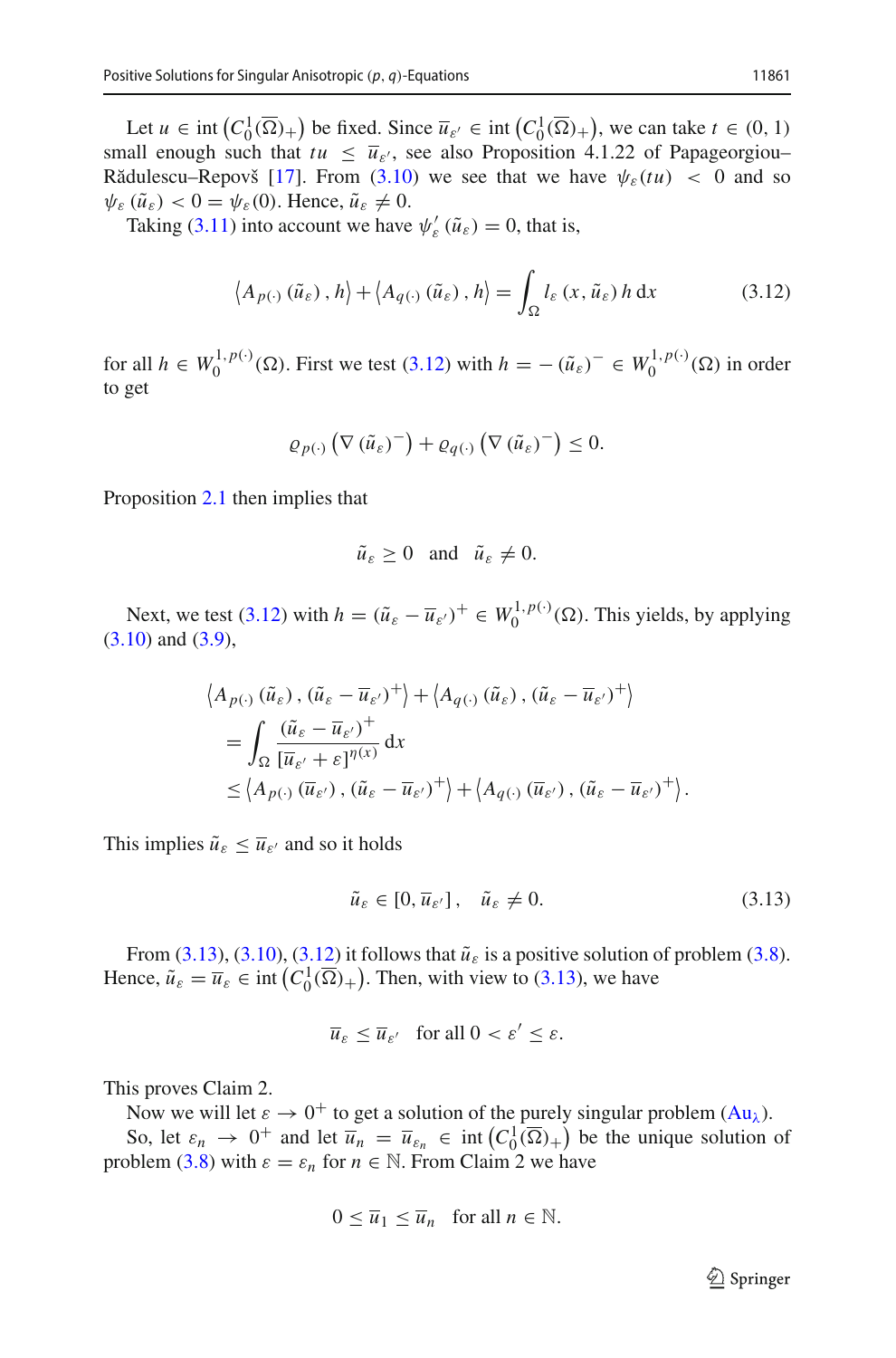It follows that

<span id="page-13-1"></span><span id="page-13-0"></span>
$$
0 \le \frac{1}{\left[\overline{u}_n + \varepsilon_n\right]^{\eta(x)}} \le \frac{1}{\overline{u}_n^{\eta(x)}} \le \frac{1}{\overline{u}_1^{\eta(x)}} \quad \text{for all } n \in \mathbb{N}.\tag{3.14}
$$

Since  $\overline{u}_n \in \text{int}\left(C_0^1(\overline{\Omega})_+\right)$  is a solution of [\(3.8\)](#page-11-0), we have

$$
\langle A_{p(\cdot)}\left(\overline{u}_n\right), h\rangle + \langle A_{q(\cdot)}\left(\overline{u}_n\right), h\rangle = \int_{\Omega} \frac{h}{\left[\overline{u}_n + \varepsilon_n\right]^{n(x)}} dx \tag{3.15}
$$

for all  $h \in W_0^{1,p(\cdot)}(\Omega)$  and for all  $n \in \mathbb{N}$ . We choose  $h = \overline{u}_n \in W_0^{1,p(\cdot)}(\Omega)$  in [\(3.15\)](#page-13-0) which by using  $(3.14)$  gives

$$
\varrho_{p(\cdot)}\left(\nabla \overline{u}_n\right) + \varrho_{q(\cdot)}\left(\nabla \overline{u}_n\right) \le \int_{\Omega} \frac{\overline{u}_n}{\overline{u}_1^{\eta(x)}} \, \mathrm{d}x \quad \text{for all } n \in \mathbb{N}.\tag{3.16}
$$

From Lemma 14.16 of Gilbarg–Trudinger [\[11](#page-27-13), p. 355] we know that there exists  $\delta_0 > 0$ such that  $\hat{d}(\cdot) = \hat{d}(\cdot, \partial \Omega) \in C^2(\overline{\Omega}_{\delta_0})$  with  $\overline{\Omega}_{\delta_0} = \{x \in \overline{\Omega} : \hat{d}(x) < \delta_0\}$ . Hence,  $\hat{d} \in$  $C_0^1(\overline{\Omega})_+ \setminus \{0\}$  and so there exists  $c_2 > 0$  such that  $c_2 \hat{d} \leq \overline{u}_1$  since  $\overline{u}_1 \in \text{int}\left(C_0^1(\overline{\Omega})_+\right)$ . Then, from  $(3.14)$  and  $(3.16)$  we obtain

<span id="page-13-3"></span><span id="page-13-2"></span>
$$
\varrho_{p(\cdot)}\left(\nabla\overline{u}_{n}\right)\leq c_{3}\left\|\overline{u}_{n}\right\|\tag{3.17}
$$

for some  $c_3 > 0$  and for all  $n \in \mathbb{N}$ . This inequality follows from the anisotropic Hardy's inequality due to Harjulehto–Hästö–Koskenoja [\[12\]](#page-27-14) and the Poincaré inequality. Then [\(3.17\)](#page-13-3) and Proposition [2.1](#page-2-0) imply that  $\{\overline{u}_n\}_{n \in \mathbb{N}} \subseteq W_0^{1,p(\cdot)}(\Omega)$  is bounded.

From Lemma A.5 of Saoudi–Ghanmi [\[26](#page-28-3)] it follows that  $\{\overline{u}_n\}_{n \in \mathbb{N}} \subseteq L^{\infty}(\Omega)$  is bounded and so using Lemma 3.3 of Fukagai–Narukawa [\[8](#page-27-12)], we can find  $\alpha \in (0, 1)$ and  $c_4 > 0$  such that

$$
\overline{u}_n \in C_0^{1,\alpha}(\overline{\Omega}) = C^{1,\alpha}(\overline{\Omega}) \cap C_0^1(\overline{\Omega}) \quad \text{and} \quad \|\overline{u}_n\|_{C_0^{1,\alpha}(\overline{\Omega})} \le c_4 \tag{3.18}
$$

for all  $n \in \mathbb{N}$ .

We know that  $C_0^{1,\alpha}(\overline{\Omega}) \hookrightarrow C_0^1(\overline{\Omega})$  is compactly embedded. So, from [\(3.18\)](#page-13-4) and by passing to a subsequence if necessary, we may assume that

<span id="page-13-5"></span><span id="page-13-4"></span>
$$
\overline{u}_n \to \overline{u}_\lambda \quad \text{in } C_0^1(\overline{\Omega}).\tag{3.19}
$$

Hence,  $\overline{u}_{\lambda} \ge \overline{u}_1$  and so  $\overline{u}_{\lambda} \in \text{int} \left( C_0^1(\overline{\Omega})_+ \right)$ .

From the anisotropic Hardy's inequality, see Harjulehto–Hästö–Koskenoja [\[12](#page-27-14)], we know that

$$
\frac{|h|}{\overline{u}_1^{n(\cdot)}}\in L^1(\Omega)\quad\text{for all }h\in W_0^{1,p(\cdot)}(\Omega).
$$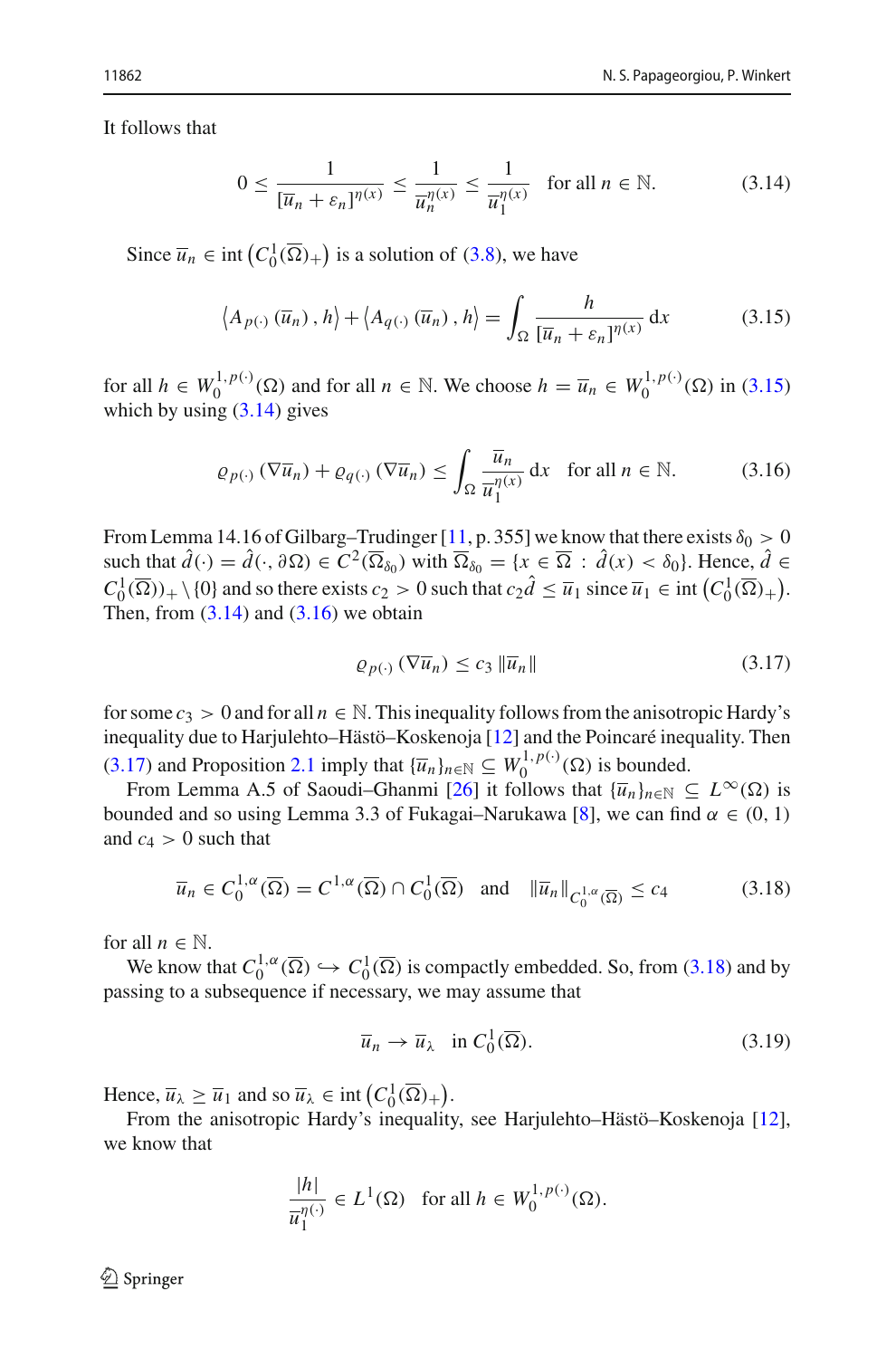From  $(3.14)$  we then see that

$$
\left\{\frac{h}{[\overline{u}_n + \varepsilon_n]^{\eta(\cdot)}}\right\}_{n \in \mathbb{N}} \subseteq L^1(\Omega) \text{ is uniformly integrable}
$$

for all  $h \in W_0^{1, p(\cdot)}(\Omega)$ . Moreover, we have

$$
\frac{h}{[\overline{u}_n + \varepsilon_n]^{\eta(x)}} \longrightarrow \frac{h}{[\overline{u}_\lambda + \varepsilon_n]^{\eta(x)}} \text{ for a. a. } x \in \Omega.
$$

So, from Vitali's theorem, see Papageorgiou–Winkert [\[20](#page-28-12), Theorem 2.3.44], we obtain

<span id="page-14-0"></span>
$$
\int_{\Omega} \frac{h}{[\overline{u}_n + \varepsilon_n]^{\eta(x)}} dx \longrightarrow \int_{\Omega} \frac{h}{\overline{u}_{\lambda}^{\eta(x)}} dx
$$
\n(3.20)

for all  $h \in W_0^{1,p(\cdot)}(\Omega)$ . Therefore, if we pass to the limit as  $n \to \infty$  in [\(3.15\)](#page-13-0) and use  $(3.19)$  as well as  $(3.20)$ , one gets

$$
\langle A_{p(\cdot)}(\overline{u}_{\lambda}), h \rangle + \langle A_{q(\cdot)}(\overline{u}_{\lambda}), h \rangle = \int_{\Omega} \frac{h}{\overline{u}_{\lambda}^{\eta(x)}} dx \text{ for all } h \in W_0^{1, p(\cdot)}(\Omega).
$$

This shows that  $\overline{u}_{\lambda} \in \text{int}\left(C_0^1(\overline{\Omega})_+\right)$  is a positive solution of  $(Au_{\lambda})$  $(Au_{\lambda})$  for  $\lambda > 0$ .

As before, exploiting the strict monotonicity of  $s \to s^{-\eta(x)}$  on  $\mathbb{R}_+ = (0, +\infty)$ , we show that this solution  $\overline{u}_{\lambda} \in \text{int}\left(C_0^1(\overline{\Omega})_+\right)$  is unique.

An argument similar to that of Claim 2 shows that  $0 < \lambda' < \lambda$  implies  $\overline{u}_{\lambda'} \leq \overline{u}_{\lambda}$ . This finishes the proof of the proposition.

## **4 Positive Solutions**

We introduce the following two sets

 $\mathcal{L} = {\lambda > 0 :$  problem  $(P_{\lambda})$  has a positive solution},  $S_{\lambda} = \{u : u \text{ is a positive solution of problem } (\mathbf{P}_{\lambda})\}.$ 

First we show that the set  $\mathcal L$  of admissible parameters is nonempty and we determine the regularity properties of the elements of  $S_\lambda$  for  $\lambda \in \mathcal{L}$ .

Let  $\overline{u}_1 \in \text{int}(C_0^1(\overline{\Omega})_+)$  be the unique positive solution of  $(Au_\lambda)$  $(Au_\lambda)$  with  $\lambda = 1$ , see Proposition [3.1.](#page-8-2) From the proof of the Lemma of Lazer–McKenna [\[14,](#page-27-15) p. 274] we know that  $\overline{u}_1(\cdot)^{-\eta(\cdot)} \in L^1(\Omega)$ . We consider the following anisotropic Dirichlet problem

<span id="page-14-2"></span><span id="page-14-1"></span>
$$
-\Delta_{p(\cdot)}u - \Delta_{q(\cdot)}u = 1 + \overline{u}_1^{-\eta(x)} \quad \text{in } \Omega, \quad u|_{\partial\Omega} = 0, \quad u > 0. \tag{Au'}
$$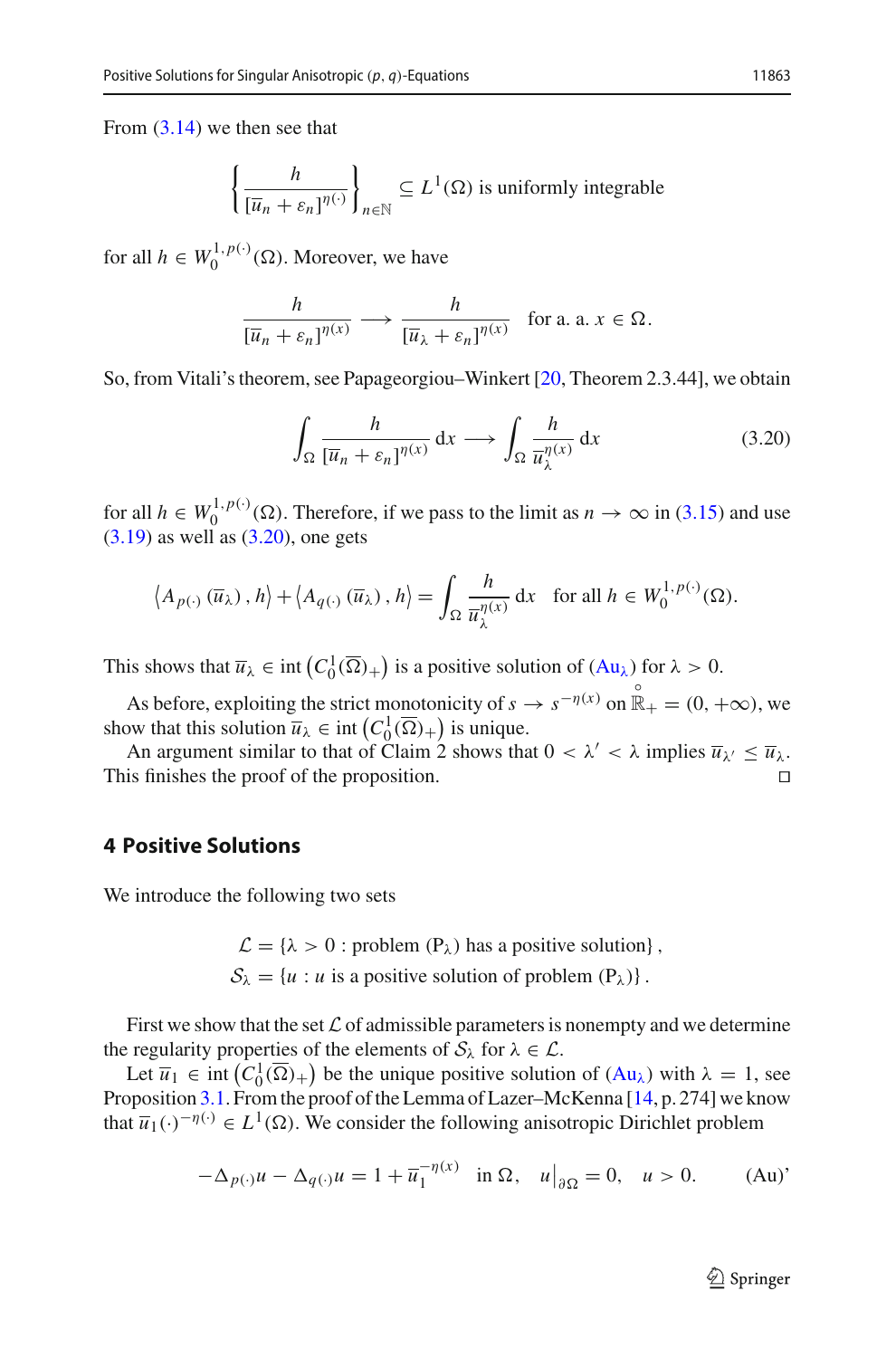**Proposition 4.1** *If hypothesis H*<sup>0</sup> *holds, then problem [\(Au\)'](#page-14-1) has a unique positive solution*  $\tilde{u} \in \text{int}\left(C_0^1(\overline{\Omega})_+\right)$  *such that*  $\overline{u}_1 \leq \tilde{u}$ *.* 

*Proof* In order to establish the existence of a positive solution, we argue as in the first part of the proof of Proposition [3.1.](#page-8-2) So, we consider the approximation

$$
-\Delta_{p(\cdot)}u - \Delta_{q(\cdot)}u = 1 + \left[\overline{u}_1 + \frac{1}{n}\right]^{-\eta(x)} \quad \text{in } \Omega, \quad u\big|_{\partial\Omega} = 0, \quad n \in \mathbb{N}.
$$

This problem has a unique solution  $\tilde{u}_n \in \text{int}\left(C_0^1(\overline{\Omega})_+\right)$ . Testing the equation with  $\tilde{u}_n$ we obtain

$$
\varrho_{p(\cdot)}\left(\nabla \tilde{u}_n\right) \leq \int_{\Omega} \tilde{u}_n \, dx + \int_{\Omega} \frac{\tilde{u}_n}{\overline{u}_1^{\eta(x)}} \, dx.
$$

As before, by using the anisotropic Hardy's inequality, we conclude that

 $\varrho_{p(\cdot)} (\nabla \tilde{u}_n) \leq c_5 \|\tilde{u}_n\|$  for all  $n \in \mathbb{N}$  and for some  $c_5 > 0$ .

Therefore,  $\{\tilde{u}_n\}_{n \in \mathbb{N}} \subseteq W_0^{1,p(\cdot)}(\Omega)$  is bounded.

As in the proof of Proposition [3.1](#page-8-2) we have that  $\{\tilde{u}_n\}_{n\in\mathbb{N}} \subseteq C_0^1(\overline{\Omega})$  is relatively compact and so we may assume that

<span id="page-15-0"></span>
$$
\tilde{u}_n \to \tilde{u} \quad \text{in } C_0^1(\overline{\Omega}).\tag{4.1}
$$

Moreover, if  $\underline{u} \in \text{int}\left(C_0^1(\overline{\Omega})_+\right)$  is the unique positive solution of

$$
-\Delta_{p(\cdot)}u - \Delta_{q(\cdot)}u = 1 \quad \text{in } \Omega, \quad u\big|_{\partial\Omega} = 0,
$$

then by the weak comparison principle, we have  $u \leq \tilde{u}_n$  for all  $n \in \mathbb{N}$ . Hence,  $u \leq \tilde{u}$ and so  $\tilde{u} \in \text{int}(C_0^1(\overline{\Omega})_+)$ . Furthermore, using [\(4.1\)](#page-15-0) as  $n \to \infty$  in the corresponding equation for  $\tilde{u}_n$ , we obtain

$$
\langle A_{p(\cdot)}(\tilde{u}), h \rangle + \langle A_{q(\cdot)}(\tilde{u}), h \rangle = \int_{\Omega} \left[ 1 + \overline{u}_1^{-\eta(x)} \right] h \, dx
$$

for all  $h \in W_0^{1,p(\cdot)}(\Omega)$ . Thus,  $\tilde{u} \in \text{int}\left(C_0^1(\overline{\Omega})_+\right)$  is a positive solution of  $(Au)$ .

On account of Proposition [2.2](#page-4-0) this positive solution is unique. Moreover we have

$$
0 \leq \langle A_{p(\cdot)}(\overline{u}_1) - A_{p(\cdot)}(\tilde{u}), (\overline{u}_1 - \tilde{u})^+ \rangle + \langle A_{q(\cdot)}(\overline{u}_1) - A_{q(\cdot)}(\tilde{u}), (\overline{u}_1 - \tilde{u})^+ \rangle
$$
  
= 
$$
\int_{\Omega} \left[ \overline{u}_1^{-\eta(x)} - \left( 1 + \overline{u}_1^{-\eta(x)} \right) \right] (\overline{u}_1 - \tilde{u})^+ dx \leq 0.
$$

This shows that  $\overline{u}_1 \leq \tilde{u}$ .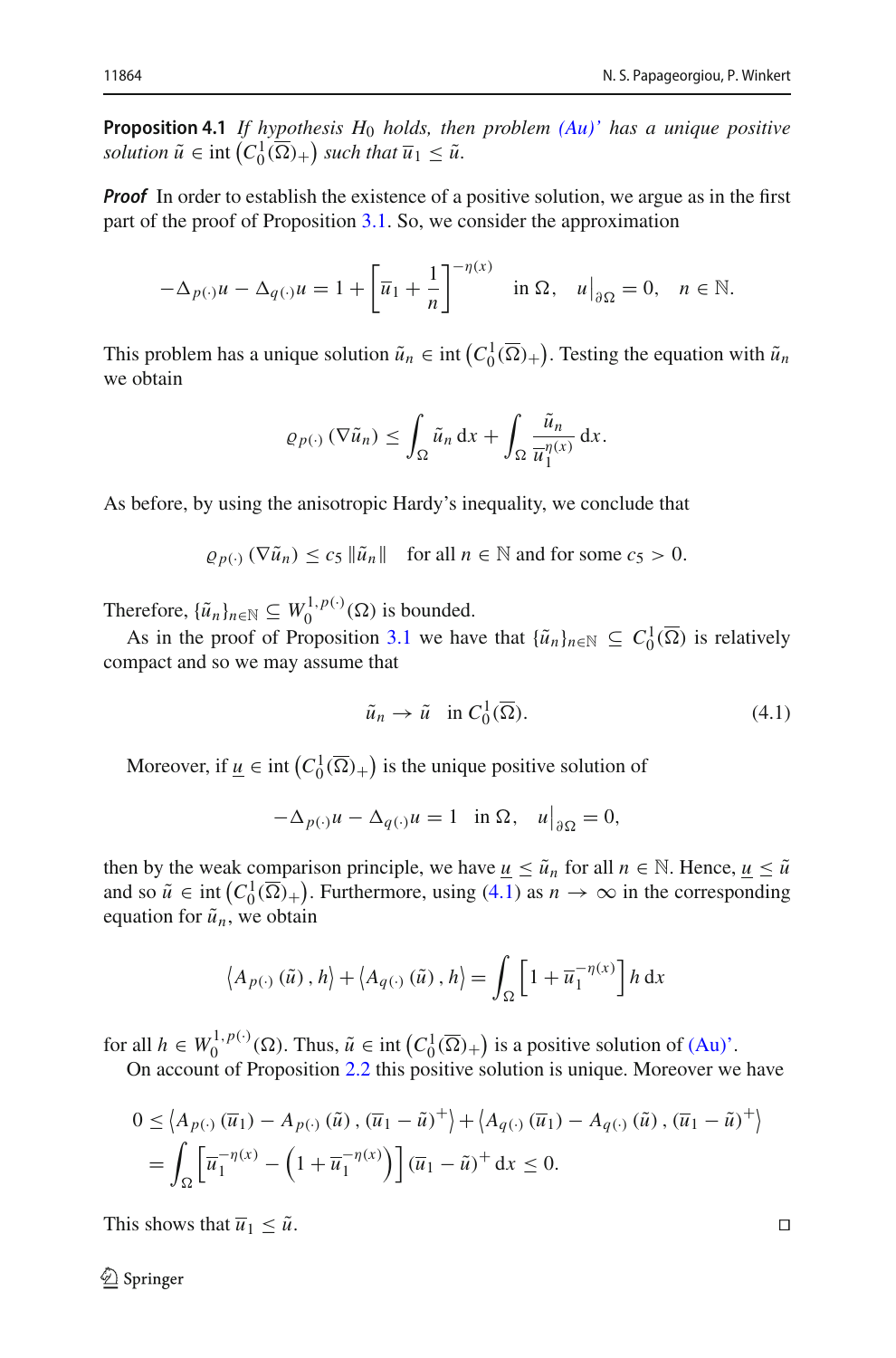<span id="page-16-5"></span>We are going to apply  $\overline{u}_{\lambda}$ ,  $\tilde{u} \in \text{int}\left(C_0^1(\overline{\Omega})_+\right)$  in order to show the nonemptiness of *L*.

**Proposition 4.2** *If hypotheses H*<sub>0</sub> *and H*<sub>1</sub> *hold, then*  $\mathcal{L} \neq \emptyset$  *and*  $\mathcal{S}_{\lambda} \subseteq \text{int}(C_0^1(\overline{\Omega})_+)$ *for every*  $\lambda \in \mathcal{L}$ *.* 

*Proof* Let  $\lambda \in (0, 1]$ . Taking Propositions [3.1](#page-8-2) and [4.1](#page-14-2) into account, we define the Carathéodory function  $\hat{g}_{\lambda} \colon \Omega \times \mathbb{R} \to \mathbb{R}$  by

$$
\hat{g}_{\lambda}(x,s) = \begin{cases}\n\lambda \left[ \overline{u}_{\lambda}^{-\eta(x)} + f(x, \overline{u}_{\lambda}(x)) \right] & \text{if } s < \overline{u}_{\lambda}(x), \\
\lambda \left[ s^{-\eta(x)} + f(x,s) \right] & \text{if } \overline{u}_{\lambda}(x) \le s \le \tilde{u}(x), \\
\lambda \left[ \tilde{u}^{-\eta(x)} + f(x, \tilde{u}(x)) \right] & \text{if } \tilde{u}(x) < s.\n\end{cases} \tag{4.2}
$$

We consider the following Dirichlet problem

<span id="page-16-1"></span><span id="page-16-0"></span>
$$
-\Delta_{p(\cdot)}u - \Delta_{q(\cdot)}u = \hat{g}_{\lambda}(x, u) \quad \text{in } \Omega, \quad u\big|_{\partial\Omega} = 0. \tag{4.3}
$$

By using the direct method of the calculus of variations, we will produce a solution for problem [\(4.3\)](#page-16-0) when  $\lambda \in (0, 1]$  is small enough. So, let  $\hat{G}_{\lambda}(x, s) = \int_0^s \hat{g}_{\lambda}(x, t) dt$ and consider the  $C^1$ -functional  $\hat{\varphi}_\lambda \colon W_0^{1,p(\cdot)}(\Omega) \to \mathbb{R}$  defined by

$$
\hat{\varphi}_{\lambda}(u) = \int_{\Omega} \frac{1}{p(x)} |\nabla u|^{p(x)} dx + \int_{\Omega} \frac{1}{q(x)} |\nabla u|^{q(x)} dx - \int_{\Omega} \hat{G}_{\lambda}(x, u) dx
$$

for all  $u \in W_0^{1,p(\cdot)}(\Omega)$ . From the definition of the truncation in [\(4.2\)](#page-16-1) it is easy to see that

$$
\hat{\varphi}_{\lambda}(u) \ge \frac{1}{p_+} \left[ \varrho_{p(\cdot)}(\nabla u) + \varrho_{q(\cdot)}(\nabla u) \right] - c_5
$$

for some  $c_5 > 0$ . Hence,  $\hat{\varphi}_\lambda : W_0^{1,p(\cdot)}(\Omega) \to \mathbb{R}$  is coercive. Further  $\hat{\varphi}_\lambda : W_0^{1,p(\cdot)}(\Omega) \to$ R is sequentially weakly lower semicontinuous. Hence, there exists  $u_{\lambda} \in W_0^{1, p(\cdot)}(\Omega)$ such that

$$
\hat{\varphi}_{\lambda}(u_{\lambda}) = \min\left[\hat{\varphi}_{\lambda}(u) : u \in W_0^{1, p(\cdot)}(\Omega)\right].
$$
\n(4.4)

Since  $\tilde{u} \in \text{int}(C_0^1(\overline{\Omega})_+)$ , on account of hypothesis H<sub>1</sub>(i) we can find  $\lambda \in (0, 1]$ small enough such that

> $\lambda f(x, \tilde{u}) \leq 1$  for a. a.  $x \in \Omega$ .  $(4.5)$

From [\(4.4\)](#page-16-2) we have  $\hat{\varphi}'_{\lambda}(u_{\lambda}) = 0$ , that is,

$$
\langle A_{p(\cdot)}(u_{\lambda}), h \rangle + \langle A_{q(\cdot)}(u_{\lambda}), h \rangle = \int_{\Omega} \hat{g}_{\lambda}(x, u_{\lambda}) h \, dx \tag{4.6}
$$

<span id="page-16-4"></span><span id="page-16-3"></span><span id="page-16-2"></span> $\mathcal{D}$  Springer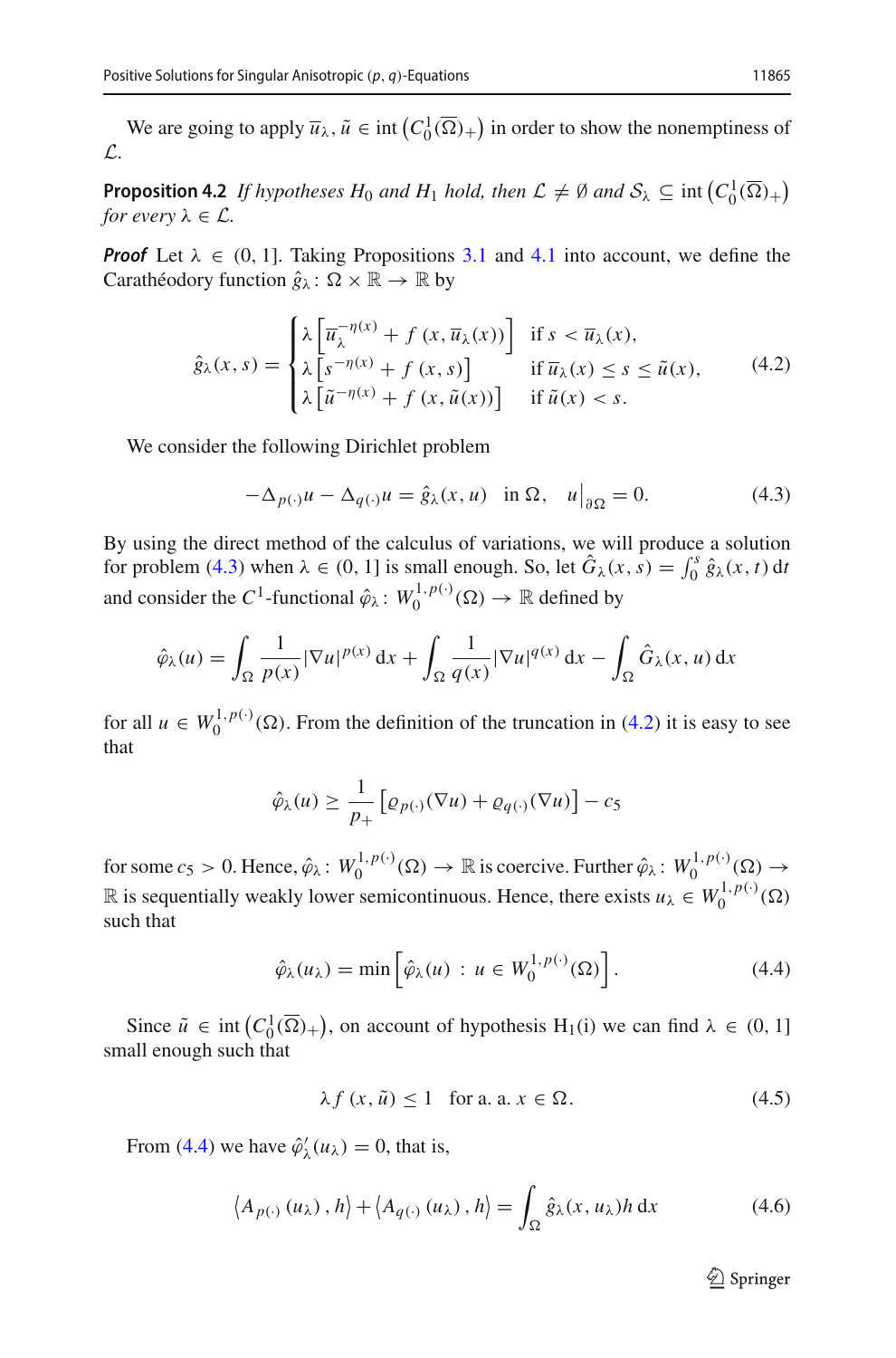.

for all  $h \in W_0^{1,p(\cdot)}(\Omega)$ . First, we take  $h = (\overline{u}_{\lambda} - u_{\lambda})^+ \in W_0^{1,p(\cdot)}(\Omega)$  in [\(4.6\)](#page-16-3). Then, applying  $(4.2)$ ,  $H_1(i)$  and Proposition [3.4,](#page-9-3) we obtain

$$
\langle A_{p(\cdot)} (u_{\lambda}), (\overline{u}_{\lambda} - u_{\lambda})^{+} \rangle + \langle A_{q(\cdot)} (u_{\lambda}), (\overline{u}_{\lambda} - u_{\lambda})^{+} \rangle
$$
  
= 
$$
\int_{\Omega} \lambda \left[ \overline{u}_{\lambda}^{-\eta(x)} + f(x, \overline{u}_{\lambda}) \right] (\overline{u}_{\lambda} - u_{\lambda})^{+} dx
$$
  

$$
\geq \int_{\Omega} \lambda \overline{u}_{\lambda}^{-\eta(x)} (\overline{u}_{\lambda} - u_{\lambda})^{+} dx
$$
  
= 
$$
\langle A_{p(\cdot)} (\overline{u}_{\lambda}), (\overline{u}_{\lambda} - u_{\lambda})^{+} \rangle + \langle A_{q(\cdot)} (\overline{u}_{\lambda}), (\overline{u}_{\lambda} - u_{\lambda})^{+} \rangle
$$

On account of Proposition [2.2](#page-4-0) we conclude that  $\overline{u}_{\lambda} \le u_{\lambda}$ . Next, we choose  $h =$  $(u_{\lambda} - \tilde{u})^+ \in W_0^{1, p(\cdot)}(\Omega)$  in [\(4.6\)](#page-16-3). Then, using [\(4.2\)](#page-16-1), [\(4.5\)](#page-16-4) and Proposition [4.1,](#page-14-2) one has

$$
\langle A_{p(\cdot)} (u_{\lambda}), (u_{\lambda} - \tilde{u})^{+} \rangle + \langle A_{q(\cdot)} (u_{\lambda}), (u_{\lambda} - \tilde{u})^{+} \rangle
$$
  
= 
$$
\int_{\Omega} \lambda \left[ \tilde{u}^{-\eta(x)} + f(x, \tilde{u}) \right] (u_{\lambda} - \tilde{u})^{+} dx
$$
  

$$
\leq \int_{\Omega} \left[ \tilde{u}^{-\eta(x)} + 1 \right] (u_{\lambda} - \tilde{u})^{+} dx
$$
  
= 
$$
\langle A_{p(\cdot)} (\tilde{u}), (u_{\lambda} - \tilde{u})^{+} \rangle + \langle A_{q(\cdot)} (\tilde{u}), (u_{\lambda} - \tilde{u})^{+} \rangle.
$$

As before, from Proposition [2.2](#page-4-0) we see that  $u_{\lambda} \leq \tilde{u}$ .

In summary we have shown that  $u_{\lambda} \in [\overline{u}_{\lambda}, \tilde{u}]$  for all  $\lambda \in (0, 1]$  small enough. From [\(4.2\)](#page-16-1) and [\(4.6\)](#page-16-3) we see that  $u_{\lambda}$  is a solution of our original problem ( $P_{\lambda}$ ), that is,  $u_{\lambda} \in S_{\lambda}$ . This proves the nonemptiness of  $\mathcal{L}$ .

Let us now prove the second assertion of the proposition. To this end, let  $u \in S_\lambda$ . Since  $f \ge 0$  by hypothesis H<sub>1</sub>(i), we have that  $\overline{u}_{\lambda} \le u$  and because  $\overline{u} \in \text{int}\left(C_0^1(\overline{\Omega})_+\right)$ , there exists  $c_6 > 0$  such that  $c_6 \hat{d} \leq u$ , see Papageorgiou–Rădulescu–Repovš [\[17,](#page-27-10) p. 274]. This fact, hypothesis  $H_1(i)$  and Theorem B1 of Saoudi–Ghanmi [\[26\]](#page-28-3) (see also Giacomoni–Schindler–Takáč [\[10\]](#page-27-16)), we have that  $u \in \text{int}\left(C_0^1(\overline{\Omega})_+\right)$ . Therefore,  $S_{\lambda} \subseteq \text{int}\left(C_0^1(\overline{\Omega})_+\right)$  for all  $\lambda \in \mathcal{L}$ .

The next proposition shows that  $\mathcal L$  is connected, that is,  $\mathcal L$  is an interval.

**Proposition 4.3** *If hypotheses*  $H_0$  *and*  $H_1$  *hold,*  $\lambda \in \mathcal{L}$  *and*  $\mu \in (0, \lambda)$ *, then*  $\mu \in \mathcal{L}$ *.* 

*Proof* Since  $\lambda \in \mathcal{L}$ , there exists  $u \in \mathcal{S}_{\lambda} \subseteq \text{int}(C_0^1(\overline{\Omega})_+)$ , see Proposition [4.2.](#page-16-5) Moreover, from Proposition [3.1](#page-8-2) we know that

<span id="page-17-0"></span>
$$
\overline{u}_{\mu} \le \overline{u}_{\lambda} \le u. \tag{4.7}
$$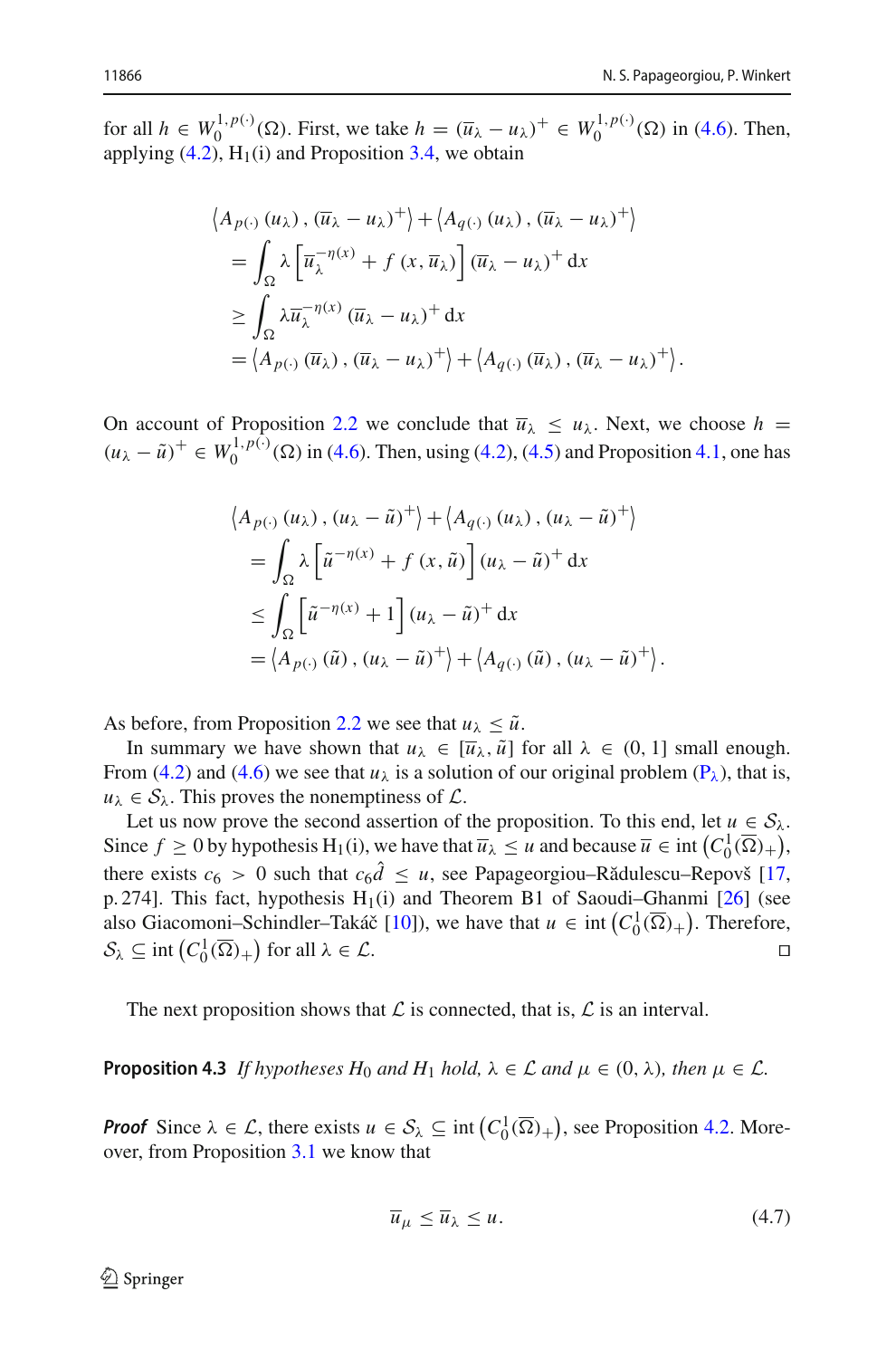Based on [\(4.7\)](#page-17-0) we introduce the Carathéodory function  $g_{\mu} \colon \Omega \times \mathbb{R} \to \mathbb{R}$  defined by

<span id="page-18-0"></span>
$$
g_{\mu}(x,s) = \begin{cases} \mu \left[ \overline{u}_{\mu}(x)^{-\eta(x)} + f(x, \overline{u}_{\mu}(x)) \right] & \text{if } s < \overline{u}_{\mu}(x), \\ \mu \left[ s^{-\eta(x)} + f(x,s) \right] & \text{if } \overline{u}_{\mu}(x) \le s \le u(x), \\ \mu \left[ u(x)^{-\eta(x)} + f(x, u(x)) \right] & \text{if } u(x) < s. \end{cases}
$$
(4.8)

We set  $G_\mu(x, s) = \int_0^s g_\mu(x, t) dt$  and consider the  $C^1$ -functional  $\varphi_\mu : W_0^{1, p(\cdot)}(\Omega) \to$ R defined by

$$
\varphi_{\mu}(u) = \int_{\Omega} \frac{1}{p(x)} |\nabla u|^{p(x)} dx + \int_{\Omega} \frac{1}{q(x)} |\nabla u|^{q(x)} dx - \int_{\Omega} G_{\mu}(x, u) dx
$$

for all  $u \in W_0^{1,p(\cdot)}(\Omega)$ . It is clear that  $\varphi_\mu$  is coercive because of [\(4.8\)](#page-18-0) and it is sequentially weakly lower semicontinuous. So, there exists  $u_{\mu} \in W_0^{1, p(\cdot)}(\Omega)$  such that

<span id="page-18-1"></span>
$$
\varphi_{\mu}(u_{\mu}) = \min \left[ \varphi_{\mu}(u) : u \in W_0^{1, p(\cdot)}(\Omega) \right].
$$

This implies, in particular, that  $\varphi'_{\mu}(u_{\mu}) = 0$ . Hence

$$
\langle A_{p(\cdot)}(u_{\mu}), h \rangle + \langle A_{q(\cdot)}(u_{\mu}), h \rangle = \int_{\Omega} g_{\mu}(x, u_{\mu}) h \, dx \tag{4.9}
$$

for all  $h \in W_0^{1,p(\cdot)}(\Omega)$ . We first choose  $h = (\overline{u}_{\mu} - u_{\mu})^+ \in W_0^{1,p(\cdot)}(\Omega)$  in [\(4.9\)](#page-18-1). Applying  $(4.8)$ , hypothesis  $H_1(i)$  and Proposition [3.1](#page-8-2) yields

$$
\langle A_{p(\cdot)} (u_{\mu}), (\overline{u}_{\mu} - u_{\mu})^{+} \rangle + \langle A_{q(\cdot)} (u_{\mu}), (\overline{u}_{\mu} - u_{\mu})^{+} \rangle
$$
  
= 
$$
\int_{\Omega} \mu \left[ \overline{u}_{\mu}^{-\eta(x)} + f(x, \overline{u}_{\mu}) \right] (\overline{u}_{\mu} - u_{\mu})^{+} dx
$$
  

$$
\geq \int_{\Omega} \mu \overline{u}_{\mu}^{-\eta(x)} (\overline{u}_{\mu} - u_{\mu})^{+} dx
$$
  
= 
$$
\langle A_{p(\cdot)} (\overline{u}_{\mu}), (\overline{u}_{\mu} - u_{\mu})^{+} \rangle + \langle A_{q(\cdot)} (\overline{u}_{\mu}), (\overline{u}_{\mu} - u_{\mu})^{+} \rangle.
$$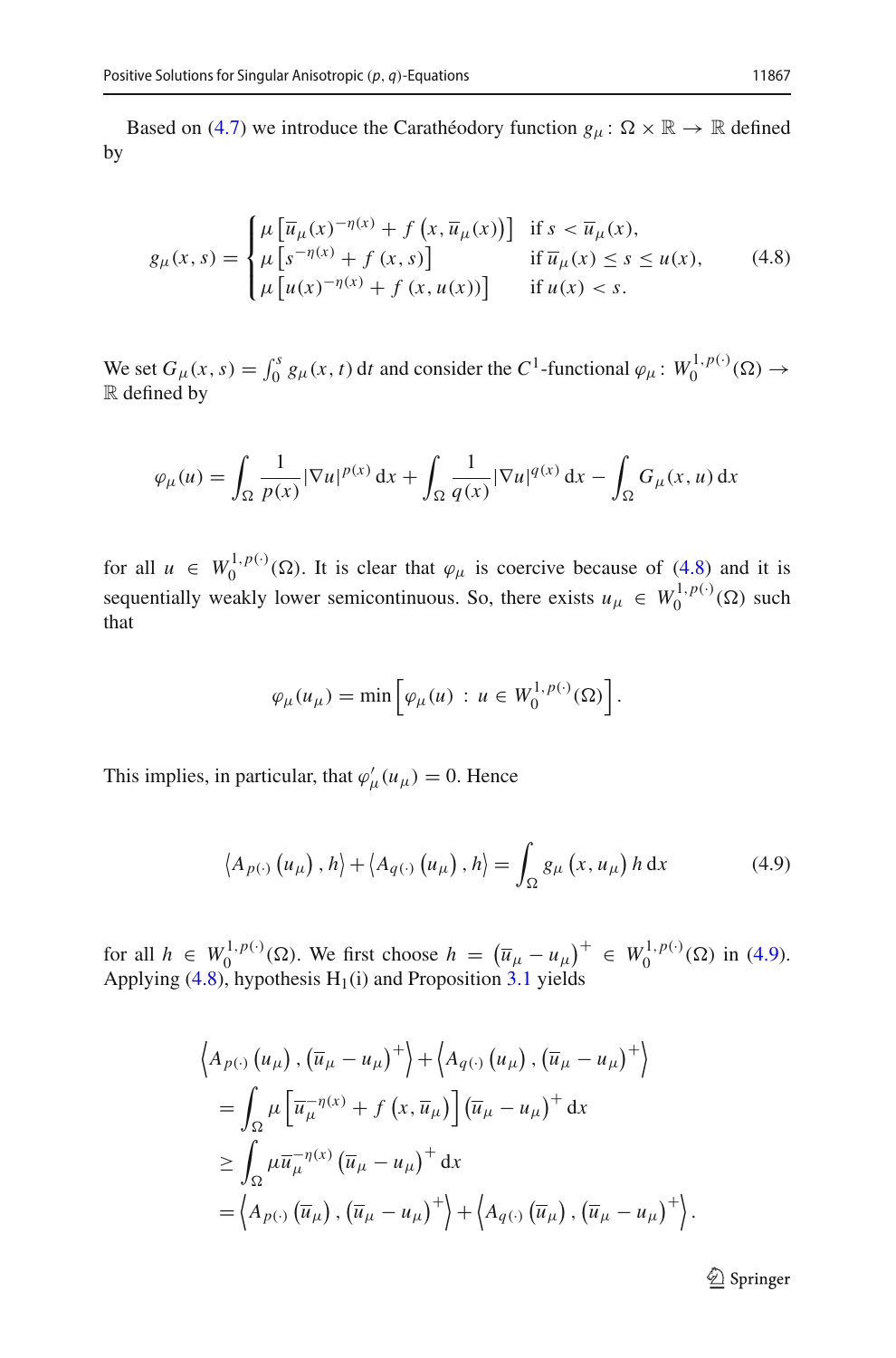Proposition [2.2](#page-4-0) then implies that  $\overline{u}_{\lambda} \leq u_{\mu}$ . Now we choose  $h = (u_{\mu} - u)^{+} \in$  $W_0^{1,p(\cdot)}(\Omega)$  in [\(4.9\)](#page-18-1). Then, from [\(4.8\)](#page-18-0),  $\mu < \lambda$  and  $u \in S_\lambda$ , we derive

$$
\langle A_{p(\cdot)} (u_{\mu}), (u_{\mu} - u)^+ \rangle + \langle A_{q(\cdot)} (u_{\mu}), (u_{\mu} - u)^+ \rangle
$$
  
= 
$$
\int_{\Omega} \mu \left[ u^{-\eta(x)} + f(x, u_{\lambda}) \right] (u_{\mu} - u)^+ dx
$$
  

$$
\leq \int_{\Omega} \lambda \left[ u^{-\eta(x)} + f(x, u) \right] (u_{\mu} - u)^+ dx
$$
  
= 
$$
\langle A_{p(\cdot)} (u), (u_{\mu} - u)^+ \rangle + \langle A_{q(\cdot)} (u), (u_{\mu} - u)^+ \rangle.
$$

Thus,  $u_{\mu} \leq u$ . Therefore we have proved that

$$
u_{\mu} \in \left[\overline{u}_{\mu}, u\right]. \tag{4.10}
$$

From  $(4.10)$ ,  $(4.8)$  and  $(4.9)$  it follows that

$$
u_{\mu} \in \mathcal{S}_{\mu} \subseteq \text{int}\left(C_0^1(\overline{\Omega})_+\right)
$$

and so  $\mu \in \mathcal{L}$ .

<span id="page-19-1"></span>An immediate consequence of the proof above is the following corollary.

**Corollary 4.4** *If hypotheses H*<sub>0</sub> *and H*<sub>1</sub> *hold and if*  $\lambda \in \mathcal{L}$ ,  $u \in \mathcal{S}_{\lambda} \subseteq \text{int}(C_0^1(\overline{\Omega})_+)$ *and*  $0 < \mu < \lambda$ , then  $\mu \in \mathcal{L}$  *and there exists*  $u_{\mu} \in \mathcal{S}_{\mu} \subseteq \text{int}(C_0^1(\overline{\Omega})_+)$  *such that*  $u_{\mu} \leq u.$ 

<span id="page-19-3"></span>We can improve the conclusion of this corollary.

**Proposition 4.5** *If hypotheses H*<sub>0</sub> *and*  $H_1$  *hold and*  $\lambda \in \mathcal{L}$ ,  $u \in \mathcal{S}_\lambda \subseteq \text{int}(C_0^1(\overline{\Omega})_+)$ *and*  $0 < \mu < \lambda$ , then  $\mu \in \mathcal{L}$  *and there exists*  $u_{\mu} \in \mathcal{S}_{\mu} \subseteq \text{int}\left(C_0^1(\overline{\Omega})_+\right)$  *such that* 

$$
u - u_{\mu} \in \text{int}\left(C_0^1(\overline{\Omega})_+\right).
$$

*Proof* From Corollary [4.4](#page-19-1) we already know that  $\mu \in \mathcal{L}$  and that we can find  $u_{\mu} \in$  $S_\mu \subseteq \text{int}\left(C_0^1(\overline{\Omega})_+\right)$  such that

<span id="page-19-2"></span>
$$
\overline{u}_{\mu} \le u_{\mu} \le u. \tag{4.11}
$$

<span id="page-19-0"></span>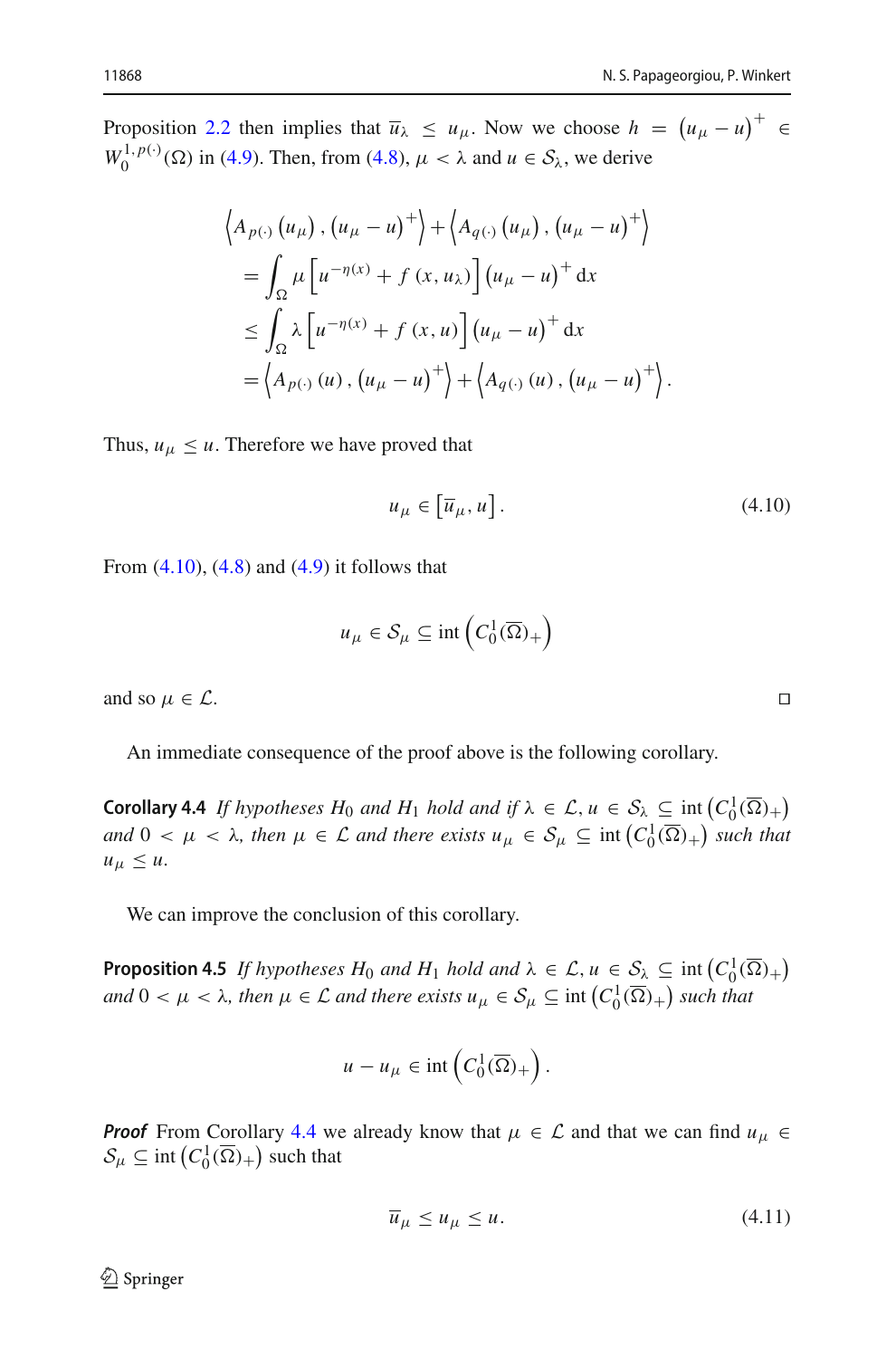Now, let  $\rho = ||u||_{\infty}$  and let  $\xi_{\rho} > 0$  be as given in hypothesis H<sub>1</sub>(v). Since  $\mu < \lambda$ ,  $u_{\mu} \in S_{\mu}$  and due to [\(4.11\)](#page-19-2), hypothesis  $H_1(v)$  and  $f \ge 0$ , we have

$$
-\Delta_{p(\cdot)} u_{\mu} - \Delta_{q(\cdot)} u_{\mu} + \lambda \hat{\xi}_{\rho} u_{\mu}^{p(x)-1} - \lambda u_{\mu}^{-\eta(x)}
$$
  

$$
< -\Delta_{p(\cdot)} u_{\mu} - \Delta_{q(\cdot)} u_{\mu} + \lambda \hat{\xi}_{\rho} u_{\mu}^{p(x)-1} - \mu u_{\mu}^{-\eta(x)}
$$
  

$$
= \mu f(x, u_{\mu}) + \lambda \hat{\xi}_{\rho} u_{\mu}^{p(x)-1}
$$
  

$$
\leq \lambda \left[ f(x, u_{\mu}) + \hat{\xi}_{\rho} u_{\mu}^{p(x)-1} \right] - (\lambda - \mu) f(x, u_{\mu})
$$
  

$$
\leq \lambda \left[ f(x, u) + \hat{\xi}_{\rho} u^{p(x)-1} \right]
$$
  

$$
= -\Delta_{p(\cdot)} u - \Delta_{q(\cdot)} u + \lambda \hat{\xi}_{\rho} u^{p(x)-1} - \lambda u^{-\eta(x)}.
$$
 (4.12)

Since  $u_{\mu} \in \text{int} (C_0^1(\overline{\Omega})_+)$ , using hypothesis H<sub>1</sub>(iv), we see that

$$
0 \leq [\lambda - \mu] f(\cdot, u_{\mu}(\cdot)).
$$

Then, from [\(4.12\)](#page-20-0) and Proposition [2.3,](#page-5-0) we conclude that

$$
u - u_{\mu} \in \text{int}\left(C_0^1(\overline{\Omega})_+\right).
$$

*Remark 4.6* In the same way as in the proof of Proposition [4.5,](#page-19-3) we can also show that

$$
u_{\mu} - \overline{u}_{\mu} \in \text{int}\left(C_0^1(\overline{\Omega})_+\right). \tag{4.13}
$$

Let  $\lambda^* = \sup \mathcal{L}$ . The next proposition shows that  $\lambda^*$  is finite.

**Proposition 4.7** *If hypotheses*  $H_0$  *and*  $H_1$  *hold, then*  $\lambda^* < +\infty$ *.* 

*Proof* From Hypotheses H<sub>1</sub>(i)–(iv) we see that there exists  $\hat{\lambda} > 0$  large enough such that

$$
\hat{\lambda} f(x, s) \ge s^{p(x)-1} \quad \text{for a. a. } x \in \Omega \text{ and for all } s \ge 0. \tag{4.14}
$$

Let  $\lambda > \hat{\lambda}$  and suppose that  $\lambda \in \mathcal{L}$ . Then we can find  $\mu \in \mathcal{S}_{\lambda} \subseteq \text{int}\left(C_0^1(\overline{\Omega})_+\right)$ . Let  $\Omega_0 \subseteq \Omega$  be an open subset with  $C^2$ -boundary such that  $\overline{\Omega}_0 \subseteq \Omega$  and *u* is not constant on  $\overline{\Omega}_0$ . We define  $m_0 = \min_{x \in \overline{\Omega}_0} u(x)$ . Since  $u \in \text{int}\left(C_0^1(\overline{\Omega})_+\right)$  it is clear that  $m_0 > 0$ . For  $\delta \in (0, ||u||_{\infty} - m_0)$  we set  $m_0^{\delta} = m_0 + \delta$ . Further, for  $\rho = ||u||_{\infty}$  let  $\hat{\xi}_{\rho} > 0$  be as given by hypothesis  $H_1(v)$ . First, for  $\delta$  small enough, we observe that

$$
\frac{1}{m_0^{\eta(x)}} - \frac{1}{(m_0 + \delta)^{\eta(x)}} = \frac{(m_0 + \delta)^{\eta(x)} - m_0^{\eta(x)}}{[m_0(m_0 + \delta)]^{\eta(x)}} \le \left(\frac{\delta}{m_0^2}\right)^{\eta(x)} \le \left(\frac{\delta}{m_0^2}\right)^{\eta -} (4.15)
$$

<span id="page-20-1"></span> $\mathcal{D}$  Springer

<span id="page-20-3"></span><span id="page-20-2"></span><span id="page-20-0"></span> $\Box$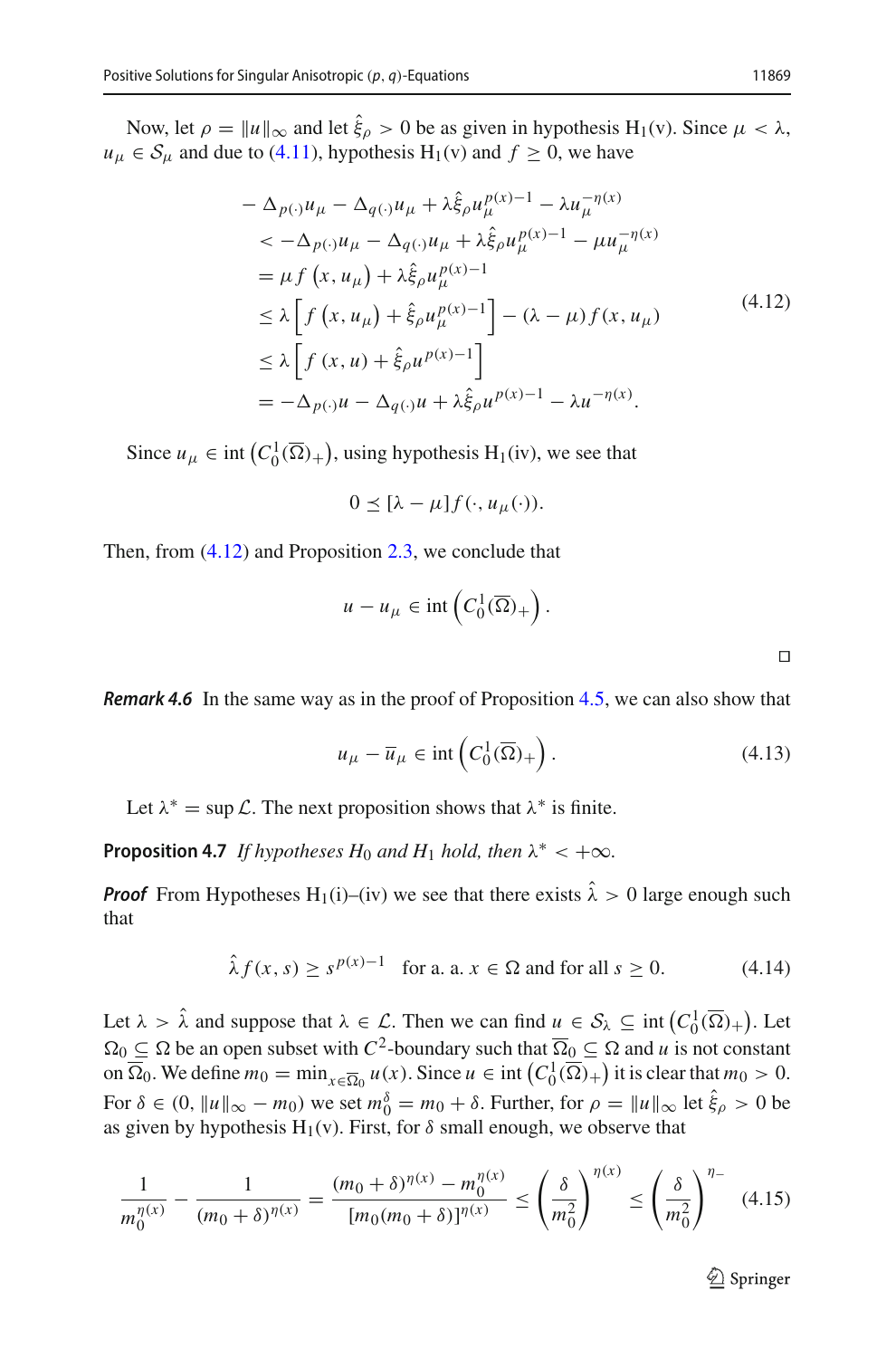for all  $x \in \Omega$ . Then, applying [\(4.15\)](#page-20-1), [\(4.14\)](#page-20-2), hypotheses H<sub>1</sub>(iv), (v),  $u \in S_\lambda$  and  $\delta > 0$ small enough, we have

$$
-\Delta_{p(\cdot)}m_{0}^{\delta} - \Delta_{q(\cdot)}m_{0}^{\delta} + \left[\lambda \hat{\xi}_{\rho} + 1\right](m_{0}^{\delta})^{p(x)} - \lambda (m_{0}^{\delta})^{-\eta(x)}
$$
  
\n
$$
\leq \left[\lambda \hat{\xi}_{\rho} + 1\right]m_{0}^{p(x)-1} + \chi(\delta) \quad \text{with } \chi(\delta) \to 0^{+} \text{ as } \delta \to 0^{+},
$$
  
\n
$$
\leq \hat{\lambda}f(x, m_{0}) + \lambda \hat{\xi}_{\rho}m_{0}^{p(x)-1} + \chi(\delta)
$$
  
\n
$$
= \lambda \left[f(x, m_{0}) + \hat{\xi}_{\rho}m_{0}^{p(x)-1}\right] - \left(\lambda - \hat{\lambda}\right)f(x, m_{0}) + \chi(\delta)
$$
  
\n
$$
\leq \lambda \left[f(x, m_{0}) + \hat{\xi}_{\rho}m_{0}^{p(x)-1}\right]
$$
  
\n
$$
\leq \lambda \left[f(x, u) + \hat{\xi}_{\rho}u^{p(x)-1}\right]
$$
  
\n
$$
= -\Delta_{p(\cdot)}u - \Delta_{q(\cdot)}u + \lambda \hat{\xi}_{\rho}u^{p(x)-1} - \lambda u^{-\eta(x)} \quad \text{in } \Omega_{0}.
$$

For  $\delta > 0$  small enough, because of hypothesis H<sub>1</sub>(iv), we know that

<span id="page-21-0"></span>
$$
0 < \tilde{\eta}_0 \leq \left[\lambda - \hat{\lambda}\right] f(x, m_0) - \chi(\delta).
$$

Then, from [\(4.16\)](#page-21-0) and Proposition [2.4,](#page-5-1) we infer that

$$
0 < u(x) - m_0^\delta \quad \text{for all } x \in \Omega \text{ and for all small } \delta > 0.
$$

This is a contradiction to the definition of  $m_0 > 0$ . Therefore,  $\lambda \notin \mathcal{L}$  and so  $\lambda^* \leq \hat{\lambda} < \infty$ . ∞. □

<span id="page-21-3"></span>We have just proved that  $(0, \lambda^*) \subseteq \mathcal{L} \subseteq (0, \lambda^*]$ . Next we show that our original problem  $(P_{\lambda})$  $(P_{\lambda})$  has at least two positive smooth solution for  $\lambda \in (0, \lambda^*)$ .

**Proposition 4.8** *If hypotheses H*<sub>0</sub> *and H*<sub>1</sub> *hold and if*  $\lambda \in (0, \lambda^*)$ *, then problem*  $(P_{\lambda})$  $(P_{\lambda})$ *has at least two positive solutions*

$$
u_0, \hat{u} \in \text{int}\left(C_0^1(\overline{\Omega})_+\right) \text{ with } u_0 \neq \hat{u}.
$$

*Proof* Let  $\vartheta \in (\lambda, \lambda^*) \subseteq \mathcal{L}$  and let  $u_{\vartheta} \in \mathcal{S}_{\vartheta} \subseteq \text{int}\left(\frac{C_0^1(\overline{\Omega})}{\lambda}\right)$ . From Proposition [4.5](#page-19-3) and [\(4.13\)](#page-20-3) we know there exists  $u_0 \in S_\lambda \subseteq \text{int}\left(C_0^1(\overline{\Omega})_+\right)$  such that

<span id="page-21-2"></span><span id="page-21-1"></span>
$$
u_0 \in \text{int}_{C_0^1(\overline{\Omega})}[\overline{u}_\lambda, u_\vartheta].\tag{4.17}
$$

We introduce the Carathéodory function  $k_{\lambda}$ :  $\Omega \times \mathbb{R} \to \mathbb{R}$  defined by

$$
k_{\lambda}(x,s) = \begin{cases} \lambda \left[ \overline{u}_{\lambda}(x)^{-\eta(x)} + f(x, \overline{u}_{\lambda}(x)) \right] & \text{if } s \le \overline{u}_{\lambda}(x), \\ \lambda \left[ s^{-\eta(x)} + f(x,s) \right] & \text{if } \overline{u}_{\lambda}(x) < s. \end{cases} \tag{4.18}
$$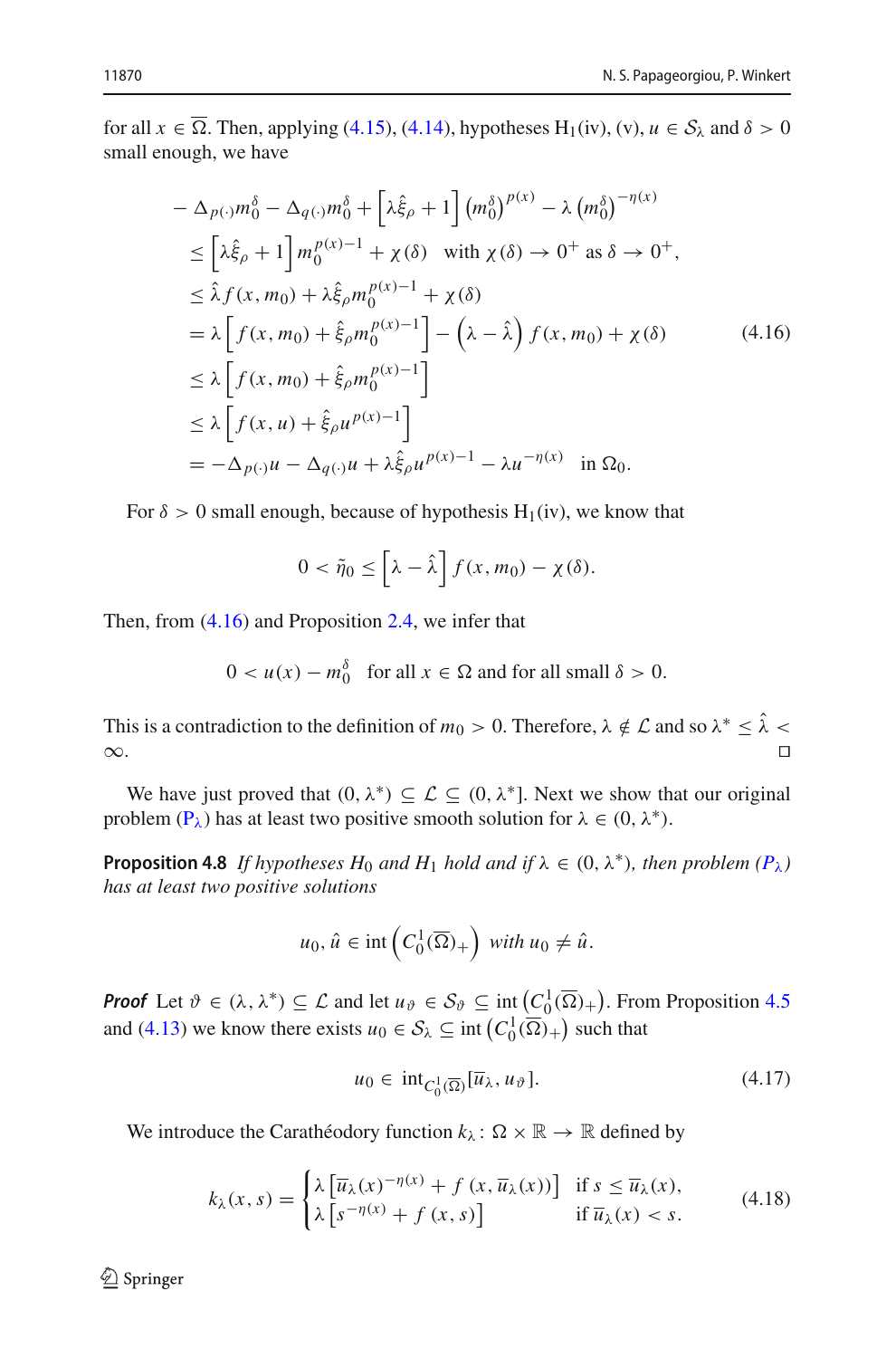We set  $K_{\lambda}(x, s) = \int_0^s k_{\lambda}(x, t) dt$  and consider the  $C^1$ -functional  $\sigma_{\lambda}: W_0^{1, p(\cdot)}(\Omega) \to$ R defined by

$$
\sigma_{\lambda}(u) = \int_{\Omega} \frac{1}{p(x)} |\nabla u|^{p(x)} dx + \int_{\Omega} \frac{1}{q(x)} |\nabla u|^{q(x)} dx - \int_{\Omega} K_{\lambda}(x, u) dx
$$

for all  $u \in W_0^{1,p(\cdot)}(\Omega)$ .

Using  $(4.18)$  we can easily show that

$$
K_{\sigma_{\lambda}} \subseteq [\overline{u}_{\lambda}) \cap \text{int}\left(C_0^1(\overline{\Omega})_+\right). \tag{4.19}
$$

Hence we may assume that

<span id="page-22-4"></span><span id="page-22-1"></span><span id="page-22-0"></span>
$$
K_{\sigma_{\lambda}} \cap [\overline{u}_{\lambda}, u_{\vartheta}] = \{u_0\},\tag{4.20}
$$

otherwise we already have a second positive smooth solution of  $(P_{\lambda})$  $(P_{\lambda})$  and so we are done, see [\(4.19\)](#page-22-0) and [\(4.18\)](#page-21-1).

We truncate  $k_{\lambda}(x, \cdot)$  at  $u_{\vartheta}(x)$ . This is done by the Carathéodory function  $k_{\lambda} : \Omega \times$  $\mathbb{R} \to \mathbb{R}$  defined by

$$
\hat{k}_{\lambda}(x,s) = \begin{cases} k_{\lambda}(x,s) & \text{if } s \le u_{\vartheta}(x), \\ k_{\lambda}(x,u_{\vartheta}(x)) & \text{if } u_{\vartheta}(x) < s. \end{cases}
$$
\n(4.21)

We set  $\hat{K}_{\lambda}(x, s) = \int_0^s \hat{k}_{\lambda}(x, t) dt$  and consider the  $C^1$ -functional  $\hat{\sigma}_{\lambda} : W_0^{1, p(\cdot)}(\Omega) \to \mathbb{R}$ defined by

$$
\hat{\sigma}_{\lambda}(u) = \int_{\Omega} \frac{1}{p(x)} |\nabla u|^{p(x)} dx + \int_{\Omega} \frac{1}{q(x)} |\nabla u|^{q(x)} dx - \int_{\Omega} \hat{K}_{\lambda}(x, u) dx
$$

for all  $u \in W_0^{1,p(\cdot)}(\Omega)$ .

Looking at  $(4.18)$  and  $(4.21)$  we see that

$$
\left.\hat{\sigma}_{\lambda}\right|_{[0,u_{\vartheta}]} = \sigma_{\lambda}\left|_{[0,u_{\vartheta}]} \quad \text{and} \quad \hat{\sigma}'_{\lambda}\right|_{[0,u_{\vartheta}]} = \sigma'_{\lambda}\left|_{[0,u_{\vartheta}]}.\right.
$$
\n(4.22)

Further, from [\(4.21\)](#page-22-1) it is clear that

<span id="page-22-3"></span><span id="page-22-2"></span>
$$
K_{\hat{\sigma}_{\lambda}} \subseteq [\overline{u}_{\lambda}, u_{\vartheta}] \cap \text{int}\left(C_0^1(\overline{\Omega})_+\right). \tag{4.23}
$$

From the definition of the truncations in [\(4.18\)](#page-21-1) and [\(4.21\)](#page-22-1) we know that  $\hat{\sigma}_{\lambda}$  is coercive and it is also sequentially weakly lower semicontinuous. Thus, we can find  $\tilde{u}_0 \in W_0^{1, p(\cdot)}(\Omega)$  such that

$$
\hat{\sigma}_{\lambda}(\tilde{u}_0)=\min\left[\hat{\sigma}_{\lambda}(u): u\in W_0^{1,p(\cdot)}(\Omega)\right].
$$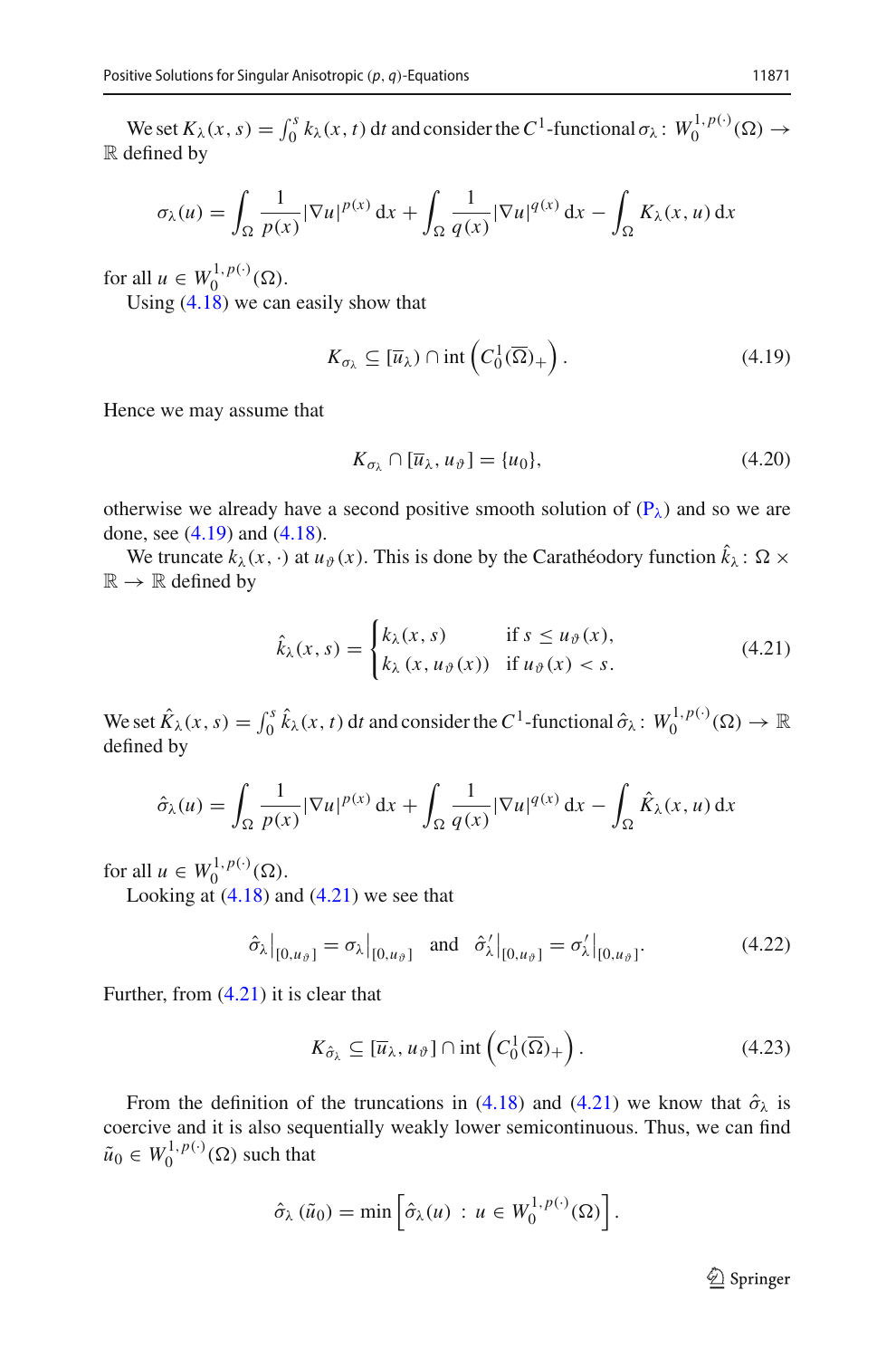Taking [\(4.23\)](#page-22-2), [\(4.22\)](#page-22-3), [\(4.20\)](#page-22-4) into account we conclude that  $\tilde{u}_0 = u_0$ . Then, on account of  $(4.17)$  and  $(4.22)$ ,  $u_0 \in \text{int}\left(C_0^1(\overline{\Omega})_+\right)$  is a local  $C_0^1(\overline{\Omega})$ -minimizer of  $\sigma_\lambda$ . The results of Tan–Fang [\[27\]](#page-28-10) imply that

<span id="page-23-0"></span>
$$
u_0 \in \text{int}\left(C_0^1(\overline{\Omega})_+\right) \text{ is a } W_0^{1,p(\cdot)}(\Omega) \text{-minimizer of } \sigma_\lambda. \tag{4.24}
$$

From [\(4.19\)](#page-22-0) it is clear that we may assume that  $K_{\sigma_{\lambda}}$  is finite otherwise we would have a sequence of distinct positive solutions of  $(P_{\lambda})$  $(P_{\lambda})$  and so we would have done. The finiteness of  $K_{\sigma_1}$  along with [\(4.24\)](#page-23-0) and Theorem 5.7.6 of Papageorgiou–Rădulescu– Repovš [\[17](#page-27-10), p. 449] imply that we can find  $\hat{\rho} \in (0, 1)$  small enough such that

$$
\sigma_{\lambda}(u_0) < \inf \left[ \sigma_{\lambda}(u) \, : \, \|u - u_0\| = \hat{\rho} \right] = m_{\lambda}.\tag{4.25}
$$

Reasoning as in the proof of Proposition 4.1 of Gasingside-Papageorgiou [\[9\]](#page-27-7) we can show that

<span id="page-23-2"></span><span id="page-23-1"></span>
$$
\sigma_{\lambda} \text{ satisfies the } C\text{-condition.} \tag{4.26}
$$

Moreover, if  $u \in \text{int}(C_0^1(\overline{\Omega})_+)$ , then on account of hypothesis H<sub>1</sub>(ii) and [\(4.18\)](#page-21-1), we have

<span id="page-23-3"></span>
$$
\sigma_{\lambda}(tu) \to -\infty \quad \text{as } t \to +\infty. \tag{4.27}
$$

Then, [\(4.25\)](#page-23-1), [\(4.26\)](#page-23-2) and [\(4.27\)](#page-23-3) permit us the use of the mountain pass theorem. Hence, there exists  $\hat{u} \in W_0^{1,p(\cdot)}(\Omega)$  such that

$$
\hat{u} \in K_{\sigma_{\lambda}} \subseteq [\overline{u}_{\lambda}) \cap \mathrm{int}\left(C_0^1(\overline{\Omega})_+\right),\,
$$

see [\(4.19\)](#page-22-0), and

 $m_{\lambda} \leq \sigma_{\lambda}(\hat{u}),$ 

see [\(4.25\)](#page-23-1). Taking [\(4.18\)](#page-21-1) and (4.25) into account we conclude that  $\hat{u} \in \text{int}\left(C_0^1(\overline{\Omega})_+\right)$ is a solution of  $(P_\lambda)$  $(P_\lambda)$  for  $\lambda \in (0, \lambda^*)$  with  $\hat{u} \neq u_0$ .

Next we will check the admissibility of the critical parameter  $\lambda^* > 0$ .

**Proposition 4.9** *If hypotheses*  $H_0$  *and*  $H_1$  *hold, then*  $\lambda^* \in \mathcal{L}$ *, that is,*  $\mathcal{L} = (0, \lambda^*)$ *.* 

*Proof* Let  $\{\lambda_n\}_{n\in\mathbb{N}} \subseteq (0, \lambda^*) \subseteq \mathcal{L}$  be such that  $\lambda_n \nearrow \lambda^*$  as  $n \to \infty$ . Let  $\overline{u}_1 = \overline{u}_{\lambda_1} \in$ int  $(C_0^1(\overline{\Omega})_+)$  be the unique solution of  $(Au_\lambda)$  $(Au_\lambda)$  for  $\lambda = \lambda_1$  obtained in Proposition [3.1.](#page-8-2) By hypothesis H<sub>1</sub>(i) we know that  $f \ge 0$ . Then from [\(4.18\)](#page-21-1) we get that  $\sigma_{\lambda_1}(\bar{u}_1) \le 0$ . Hence,

<span id="page-23-4"></span>
$$
\sigma_{\lambda_n}(\overline{u}_1) \le 0 \quad \text{for all } n \in \mathbb{N},\tag{4.28}
$$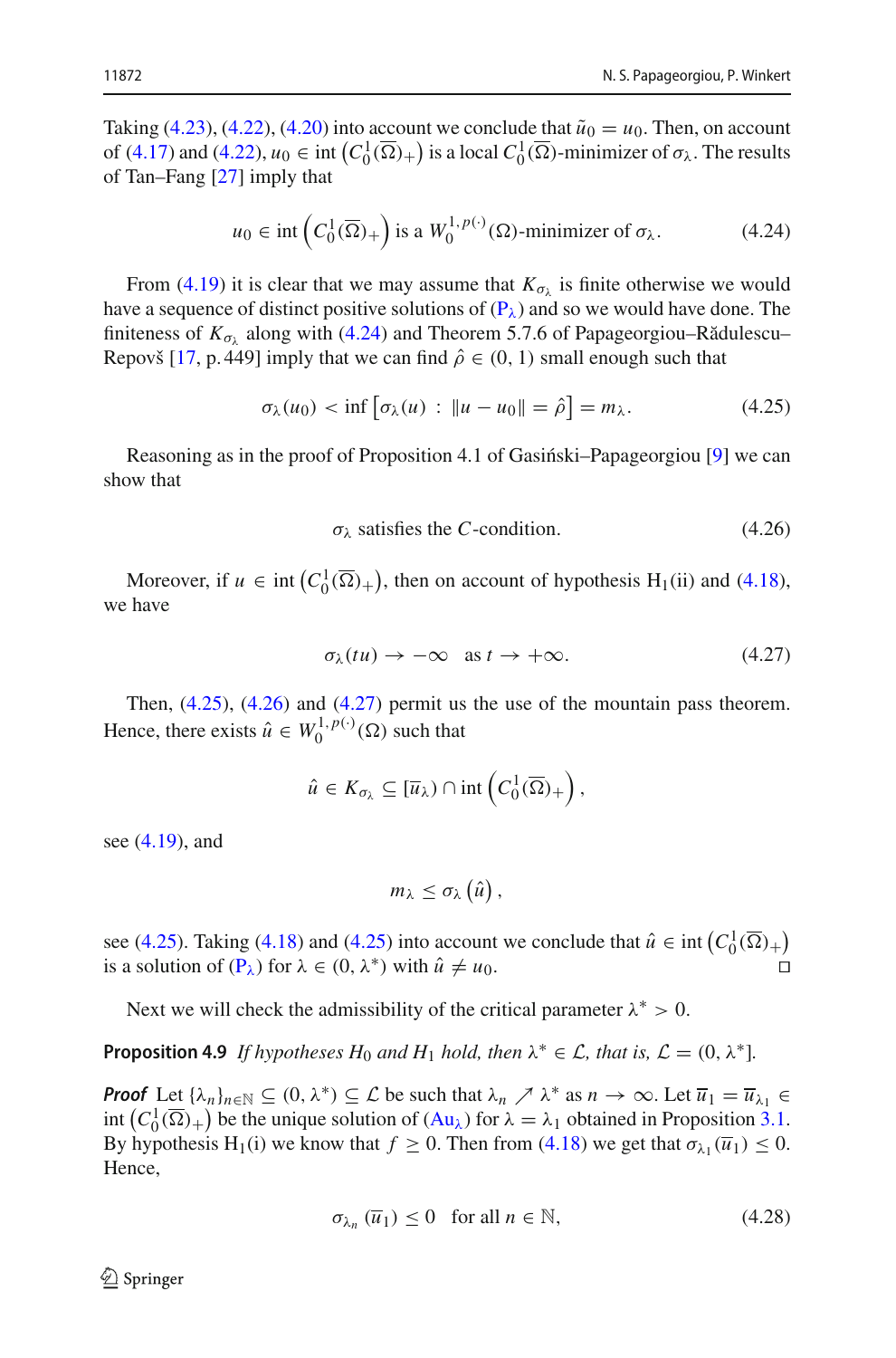since  $\lambda_1 \leq \lambda_n$  for all  $n \in \mathbb{N}$ .

From the proof of Proposition [4.8](#page-21-3) we know there exists  $u_n \in S_{\lambda_n} \subseteq \text{int}\left(C_0^1(\overline{\Omega})_+\right)$ such that  $\overline{u}_1 \leq u_n$  and

$$
\sigma_{\lambda_n}(u_n) \le \sigma_{\lambda_n}(\overline{u}_1) \le 0 \quad \text{for all } n \in \mathbb{N},\tag{4.29}
$$

see [\(4.28\)](#page-23-4). Since  $u_n \in S_{\lambda_n}$  it holds

<span id="page-24-3"></span><span id="page-24-2"></span><span id="page-24-1"></span><span id="page-24-0"></span>
$$
\sigma'_{\lambda_n}(u_n) = 0 \quad \text{for all } n \in \mathbb{N}.\tag{4.30}
$$

From  $(4.29)$ ,  $(4.30)$  and Proposition 4.1 of Gasiński–Papageorgiou [\[9](#page-27-7)] we can conclude that  $\{u_n\}_{n \in \mathbb{N}} \subseteq W_0^{1,p(\cdot)}(\Omega)$  is bounded. So, we may assume that

$$
u_n \stackrel{w}{\rightarrow} u_*
$$
 in  $W_0^{1,p(\cdot)}(\Omega)$  and  $u_n \rightarrow u_*$  in  $L^{r(\cdot)}(\Omega)$ . (4.31)

From [\(4.30\)](#page-24-1) we have

$$
\langle A_{p(\cdot)}(u_n), h \rangle + \langle A_{q(\cdot)}(u_n), h \rangle = \int_{\Omega} k_{\lambda}(x, u_n) h \, dx \tag{4.32}
$$

for all  $h \in W_0^{1,p(\cdot)}(\Omega)$  and for all  $n \in \mathbb{N}$ .

We take *h* = *u<sub>n</sub>* − *u*<sup>∗</sup> ∈ *W*<sub>0</sub><sup>1,*p*(·)</sup>(Ω) as test function [\(4.32\)](#page-24-2). Applying [\(4.31\)](#page-24-3) and hypothesis  $H_1(i)$  gives

$$
\lim_{n\to\infty}\left[\left\langle A_{p(\cdot)}(u_n),u_n-u_*\right\rangle+\left\langle A_{q(\cdot)}(u_n),u_n-u_*\right\rangle\right]=0.
$$

Since  $A_{q(·)}$  is monotone, see Proposition [2.2,](#page-4-0) we obtain

$$
\limsup_{n\to\infty}\left[\left\langle A_{p(\cdot)}(u_n),u_n-u_*\right\rangle+\left\langle A_{q(\cdot)}(u_*),u_n-u_*\right\rangle\right]\leq 0.
$$

Then, by using [\(4.31\)](#page-24-3), it follows

$$
\limsup_{n\to\infty}\left\langle A_{p(\cdot)}(u_n),u_n-u_*\right\rangle\leq 0.
$$

From this and Proposition [2.2](#page-4-0) we conclude that

$$
u_n \to u_* \quad \text{in } W_0^{1,p(\cdot)}(\Omega) \quad \text{and} \quad \overline{u}_1 \le u_*.
$$

If we now pass to the limit in [\(4.32\)](#page-24-2) as *n* → ∞, then, by applying [\(4.33\)](#page-24-4), we see that  $u_* \in S_{1*}$  and so  $\lambda^* \in L$ , that is,  $L = (0, \lambda^*]$ .  $u_* \in S_{\lambda^*}$  and so  $\lambda^* \in \mathcal{L}$ , that is,  $\mathcal{L} = (0, \lambda^*)$ .

In summary, we can state the following bifurcation-type result concerning problem  $(P_{\lambda})$  $(P_{\lambda})$ .

**Theorem 4.10** *If hypotheses*  $H_0$  *and*  $H_1$  *hold, then there exists*  $\lambda^* > 0$  *such that* 

<span id="page-24-4"></span><sup>2</sup> Springer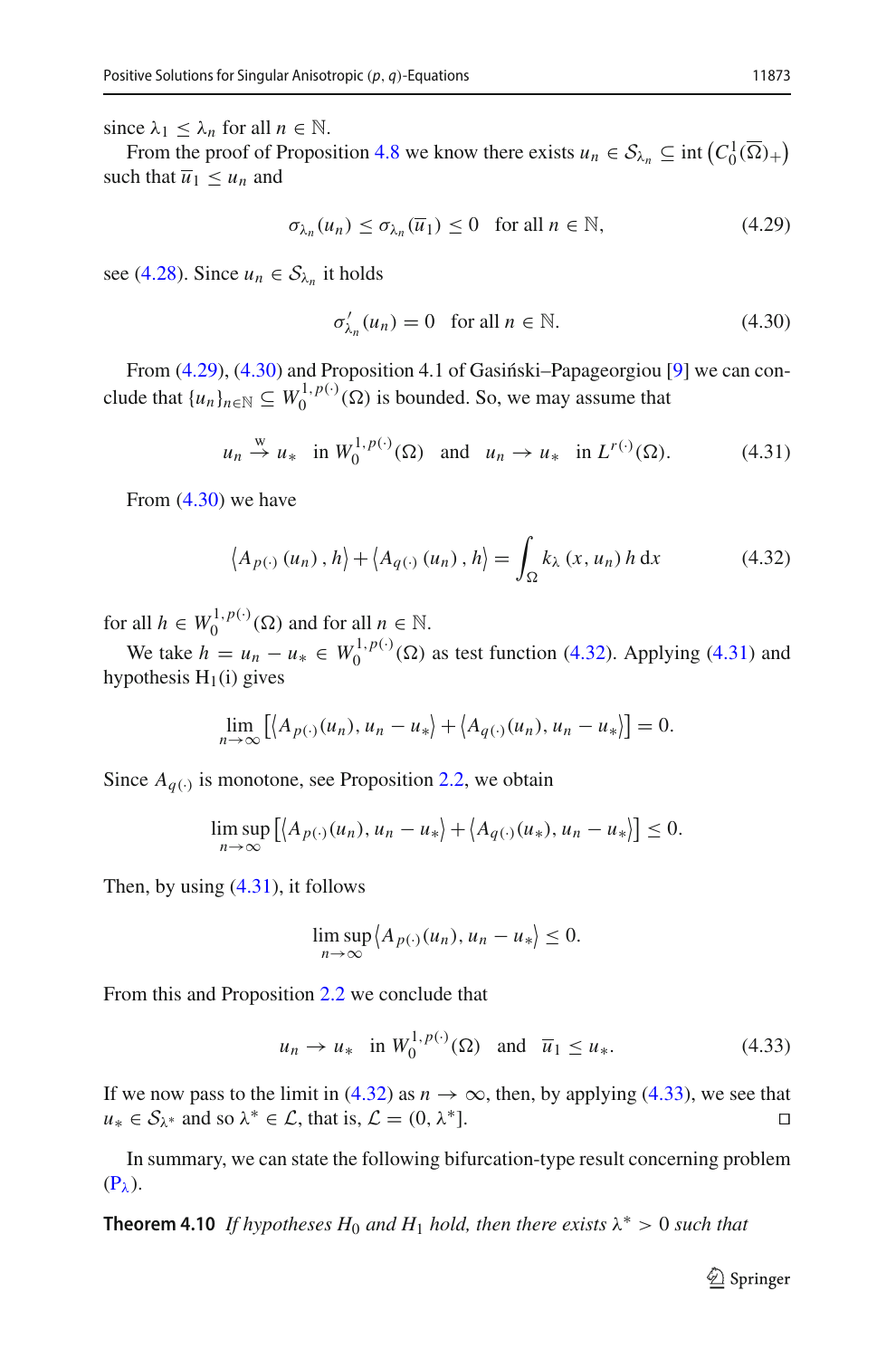*(a) for every*  $\lambda \in (0, \lambda^*)$ *, problem*  $(P_{\lambda})$  $(P_{\lambda})$  has at least two positive solutions

$$
u_0, \hat{u} \in \text{int}\left(C_0^1(\overline{\Omega})_+\right), \quad u_0 \neq \hat{u};
$$

*(b)* for  $\lambda = \lambda^*$ , problem  $(P_{\lambda})$  $(P_{\lambda})$  has at least one positive solution

$$
u_* \in \mathrm{int}\left(C_0^1(\overline{\Omega})_+\right);
$$

*(c) for every*  $\lambda > \lambda^*$ *, problem*  $(P_{\lambda})$  $(P_{\lambda})$  has no positive solutions.

## **5 Minimal Positive Solutions**

In this section, we are going to show that for every admissible parameter  $\lambda \in \mathcal{L}$  = (0,  $\lambda^*$ ], problem [\(P](#page-0-0)<sub> $\lambda$ </sub>) has a smallest positive solution (so-called minimal positive solution)  $\tilde{u}_{\lambda} \in S_{\lambda} \subseteq \text{int} \left( C_0^1(\overline{\Omega})_+ \right)$ , that is,  $\tilde{u}_{\lambda} \leq u$  for all  $u \in S_{\lambda}$ . Moreover, we determine the monotonicity and continuity properties of the minimal solution map  $\mathcal{L} \ni \lambda \mapsto \tilde{u}_{\lambda} \in \text{int}\left( C_0^1(\overline{\Omega})_+ \right).$ 

**Proposition 5.1** *If hypotheses*  $H_0$  *and*  $H_1$  *hold and if*  $\lambda \in \mathcal{L} \in (0, \lambda^*]$ *, then problem*  $(P_{\lambda})$  $(P_{\lambda})$  has a smallest positive solution  $\tilde{u}_{\lambda} \in \text{int}\left(C_0^1(\overline{\Omega})_+\right)$ .

*Proof* As in the proof of Proposition 18 in Papageorgiou–Rădulescu–Repovš [\[19](#page-27-17)], we show that the set  $S_\lambda$  is downward directed, that is, if  $u, v \in S_\lambda$ , then there exists *y* ∈  $S_\lambda$  such that *y* ≤ *u* and *y* ≤ *v*. Invoking Lemma 3.10 of Hu–Papageorgiou [\[13,](#page-27-18) p. 178], we can find a decreasing sequence  $\{u_n\}_{n\in\mathbb{N}}\subseteq S_\lambda$  such that

<span id="page-25-0"></span>
$$
\inf \mathcal{S}_{\lambda} = \inf_{n \in \mathbb{N}} u_n \quad \text{and} \quad \overline{u}_{\lambda} \le u_n \le u_1 \quad \text{for all } n \in \mathbb{N}.
$$

From [\(5.1\)](#page-25-0) it follows that the sequence  $\{u_n\}_{n\in\mathbb{N}} \subseteq W_0^{1,p(\cdot)}(\Omega)$  is bounded. So we may assume that

$$
u_n \stackrel{w}{\rightarrow} \tilde{u}_{\lambda}
$$
 in  $W_0^{1,p(\cdot)}(\Omega)$  and  $u_n \rightarrow \tilde{u}_{\lambda}$  in  $L^{p(\cdot)}(\Omega)$ . (5.2)

Since  $u_n \in S_\lambda$ , we have

$$
\langle A_{p(\cdot)}(u_n), h \rangle + \langle A_{q(\cdot)}(u_n), h \rangle = \int_{\Omega} \lambda \left[ u_n^{-\eta(x)} + f(x, u_n) \right] h \, dx \tag{5.3}
$$

for all  $h \in W_0^{1,p(\cdot)}(\Omega)$  and for all  $n \in \mathbb{N}$ . Note that

<span id="page-25-2"></span><span id="page-25-1"></span>
$$
0 \le u_n^{-\eta(\cdot)} \le \overline{u}_{\lambda}^{-\eta(\cdot)} \in L^1(\Omega),
$$

see Lazer–McKenna [\[14](#page-27-15)].

 $\textcircled{2}$  Springer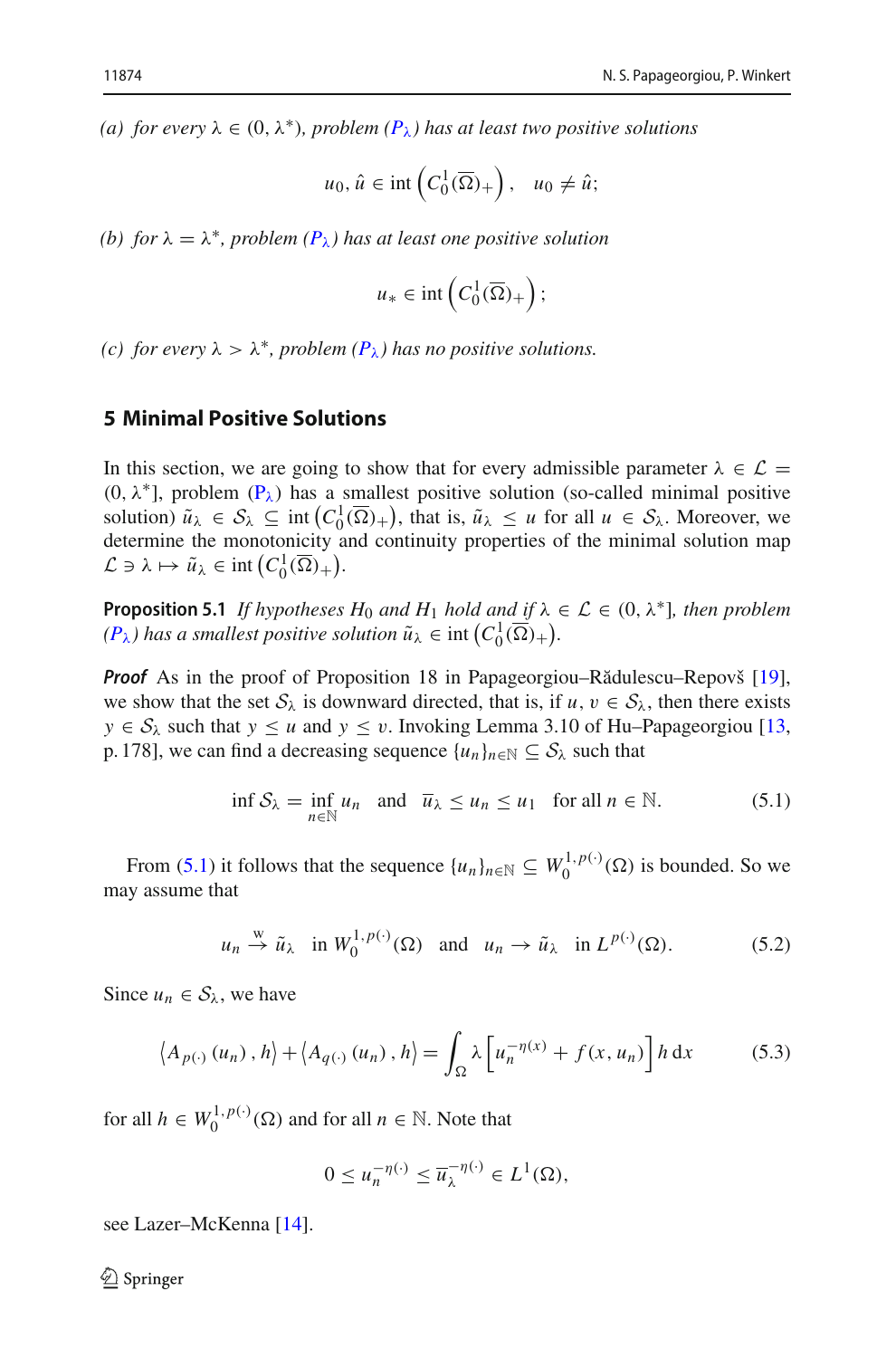We choose  $h = u_n - \tilde{u}_\lambda \in W_0^{1,p(\cdot)}(\Omega) \cap L^\infty(\Omega)$  in [\(5.3\)](#page-25-1), pass to the limit as  $n \to \infty$  and apply [\(5.2\)](#page-25-2). This yields

$$
\limsup_{n\to\infty}\left\langle A_{p(\cdot)}(u_n), u_n-\tilde{u}_\lambda\right\rangle\leq 0.
$$

Then, from Proposition [2.2,](#page-4-0) it follows

$$
u_n \to \tilde{u}_\lambda \quad \text{in } W_0^{1,p(\cdot)}(\Omega) \quad \text{and} \quad \overline{u}_\lambda \le \tilde{u}_\lambda. \tag{5.4}
$$

Passing to the limit in [\(5.3\)](#page-25-1) as  $n \to \infty$  and using [\(5.4\)](#page-26-0), we obtain

$$
\tilde{u}_{\lambda} \in \mathcal{S}_{\lambda} \subseteq \text{int}\left(C_0^1(\overline{\Omega})_+\right) \text{ and } \tilde{u}_{\lambda} = \text{inf } \mathcal{S}_{\lambda}.
$$

**Proposition 5.2** *If hypotheses*  $H_0$  *and*  $H_1$  *hold, then the map*  $\lambda \mapsto \tilde{u}_\lambda$  *from*  $\mathcal{L} = (0, \lambda^*)$ *into*  $C_0^1(\overline{\Omega})$  *is* 

*(a) strictly increasing, that is,*  $0 < \lambda' < \lambda$  *implies*  $\tilde{u}_{\lambda} - \tilde{u}_{\lambda} \in \text{int}(C_0^1(\overline{\Omega})_+);$ 

*(b) left continuous.*

#### *Proof*

(a) This is an immediate consequence of Proposition [4.5.](#page-19-3)

(b) Let  $\{\lambda_n\}_{n\in\mathbb{N}}\subseteq\mathcal{L}$  be a sequence such that  $\lambda_n\to\lambda^-$ . We have

$$
\overline{u}_{\lambda_1} \le \tilde{u}_{\lambda_n} \le \tilde{u}_{\lambda} \quad \text{for all } n \in \mathbb{N}.
$$

Hence,  $\{\tilde{u}_{\lambda_n}\}_{n \in \mathbb{N}} \subseteq W_0^{1,p(\cdot)}(\Omega)$  is bounded.

Then, as before, see the proof of Proposition [3.1,](#page-8-2) via the anisotropic regularity theory, there exist  $\alpha \in (0, 1)$  and  $c_7 > 0$  such that

$$
\tilde{u}_{\lambda_n} \in C_0^{1,\alpha}(\overline{\Omega}) \quad \text{and} \quad \left\| \tilde{u}_{\lambda_n} \right\|_{C_0^{1,\alpha}(\overline{\Omega})} \le c_7 \quad \text{for all } n \in \mathbb{N}.
$$

Since  $C_0^{1,\alpha}(\overline{\Omega})$  is compactly embedded into  $C_0^1(\overline{\Omega})$ , from [\(5.5\)](#page-26-1) it follows that we have at least for a subsequence

$$
\tilde{u}_{\lambda_n} \to \hat{u}_{\lambda}
$$
 in  $C_0^1(\overline{\Omega})$  and  $\hat{u}_{\lambda} \in S_{\lambda} \subseteq \text{int}\left(C_0^1(\overline{\Omega})_+\right)$ . (5.6)

Suppose that  $\hat{u}_{\lambda} \neq \tilde{u}_{\lambda}$ . Then there exists  $x \in \Omega$  such that  $\tilde{u}_{\lambda}(x) < \hat{u}_{\lambda}(x)$ . Then

<span id="page-26-2"></span>
$$
\tilde{u}_{\lambda}(x) < \tilde{u}_{\lambda_n}(x) \quad \text{for all } n \in \mathbb{N},
$$

see [\(5.6\)](#page-26-2). But this contradicts (a). Hence,  $\hat{u}_{\lambda} = \tilde{u}_{\lambda}$  and by Urysohn's criterion for convergent sequences, we have  $\tilde{u}_{\lambda_n} \to \hat{u}_{\lambda}$  in  $C_0^1(\overline{\Omega})$  for the initial sequence. Therefore,  $\lambda \mapsto \tilde{u}_{\lambda}$  is left continuous from  $\mathcal{L} = (0, \lambda^*]$  into  $C_0^1(\overline{\Omega})$ ).

<span id="page-26-1"></span><span id="page-26-0"></span> $\Box$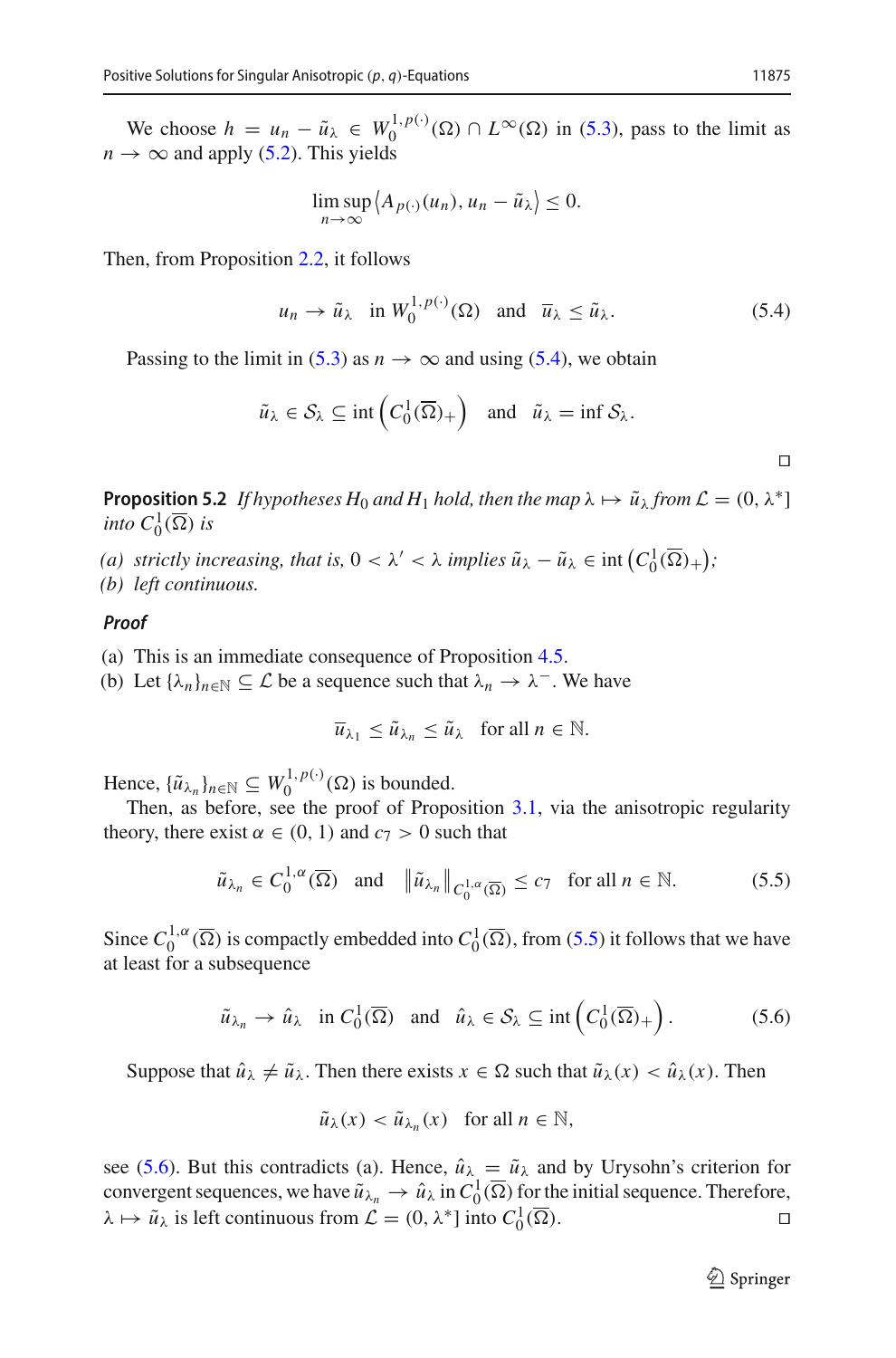**Funding** Open Access funding enabled and organized by Projekt DEAL.

**Open Access** This article is licensed under a Creative Commons Attribution 4.0 International License, which permits use, sharing, adaptation, distribution and reproduction in any medium or format, as long as you give appropriate credit to the original author(s) and the source, provide a link to the Creative Commons licence, and indicate if changes were made. The images or other third party material in this article are included in the article's Creative Commons licence, unless indicated otherwise in a credit line to the material. If material is not included in the article's Creative Commons licence and your intended use is not permitted by statutory regulation or exceeds the permitted use, you will need to obtain permission directly from the copyright holder. To view a copy of this licence, visit [http://creativecommons.org/licenses/by/4.0/.](http://creativecommons.org/licenses/by/4.0/)

## **References**

- <span id="page-27-4"></span>1. Ambrosio, V.: Fractional  $p\&q$  Laplacian problems in  $\mathbb{R}^N$  with critical growth. Z. Anal. Anwend. **39**(3), 289–314 (2020)
- <span id="page-27-5"></span>2. Ambrosio, V., Rădulescu, V.D.: Fractional double-phase patterns: concentration and multiplicity of solutions. J. Math. Pures Appl. (9) **142**, 101–145 (2020)
- <span id="page-27-0"></span>3. Benci, V., D'Avenia, P., Fortunato, D., Pisani, L.: Solitons in several space dimensions: Derrick's problem and infinitely many solutions. Arch. Ration. Mech. Anal. **154**(4), 297–324 (2000)
- <span id="page-27-3"></span>4. Byun, S.-S., Ko, E.: Global  $C^{1,\alpha}$  regularity and existence of multiple solutions for singular  $p(x)$ -Laplacian equations. Calc. Var. Partial Differ. Equ. **56** (2017), no. 5, Paper No. 76
- <span id="page-27-1"></span>5. Cherfils, L., Il' yasov, Y.: On the stationary solutions of generalized reaction diffusion equations with *p* &*q*-Laplacian. Commun. Pure Appl. Anal. **4**(1), 9–22 (2005)
- <span id="page-27-2"></span>6. Diening, L., Harjulehto, P., Hästö, P., Růžička, M.: Lebesgue and Sobolev Spaces with Variable Exponents. Springer, Heidelberg (2011)
- <span id="page-27-11"></span>7. Fan, X., Zhao, D.: A class of De Giorgi type and Hölder continuity. Nonlinear Anal. **36**(3), 295–318 (1999)
- <span id="page-27-12"></span>8. Fukagai, N., Narukawa, K.: On the existence of multiple positive solutions of quasilinear elliptic eigenvalue problems. Ann. Mat. Pura Appl. (4) **186**(3), 539–564 (2007)
- <span id="page-27-7"></span>9. Gasiński, L., Papageorgiou, N.S.: Anisotropic nonlinear Neumann problems. Calc. Var. Partial Differ. Equ **42**(3–4), 323–354 (2011)
- <span id="page-27-16"></span>10. Giacomoni, J., Schindler, I., Takáˇc, P.: Sobolev versus Hölder local minimizers and existence of multiple solutions for a singular quasilinear equation. Ann. Sc. Norm. Super. Pisa Cl. Sci. (5) **6**(1), 117–158 (2007)
- <span id="page-27-13"></span>11. Gilbarg, D., Trudinger, N.S.: Elliptic Partial Differential Equations of Second Order. Springer, Berlin (2001)
- <span id="page-27-14"></span>12. Harjulehto, P., Hästö, P., Koskenoja, M.: Hardy's inequality in a variable exponent Sobolev space. Georgian Math. J. **12**(3), 431–442 (2005)
- <span id="page-27-18"></span>13. Hu, S., Papageorgiou, N.S.: Handbook of Multivalued Analysis, vol. I. Kluwer Academic Publishers, Dordrecht (1997)
- <span id="page-27-15"></span>14. Lazer, A.C., McKenna, P.J.: On a singular nonlinear elliptic boundary-value problem. Proc. Am. Math. Soc. **111**(3), 721–730 (1991)
- <span id="page-27-6"></span>15. Liu, Z., Motreanu, D., Zeng, S.: Positive solutions for nonlinear singular elliptic equations of *p*-Laplacian type with dependence on the gradient. Calc. Var. Partial Differ. Equ. **58** (2019), no. 1, Paper No. 28
- <span id="page-27-8"></span>16. Papageorgiou, N.S., Rădulescu, V.D., Repovš, D.D.: Anisotropic equations with indefinite potential and competing nonlinearities. Nonlinear Anal. **201** (2020), 111861
- <span id="page-27-10"></span>17. Papageorgiou, N.S., Rădulescu, V.D., Repovš, D.D.: Nonlinear Analysis—Theory and Methods. Springer, Cham (2019)
- <span id="page-27-9"></span>18. Papageorgiou, N.S., Rădulescu, V.D., Repovš, D.D.: Nonlinear nonhomogeneous singular problems. Calc. Var. Partial Differ. Equ. **59** (2020), no. 1, Paper No. 9
- <span id="page-27-17"></span>19. Papageorgiou, N.S., Rădulescu, V.D., Repovš, D.D.: Positive solutions for perturbations of the Robin eigenvalue problem plus an indefinite potential. Discret. Contin. Dyn. Syst. **37**(5), 2589–2618 (2017)